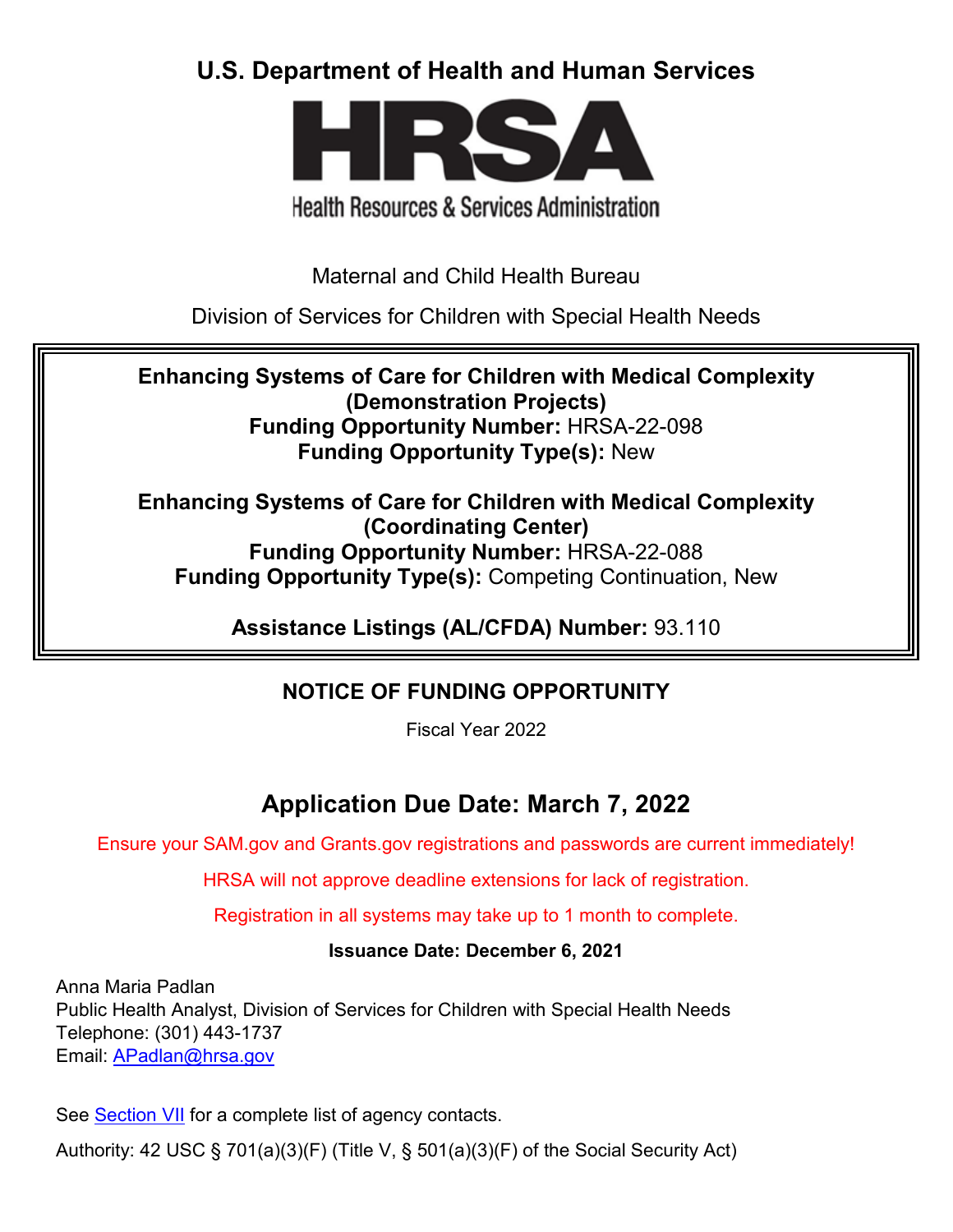# **508 COMPLIANCE DISCLAIMER**

Note: Persons using assistive technology may not be able to fully access information in this file. For assistance, please email or call one of the HRSA staff in [Section VII.](#page-39-0)  [Agency Contacts.](#page-39-0)

# **EXECUTIVE SUMMARY**

The Health Resources and Services Administration (HRSA) is accepting applications for the fiscal year (FY) 2022 Enhancing Systems of Care for Children with Medical Complexity program. The purpose of this program is to optimize the health, quality of life, and well-being for children with medical complexity and their families. The program will accomplish this by funding up to five demonstration projects (HRSA-22-098) to implement and evaluate evidence-informed, patient/family-centered models of care delivery, and by funding a coordinating center (HRSA-22-088) to support the demonstration projects in meeting their program objectives, developing and disseminating resources, and providing leadership in the field.

| <b>Funding Opportunity Title:</b>         | Enhancing Systems of Care for Children<br>with Medical Complexity                       |  |
|-------------------------------------------|-----------------------------------------------------------------------------------------|--|
| <b>Funding Opportunity Number:</b>        | <b>HRSA-22-098 (Demonstration Projects)</b><br>and HRSA-22-088 (Coordinating<br>Center) |  |
| Due Date for Applications:                | March 7, 2022                                                                           |  |
| <b>Anticipated Total Annual Available</b> | Total Annual Funding: \$2,700,000                                                       |  |
| FY 2022 Funding:                          | HRSA-22-098: Demonstration Projects<br>\$2,000,000                                      |  |
|                                           | HRSA-22-088: Coordinating Center<br>\$700,000                                           |  |
| Estimated Number and Type of Award(s):    | HRSA-22-098: Up to five (5) cooperative<br>agreements (Demonstration Projects)          |  |
|                                           | HRSA-22-088: One (1) cooperative<br>agreement (Coordinating Center)                     |  |
| <b>Estimated Annual Award Amount:</b>     | HRSA-22-098 (Demonstration Projects):<br>Up to \$400,000 per year                       |  |
|                                           | HRSA-22-088 (Coordinating Center): Up<br>to \$700,000 per year                          |  |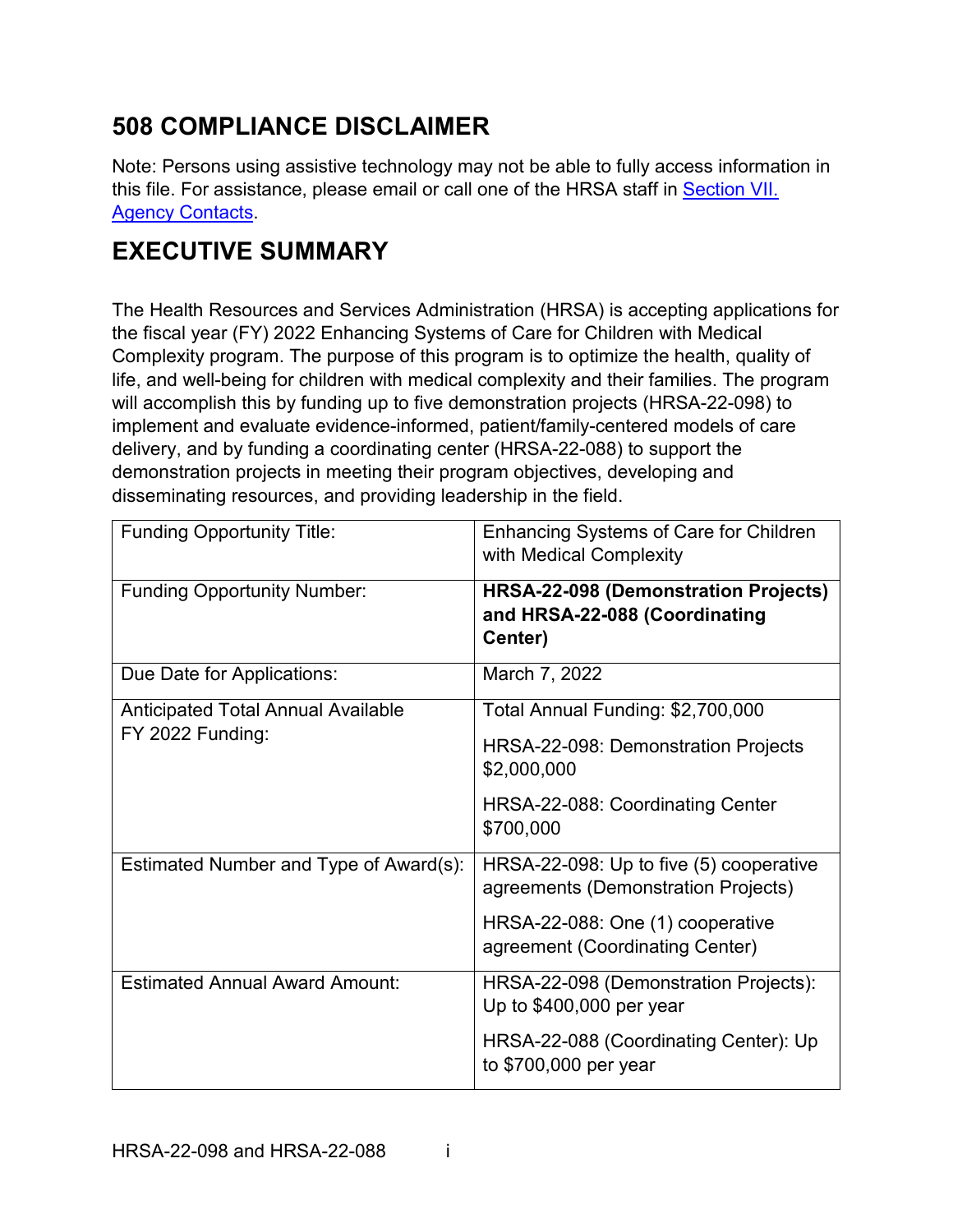|                              | Subject to the availability of appropriated<br>funds.                                                                                                                                                                                                                                  |
|------------------------------|----------------------------------------------------------------------------------------------------------------------------------------------------------------------------------------------------------------------------------------------------------------------------------------|
| Cost Sharing/Match Required: | <b>No</b>                                                                                                                                                                                                                                                                              |
| Period of Performance:       | August 1, 2022 through July 31, 2027<br>$(5 \text{ years})$                                                                                                                                                                                                                            |
| Eligible Applicants:         | Any domestic public or private entity,<br>including an Indian tribe or tribal<br>organization (as those terms are defined<br>at 25 U.S.C. § 450b) is eligible to apply.<br>See 42 CFR § 51a.3(a). Domestic faith-<br>based and community-based<br>organizations are eligible to apply. |
|                              | See Section III.1 of this notice of funding<br>opportunity (NOFO) for complete eligibility<br>information.                                                                                                                                                                             |

## **Application Guide**

You (the applicant organization/agency) are responsible for reading and complying with the instructions included in HRSA's *SF-424 [Application Guide,](http://www.hrsa.gov/grants/apply/applicationguide/sf424guide.pdf)* available online, except where instructed in this NOFO to do otherwise.

## **Technical Assistance**

HRSA has scheduled the following technical assistance:

#### *Webinar*

Day and Date: Monday, December 20, 2021 Time: 3 – 4:30 p.m. ET Call-In Number: 1-833-568-8864 Meeting ID: 160 565 5601 Participant Code: 12203071

Weblink: [https://hrsa](https://hrsa-gov.zoomgov.com/j/1605655601?pwd=bkh3cTZ6M2pZMnhtMWpSWkFiWmdHQT09)[gov.zoomgov.com/j/1605655601?pwd=bkh3cTZ6M2pZMnhtMWpSWkFiWmdHQ](https://hrsa-gov.zoomgov.com/j/1605655601?pwd=bkh3cTZ6M2pZMnhtMWpSWkFiWmdHQT09) [T09](https://hrsa-gov.zoomgov.com/j/1605655601?pwd=bkh3cTZ6M2pZMnhtMWpSWkFiWmdHQT09) Meeting ID: 160 565 5601 Passcode: 17uCY6qi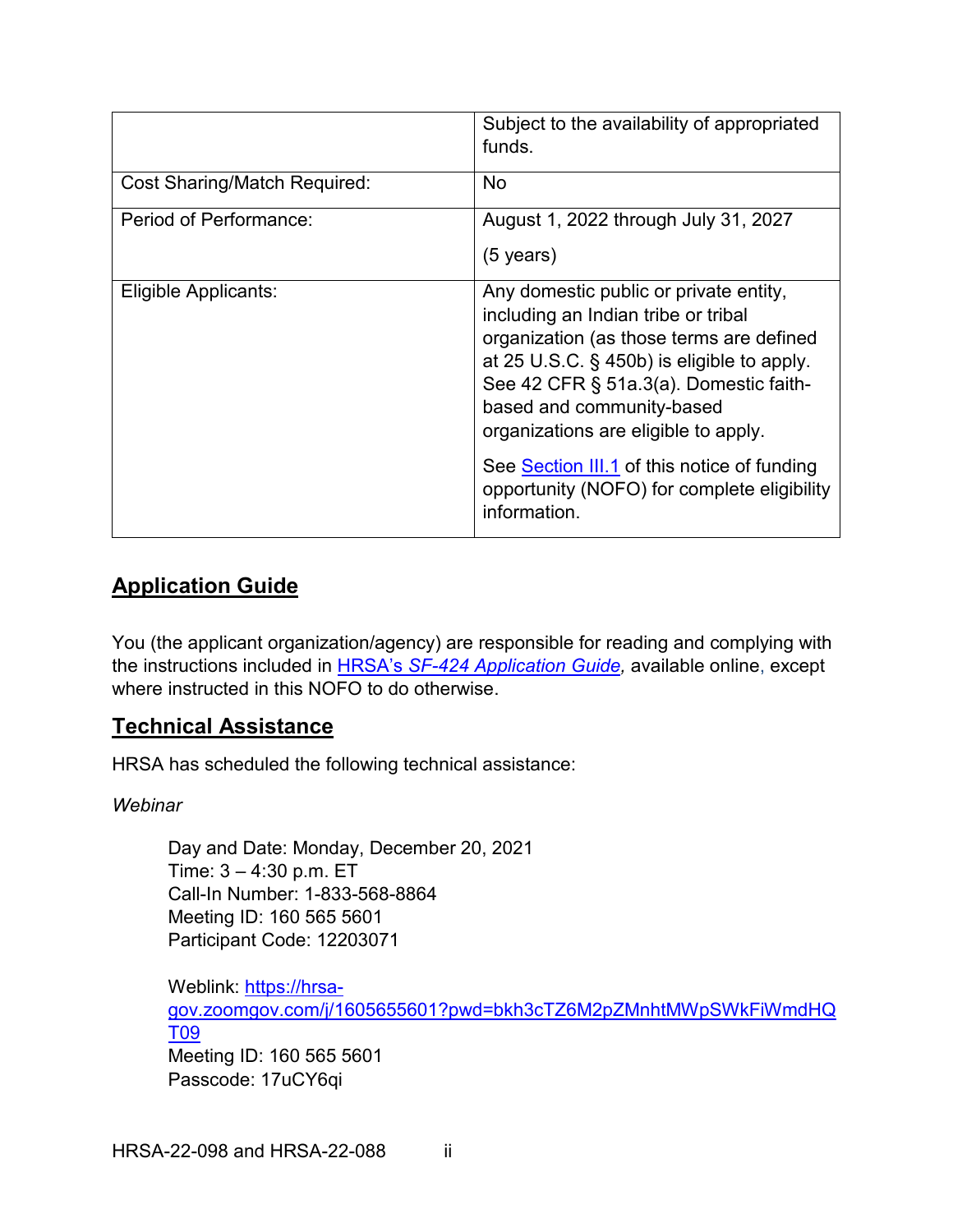HRSA will record the webinar and make it available at: [https://mchb.hrsa.gov/fundingopportunities/default.aspx.](https://mchb.hrsa.gov/fundingopportunities/default.aspx)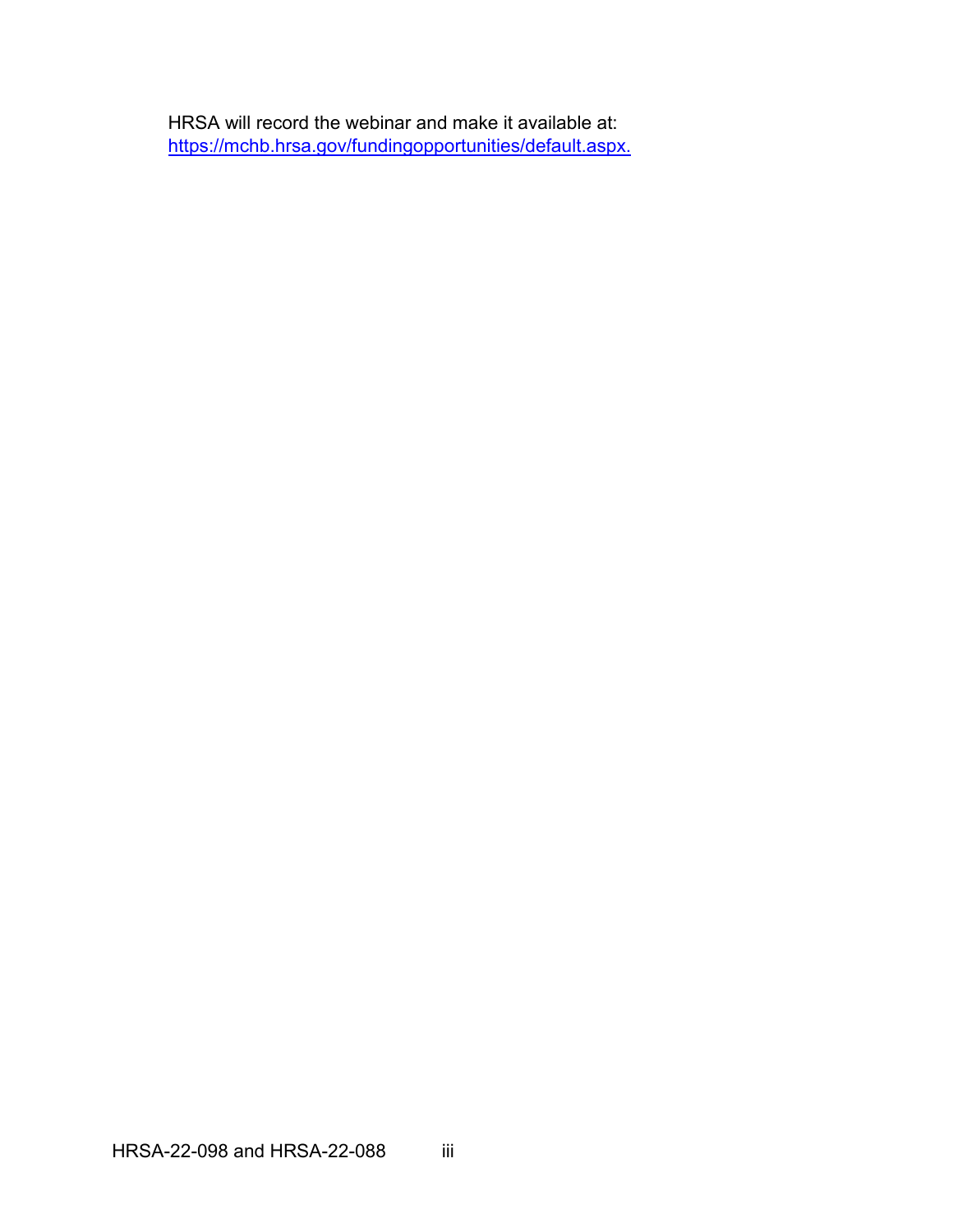## **Table of Contents**

| i.                                                                                                                                                               |  |
|------------------------------------------------------------------------------------------------------------------------------------------------------------------|--|
| ii.                                                                                                                                                              |  |
| iii.                                                                                                                                                             |  |
|                                                                                                                                                                  |  |
|                                                                                                                                                                  |  |
| v.                                                                                                                                                               |  |
|                                                                                                                                                                  |  |
| 3. DUN AND BRADSTREET DATA UNIVERSAL NUMBERING SYSTEM (DUNS) NUMBER TRANSITION<br>TO THE UNIQUE ENTITY IDENTIFIER (UEI) AND SYSTEM FOR AWARD MANAGEMENT (SAM) 22 |  |
| 4                                                                                                                                                                |  |
|                                                                                                                                                                  |  |
|                                                                                                                                                                  |  |
|                                                                                                                                                                  |  |
|                                                                                                                                                                  |  |
|                                                                                                                                                                  |  |
|                                                                                                                                                                  |  |
| 2. ADMINISTRATIVE AND NATIONAL POLICY REQUIREMENTS FOR BOTH HRSA-22-098<br>(DEMONSTRATION PROJECTS) AND HRSA-22-088 (COORDINATING CENTER)30                      |  |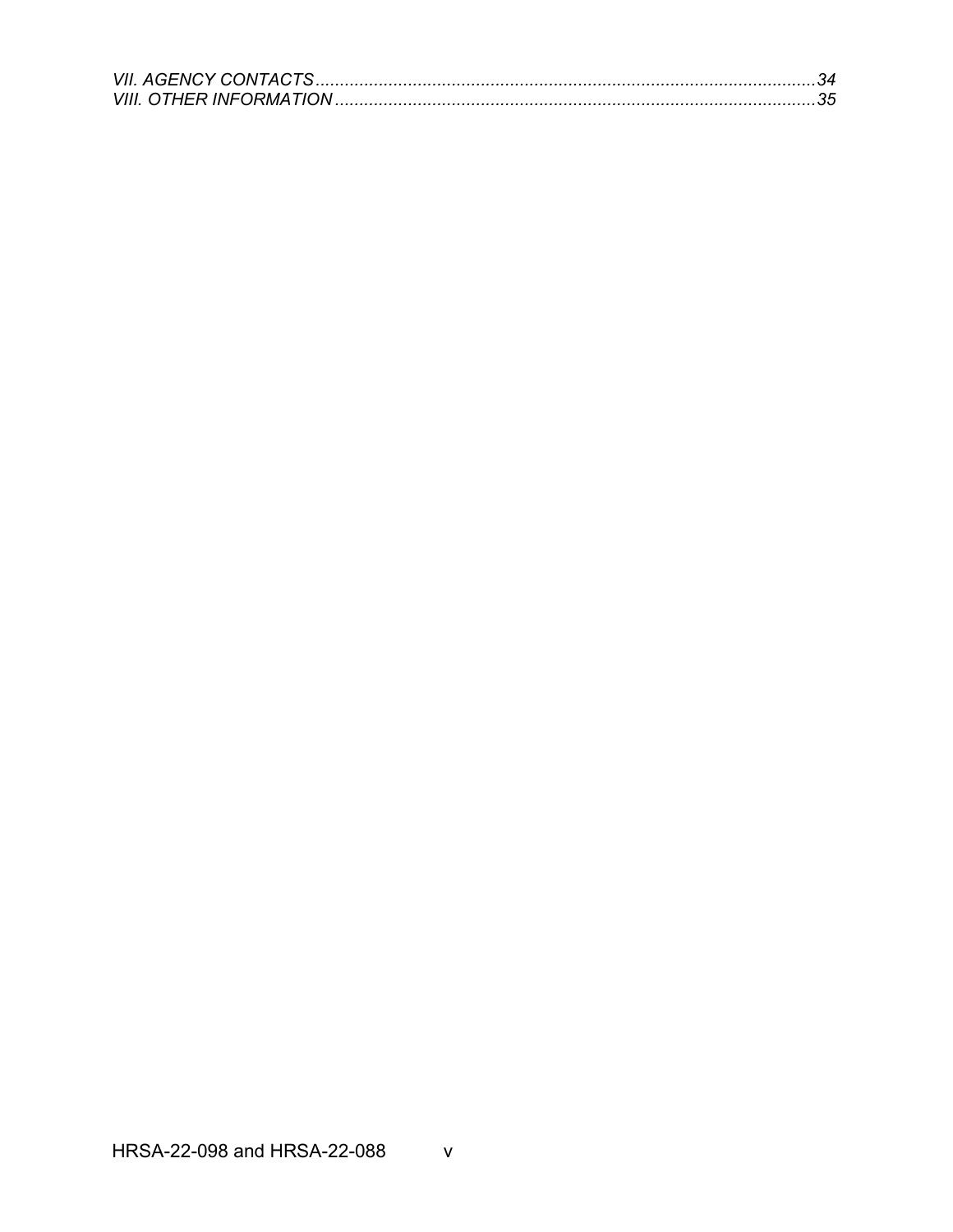# <span id="page-6-0"></span>**I. Program Funding Opportunity Description**

### <span id="page-6-1"></span>**1. Purpose**

This notice announces the opportunity to apply for funding under the Enhancing Systems of Care for Children with Medical Complexity program. The purpose of this program is to optimize the health, quality of life,  $1,2,3$  $1,2,3$  $1,2,3$  and well-being<sup>[4](#page-6-5)</sup> of children with medical complexity (CMC) and their families. The program will accomplish this by funding up to five demonstration projects (HRSA-22-098) to implement and evaluate evidence-informed, patient/family-centered models of care delivery, and by funding a coordinating center (HRSA-22-088) to provide support to the demonstration projects in meeting their program objectives, developing and disseminating resources, and providing leadership in the field.

## <span id="page-6-8"></span>**Program Goal**

 $\overline{a}$ 

The goal of the Enhancing Systems of Care for Children with Medical Complexity program is to improve the quality, coordination, and experience of care and services for children with medical complexity and their families/caregivers.

For purposes of this program, CMC, a subset of children with special health care needs, are characterized as children having family-identified service needs, severe chronic clinical conditions, functional limitations, and high utilization of health resources.<sup>[5](#page-6-6)</sup>

**HRSA-22-098 (Demonstration projects)**: Up to five demonstration projects will be funded to implement and evaluate evidence-informed models of care designed to optimize the child's health, general functioning/quality of life, and family well-being. The models of care should be accessible, continuous, comprehensive, coordinated, compassionate, culturally effective, and patient/ family-centered. Proposed models are expected to:

• Expand equitable access to quality patient/family-centered services, with an emphasis on CMC from unserved or underserved $6$  populations or communities;

<span id="page-6-2"></span> $1$  Banate, M, Maypole, J, and Sadof, M. "Care coordination for children with medical complexity." Curr Opin Pediatr (2019), 31:575-582. DOI:10.1097/MOP.0000000000000793

<span id="page-6-3"></span> $2$  Notario PM, Gentile E, Amidon M, Angst D, Lefaiver C, Webster K. Home-Based Telemedicine for Children with Medical Complexity. *Telemed J E Health*. 2019;25(11):1123-1132. doi:10.1089/tmj.2018.0186

<span id="page-6-4"></span> $3$  Maypole J, Gavin T, de Banate M, Sadof M. Lessons Learned, Best Practices: Care Coordination for Children with Medical Complexity. *Pediatr Ann.* 2020; 49: e457-e466. doi: 10.3928/19382359-20201018-01

<span id="page-6-5"></span><sup>4</sup> Well-being Concepts. Centers for Disease Control and Prevention Health-Related Quality of Life (HRQOL). [https://www.cdc.gov/hrqol/wellbeing.htm.](https://www.cdc.gov/hrqol/wellbeing.htm) Page last reviewed October 31, 2018.

<span id="page-6-6"></span><sup>5</sup> Cohen E, Kuo DZ, Agrawal R, et al. Children with medical complexity: an emerging population for clinical and research initiatives. *Pediatrics*. 2011;127(3):529–538

<span id="page-6-7"></span> $6$  The U.S. Department of Health and Human Services defines underserved communities as "the populations sharing a particular characteristic, as well as geographic communities, that have been systematically denied a full opportunity to participate in aspects of economic, social, and civic life, as exemplified by the list in the preceding definition of 'equity.'"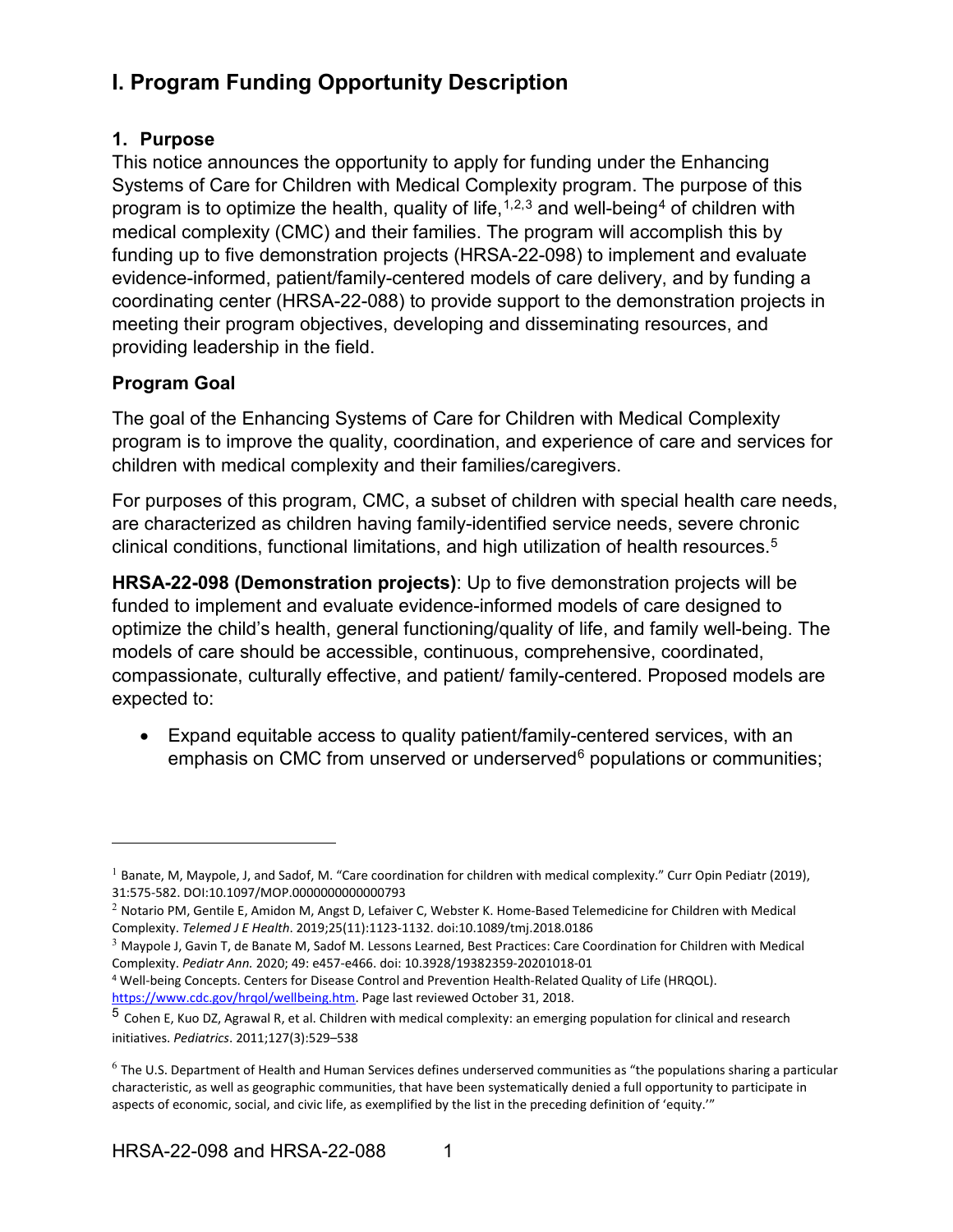- Optimize use of innovative technologies, such as telehealth, to facilitate comprehensive, coordinated, and continuous services across the care continuum[7](#page-7-0); and
- Apply an equity-informed approach to health care delivery for CMC and equip their families with the knowledge of and/or access to medical, social, financial, or community resources they need for their children to thrive.

Demonstration project applicants should propose strategies to implement a model of care that meets the goal of the program. Examples of such strategies could include:

- 1) patient/family-centered care coordination through tertiary care-community based partnerships, family peer support, respite care services, or transition support;
- 2) team-based or collaborative care that actively involves pediatric medical providers and other providers such as social services, mental/behavioral health, oral health, home-based care, palliative care,  $8$  or adult primary and specialty care;
- 3) mechanisms to incorporate telehealth as a complementary mechanism for service provision, care monitoring, or as a strategy to strengthen communication, partnerships, and co-management of care among CMC, their families, and providers; and/or
- 4) mechanisms to support information/data sharing and coordination between the family, primary and specialty care providers, home caregivers and other service providers, such as educators, social workers, or therapists.

You are encouraged to propose novel or innovative models of care, the rationale for selecting their particular model, and how it will be evaluated.

Successful implementation of all demonstration projects will be assessed by positive impacts on family well-being and child functioning/quality of life, as measured by patient and family experience of care and coordination of care, among other potential indicators. In addition, project activities are expected to demonstrate sustainability and replicability.

**HRSA-22-088 (Coordinating Center):** A coordinating center will work with the demonstration projects to collect data to measure and evaluate the impact and effectiveness of the different models of care, assist with national spread and sustainability of the promising models, and provide national leadership through training, technical assistance, and education to the HRSA-22-098 recipients and other CMC stakeholders on CMC issues, including emerging issues.

<span id="page-7-0"></span> $^7$  Jackson C, Ball L. Continuity of care: Vital, but how do we measure and promote it? Aust J Gen Pract. 2018 Oct;47(10):662-664. doi: 10.31128/AJGP-05-18-4568. PMID: 31195766

<span id="page-7-1"></span><sup>8</sup> Palliative Care. World Health Organization. Accessed 7 June 2021. [https://www.who.int/news-room/fact](https://www.who.int/news-room/fact-sheets/detail/palliative-care)[sheets/detail/palliative-care](https://www.who.int/news-room/fact-sheets/detail/palliative-care)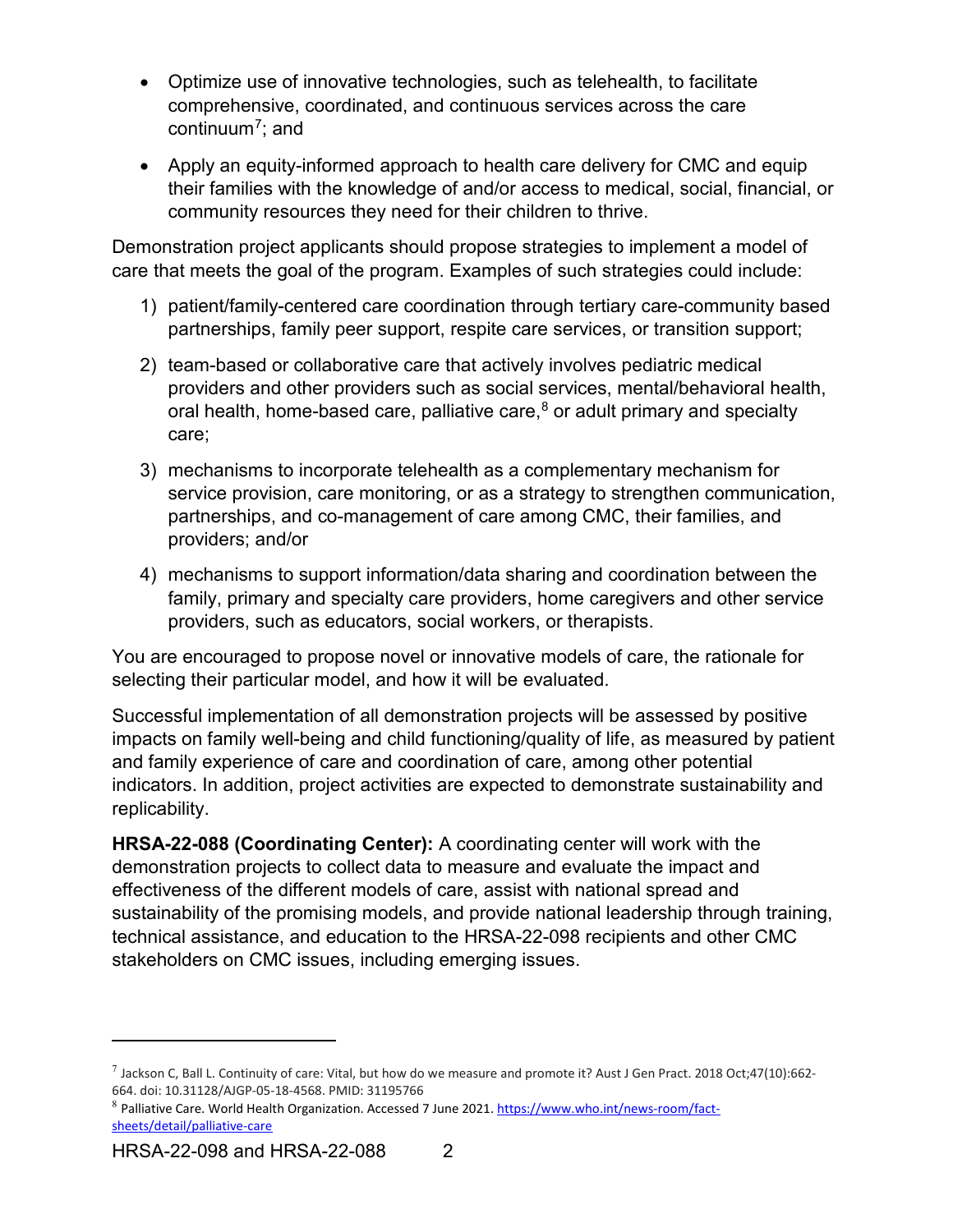## <span id="page-8-2"></span>**Program Objectives**

Both HRSA-22-098 (Demonstration Projects) and HRSA-22-088 (Coordinating Center) will be responsible for collecting data and reporting annually on these objectives for the purposes of monitoring and evaluating the overall effectiveness of the program. Baseline data will be collected and reported by each recipient directly to HRSA within the first year of the program.

## **HRSA-22-098 – Demonstration Projects**

- 1) By July 2027, increase by 50 percent from baseline the number of families of CMC who report being actively engaged as shared decision makers in developing their child's shared plan of care.
- 2) By July 2027, increase by 50 percent from baseline the number of families of CMC who report an improved patient/family experience of care (as measured by the Consumer Assessment of Healthcare Providers and Systems Health Plan Survey<sup>[9](#page-8-0)</sup>).
- 3) By July 2027, increase by 25 percent from baseline the number of families of CMC who report increased coordination of care and access to the services, supports and resources they need (as measured by the Pediatric Integrated Care Survey (PICS)<sup>[10](#page-8-1)</sup>).
- 4) By July 2027, 100 percent of participating recipients will have implemented, and evaluated an innovative and/or evidence-informed family-centered model of care for serving a minimum of 75 CMC per project.

## **HRSA-22-088 – Coordinating Center**

- 1) By July 2027, increase by 50 percent from baseline the awareness/knowledge of HRSA-22-098 recipients and key stakeholders of CMC issues as a result of TA, training, education, and resources provided by coordinating center.
- 2) By July 2027, support all HRSA-22-098 recipients in achieving their program objectives listed above.
- 3) By July 2027, 75 percent of the HRSA-22-098 recipients will be better able to serve their cohort of CMC as a result of peer to peer learning opportunities for sharing project challenges and successful innovations.

For more details, see [Program Requirements and Expectations.](#page-16-0)

<span id="page-8-0"></span><sup>9</sup> CAHPS Health Plan Survey. Content last reviewed October 2020. Agency for Healthcare Research and Quality. Rockville, MD. <https://www.ahrq.gov/cahps/surveys-guidance/hp/index.html>

<span id="page-8-1"></span><sup>10</sup> Patient & Family Experience Outcome Measurement: the Pediatric Integrated Care Survey. Boston Children's Hospital. Accessed 3 June 2021[. https://www.childrenshospital.org/integrated-care-program/patient-and-family-experience](https://www.childrenshospital.org/integrated-care-program/patient-and-family-experience-outcome#:%7E:text=Pediatric%20Integrated%20Care%20Survey%20%28PICS%29%3A%20A%20Family-reported%20survey,integration.%20Tools%20are%20available%20in%20Spanish%20as%20well)[outcome#:~:text=Pediatric%20Integrated%20Care%20Survey%20%28PICS%29%3A%20A%20Family](https://www.childrenshospital.org/integrated-care-program/patient-and-family-experience-outcome#:%7E:text=Pediatric%20Integrated%20Care%20Survey%20%28PICS%29%3A%20A%20Family-reported%20survey,integration.%20Tools%20are%20available%20in%20Spanish%20as%20well)[reported%20survey,integration.%20Tools%20are%20available%20in%20Spanish%20as%20well.](https://www.childrenshospital.org/integrated-care-program/patient-and-family-experience-outcome#:%7E:text=Pediatric%20Integrated%20Care%20Survey%20%28PICS%29%3A%20A%20Family-reported%20survey,integration.%20Tools%20are%20available%20in%20Spanish%20as%20well)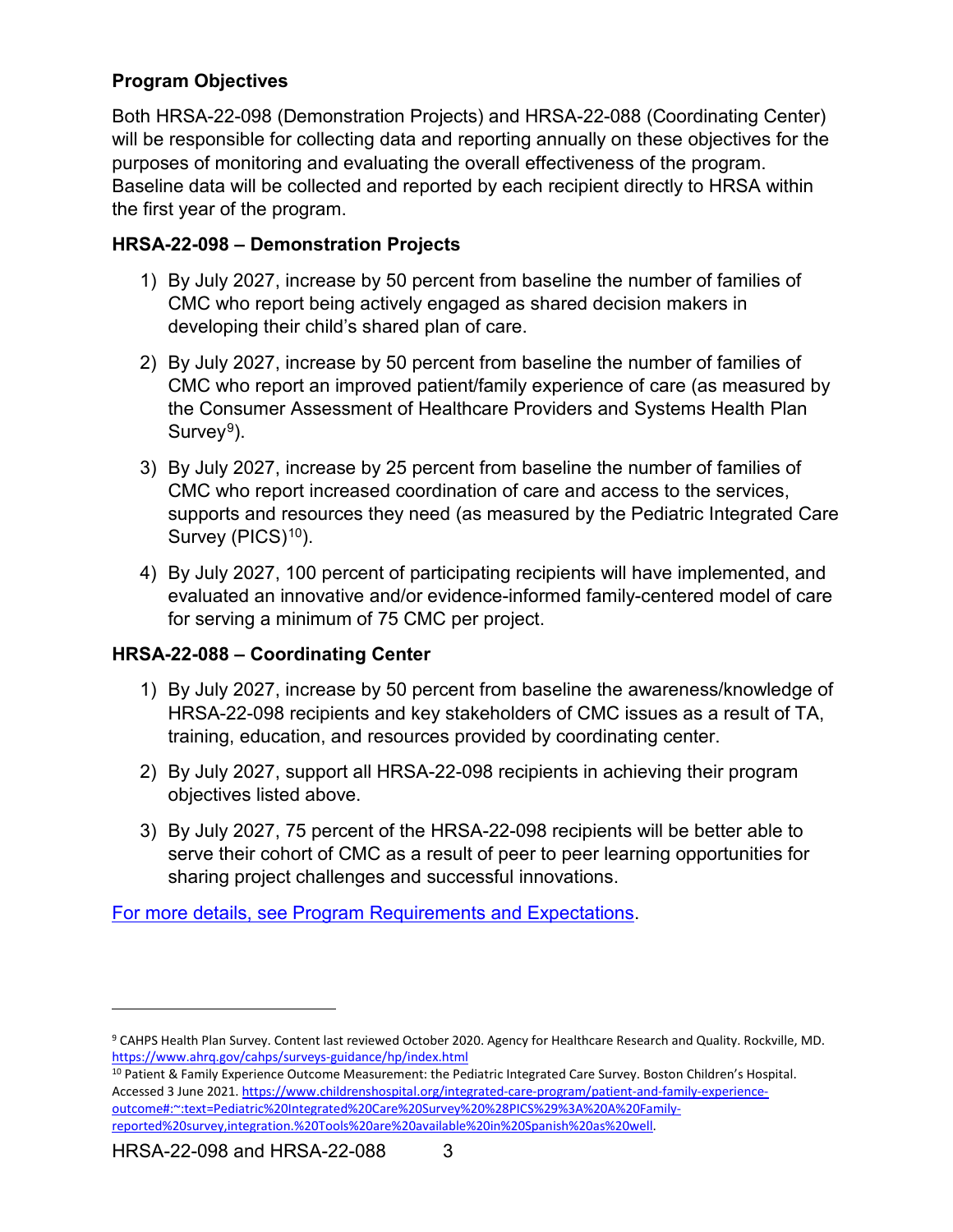#### <span id="page-9-0"></span>**2. Background About MCHB and Strategic Plan**

The Maternal and Child Health Bureau (MCHB) administers programs with focus areas in maternal and women's health, adolescent and young adult health, perinatal and infant health, child health, and children with special health care needs. To achieve its mission of improving the health and well-being of America's mothers, children, and families, MCHB is implementing a strategic plan that includes the following four goals:

*Goal 1: Assure access to high quality and equitable health services to optimize health and well-being for all MCH populations*

*Goal 2: Achieve health equity for MCH populations*

*Goal 3: Strengthen public health capacity and workforce for MCH*

*Goal 4: Maximize impact through leadership, partnership, and stewardship*

This program addresses MCHB's goals to *assure access to high quality and equitable health services to optimize health and well-being for all MCH populations (Goal 1) and achieve health equity for MCH populations (Goal 2).* The program will address these two MCHB goals by funding demonstration projects to implement models of care that are designed to optimize the child's health, general functioning/quality of life and family well-being, and are accessible, comprehensive, compassionate, culturally effective, and patient/family-centered*.*

To learn more about MCHB and the bureau's strategic plan, visit [https://mchb.hrsa.gov/about.](https://mchb.hrsa.gov/about)

This program is authorized by the 42 USC  $\S$  701(a)(3)(F) (Title V,  $\S$  501(a)(3)(F) of the Social Security Act).

HRSA defines children with special health care needs (CSHCN) as those children who have, or are at an increased risk of, a chronic physical, developmental, behavioral, or emotional condition and require health care and related services of a type or amount beyond that required by children generally.<sup>[11](#page-9-1)</sup> Children with medical complexity (CMC), a subgroup of CSHCN, are children who are the most medically fragile and have the most intensive health care needs.

Approximately 3 million of the 76 million children in the United States are considered to be CMC.<sup>[12](#page-9-2)</sup> CMC have disproportionately high acute care utilization and account for as much as one-third of health care spending for all children with Medicaid and 55 percent of hospital costs for all admissions. CMC account for 6 percent of the total number of

<span id="page-9-1"></span><sup>11</sup> <https://mchb.hrsa.gov/maternal-child-health-topics/children-and-youth-special-health-needs>

<span id="page-9-2"></span><sup>12</sup> Children's Hospital Association. (2015, June 9). *Children With Complex Medical Conditions and Their Families Convene on Capital Hill to Urge Support for ACE Kids Act of 2015* [Press release]. Retrieved from

[https://www.childrenshospitals.org/Newsroom/Press-Releases/2015/Children-with-Complex-Medical-Conditions-and-Their-](https://www.childrenshospitals.org/Newsroom/Press-Releases/2015/Children-with-Complex-Medical-Conditions-and-Their-Families-Convene-on-Capitol-Hill)[Families-Convene-on-Capitol-Hill](https://www.childrenshospitals.org/Newsroom/Press-Releases/2015/Children-with-Complex-Medical-Conditions-and-Their-Families-Convene-on-Capitol-Hill)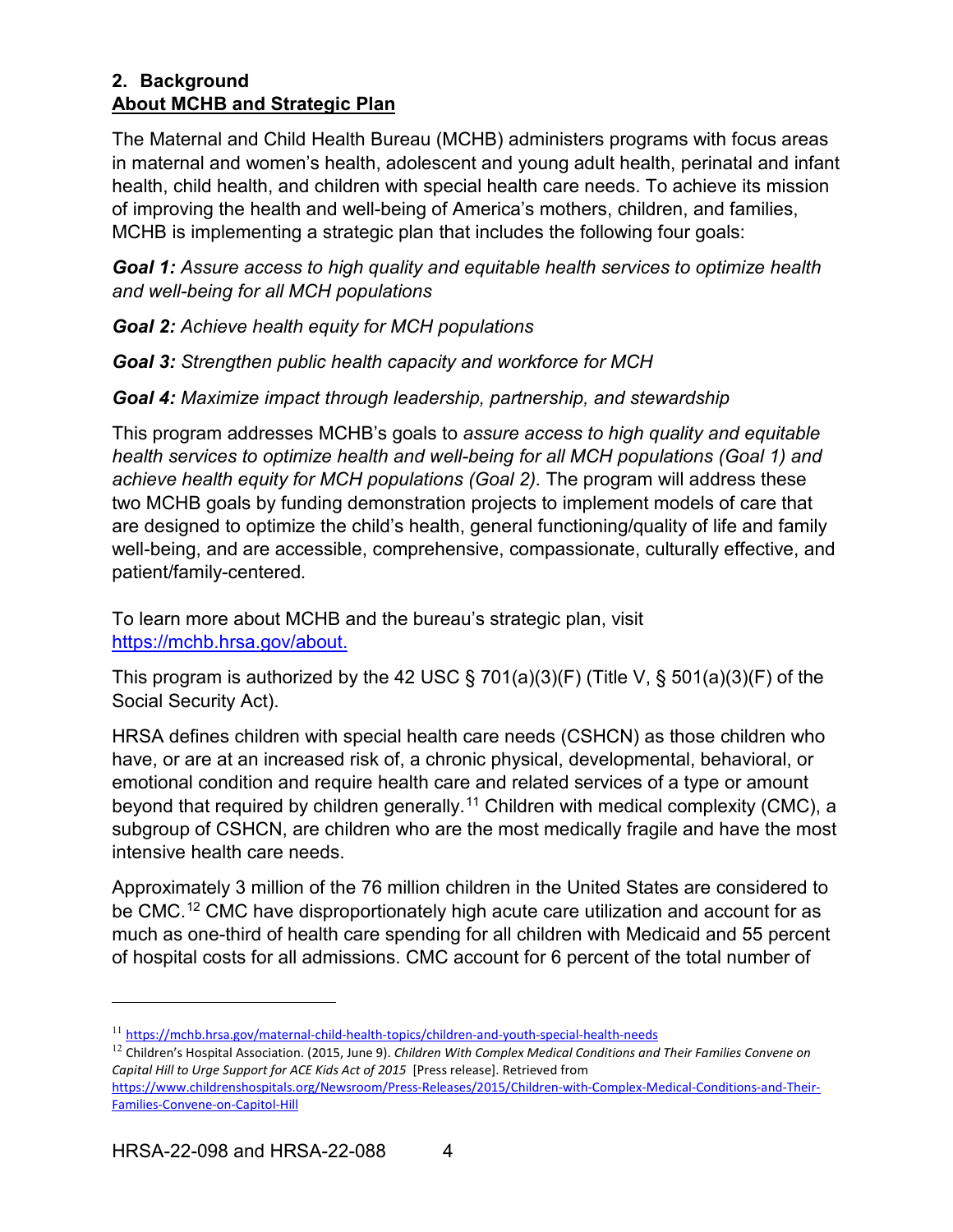children on Medicaid, while accounting for 40 percent of Medicaid's total spending on children.[13,](#page-10-0)[14](#page-10-1) Two-thirds of CMC rely on Medicaid to help pay for health services, yet CMC frequently require health and related services that extend beyond what is covered by Medicaid.

CMC and their families face numerous challenges accessing the range of services they need, including home care, behavioral health, and respite. While the specific health needs of this population may vary, families consistently cite the need for shared decision making with health care professionals that considers both clinical and quality of life outcomes.[15](#page-10-2),[16](#page-10-3) However, health systems have historically focused on health outcomes as opposed to broader metrics of well-being and quality of life that are important to families. A focus on models of care that emphasize family/child well-being and quality of life recognizes that functional outcomes, as well as physical, emotional, cognitive and social concerns, are as important as traditional medical outcomes.

HRSA first funded an initiative focused specifically on CMC in 2017 with a goal of improving the quality of life for CMC, the well-being of their families, and the costeffectiveness of their care using a Collaborative Improvement and Innovation Network (CoIIN) approach. The CMC CoIIN successfully engaged families at all levels of the project and piloted assessment tools that addressed child/family quality of life. However, additional work is necessary to identify, implement, and evaluate evidence-informed interventions to improve family-centered, coordinated care that is consistent with a medical home.

The Enhancing Systems of Care for Children with Medical Complexity program will build on the 2017 initiative by focusing on implementation and evaluation of evidenceinformed interventions to improve health, quality of life, and well-being for CMC and their families. The development, implementation, and evaluation of these interventions through five demonstration projects will help inform care models for CMC. A coordinating center will support the demonstration projects in measuring impact focused on well-being, quality of life, sustainability, and replicability and progress on the program objectives. The coordinating center will also facilitate the sharing of ideas and collaboration between the demonstration projects, ensuring dissemination of successful innovations across the field and increasing the use of successful practices across the United States.

<span id="page-10-0"></span><sup>&</sup>lt;sup>13</sup> Optimizing Health Care for Children with Medical Complexity. Children's Hospital Association. October 13, 2013. Accessed November 13, 2020[. https://www.childrenshospitals.org/-](https://www.childrenshospitals.org/-/media/Files/CHA/Main/Issues_and_Advocacy/Key_Issues/Children_With_Medical_Complexity/Issue_Briefs_and_Reports/OptimizingHealthCareReport_10152013.pdf)

[<sup>/</sup>media/Files/CHA/Main/Issues\\_and\\_Advocacy/Key\\_Issues/Children\\_With\\_Medical\\_Complexity/Issue\\_Briefs\\_and\\_Reports/Opti](https://www.childrenshospitals.org/-/media/Files/CHA/Main/Issues_and_Advocacy/Key_Issues/Children_With_Medical_Complexity/Issue_Briefs_and_Reports/OptimizingHealthCareReport_10152013.pdf) [mizingHealthCareReport\\_10152013.pdf](https://www.childrenshospitals.org/-/media/Files/CHA/Main/Issues_and_Advocacy/Key_Issues/Children_With_Medical_Complexity/Issue_Briefs_and_Reports/OptimizingHealthCareReport_10152013.pdf)

<span id="page-10-1"></span><sup>&</sup>lt;sup>14</sup> Berry JG, Hall M, Neff J, Goodman D, Cohen E, Agrawal R, Kuo D, Feudtner C. Children with medical complexity and Medicaid: spending and cost savings. Health Aff (Millwood). 2014 Dec;33(12):2199-206

<span id="page-10-2"></span> $15$  Kuo, Dennis Z. et al. Care coordination for children with medical complexity: Whose care is it, anyway?" Pediatrics 141.Supplement 3 (2018): S224-S232*.*

<span id="page-10-3"></span><sup>16</sup> Barnert S, et al. Key population health outcomes for children with medical complexity: A systematic review. Maternal and Child Health Journal (2019) 23:1167–117[6 https://doi.org/10.1007/s10995-019-02752-1.](https://doi.org/10.1007/s10995-019-02752-1)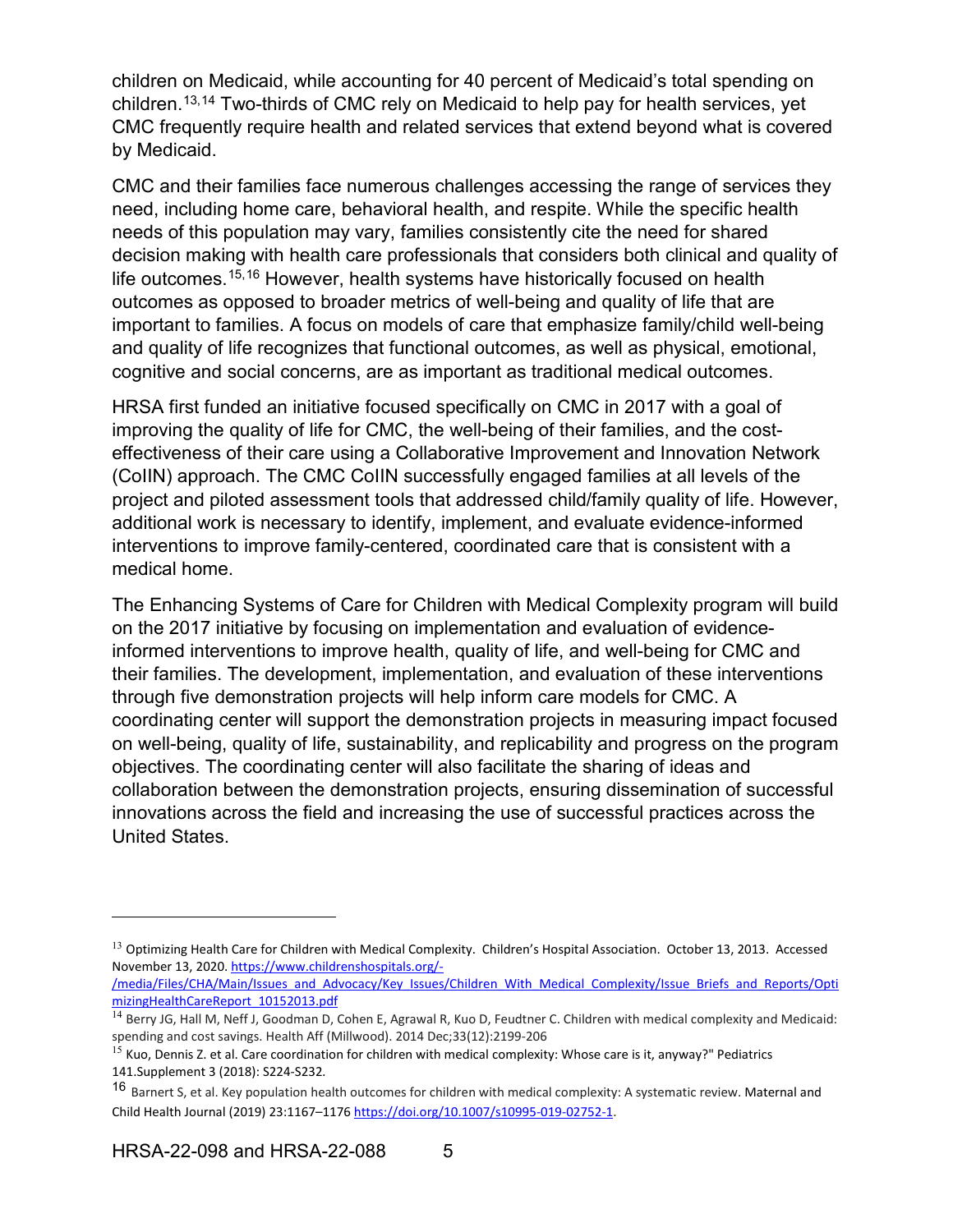## <span id="page-11-0"></span>**II. Award Information**

#### <span id="page-11-1"></span>**1. Type of Application and Award**

Type(s) of applications sought: HRSA-22-098 New; HRSA-22-088 Competing Continuation, New

HRSA will provide funding for both the **HRSA-22-098 (Demonstration Projects**) and the **HRSA-22-088 (Coordinating Center)** in the form of a cooperative agreement. A cooperative agreement is a financial assistance mechanism where HRSA anticipates substantial involvement with the recipient during performance of the contemplated project.

## **HRSA-22-098 (Demonstration Projects):**

#### **HRSA program involvement for cooperative agreements (HRSA-22-098 (Demonstration Projects)) will include:**

- Making available the services of HRSA personnel as participants in the planning and development of project activities during the period of performance;
- Participating in meetings and regular communication with the award recipients to assess progress in meeting the goals and objectives of this initiative;
- Continuously reviewing policies and procedures, activities, emerging issues, data, measures, and tools designed and implemented during the period of performance;
- Participating, when appropriate, in meetings, conference calls, and other sessions conducted during the period of performance, including but not limited to, advisory committee meetings, training and technical assistance sessions, learning collaborative sessions;
- Reviewing and editing, as appropriate, written documents developed by the recipient prior to submission for publication or public dissemination;
- Participating with the recipients in the dissemination of project findings, best practices, and lessons learned, and in producing and jointly reviewing reports, articles, and/or presentations developed under this NOFO;
- Conducting a site visit with the recipient during the period of performance; and
- Assisting in the establishment of partnerships, collaboration, and cooperation that may be necessary for carrying out the project, including with other federal agencies or other programs within HRSA.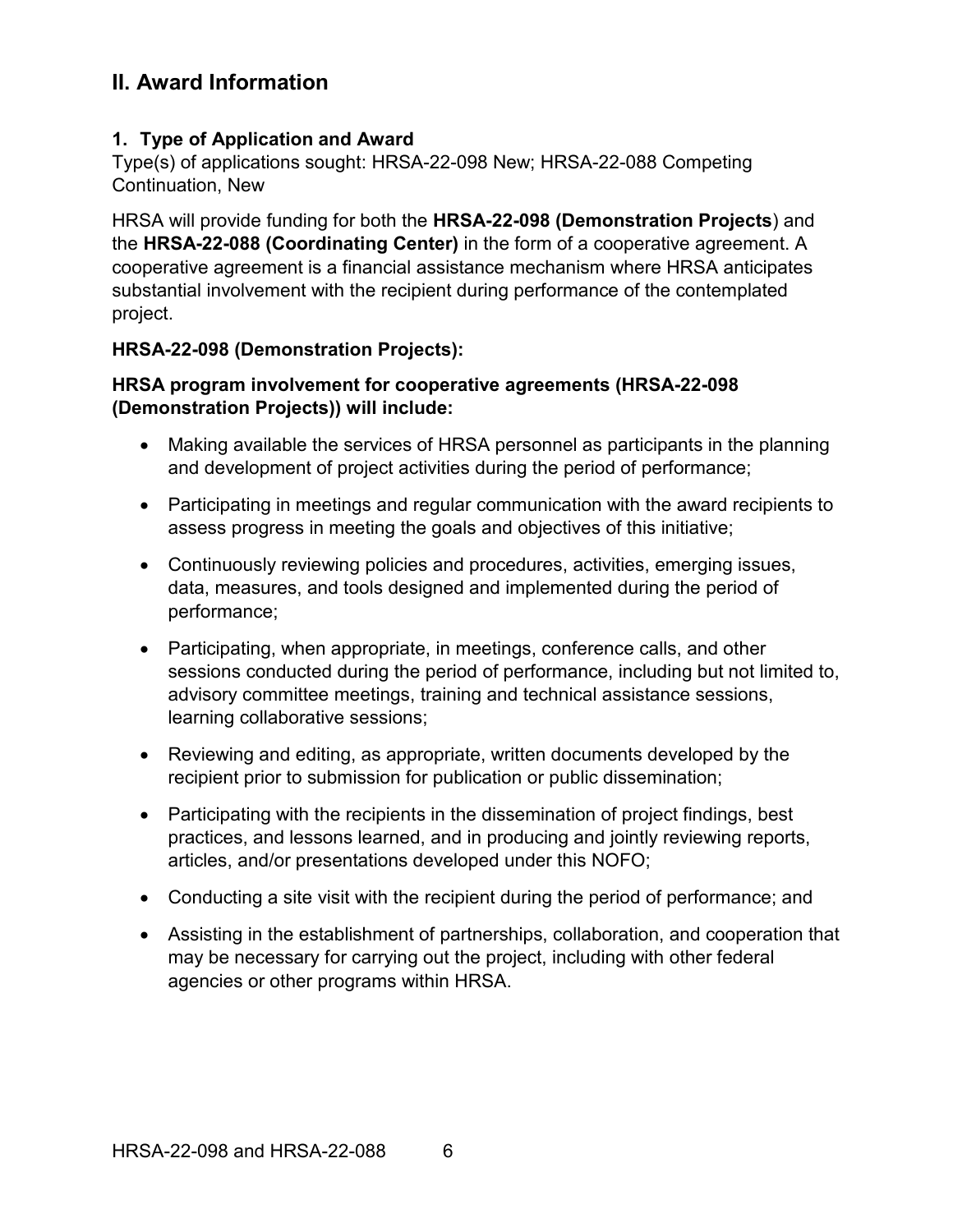## **The cooperative agreement (HRSA-22-098 (Demonstration Projects)) recipients' responsibilities will include:**

- Meeting with the HRSA project officer at the time of the award to review the current strategies and to ensure the project and goals align with HRSA priorities for this activity;
- Collaborating with HRSA personnel in the planning and development of project activities including: implementing models of care; developing policies and procedures; identifying measures and data; identifying emerging issues; developing strategies and tools; and identifying topics for publications;
- Producing and disseminating project findings through publishing articles, reports and/or presentations; and adhering to HRSA guidelines pertaining to acknowledgement and disclaimer on all products produced by HRSA awards (see Acknowledgement of Federal Funding in Section 2.2 of HRSA's SF-424 Application Guide);
- Completing activities proposed in response to the project requirements and scope of work to meet the project goals and objectives;
- Analyzing evidence-informed data, impact and QI data, and any relevant data trends;
- Collaborating with HRSA on ongoing review of activities, budget items, procedures, information/publications prior to dissemination, contracts and interagency agreements;
- Participating in meetings and conference calls with HRSA conducted during the period of performance to provide regular updates on progress in meeting goals and objectives; and
- Collaborating with other HRSA-22-098 (Demonstration Project) recipients and the HRSA-22-088 (Coordinating Center) recipient to meet the goals and objectives of the program.

#### **HRSA-22-088 (Coordinating Center):**

## **HRSA program involvement for cooperative agreements (HRSA-22-088 (Coordinating Center)) will include:**

- Making available the services of HRSA personnel as participants in the planning and development of project activities during the period of performance;
- Participating in meetings and regular communication with the award recipient to assess progress in meeting the goals and objectives of this initiative;
- Continuously reviewing policies and procedures, activities, emerging issues, data, measures, and tools designed and implemented during the period of performance;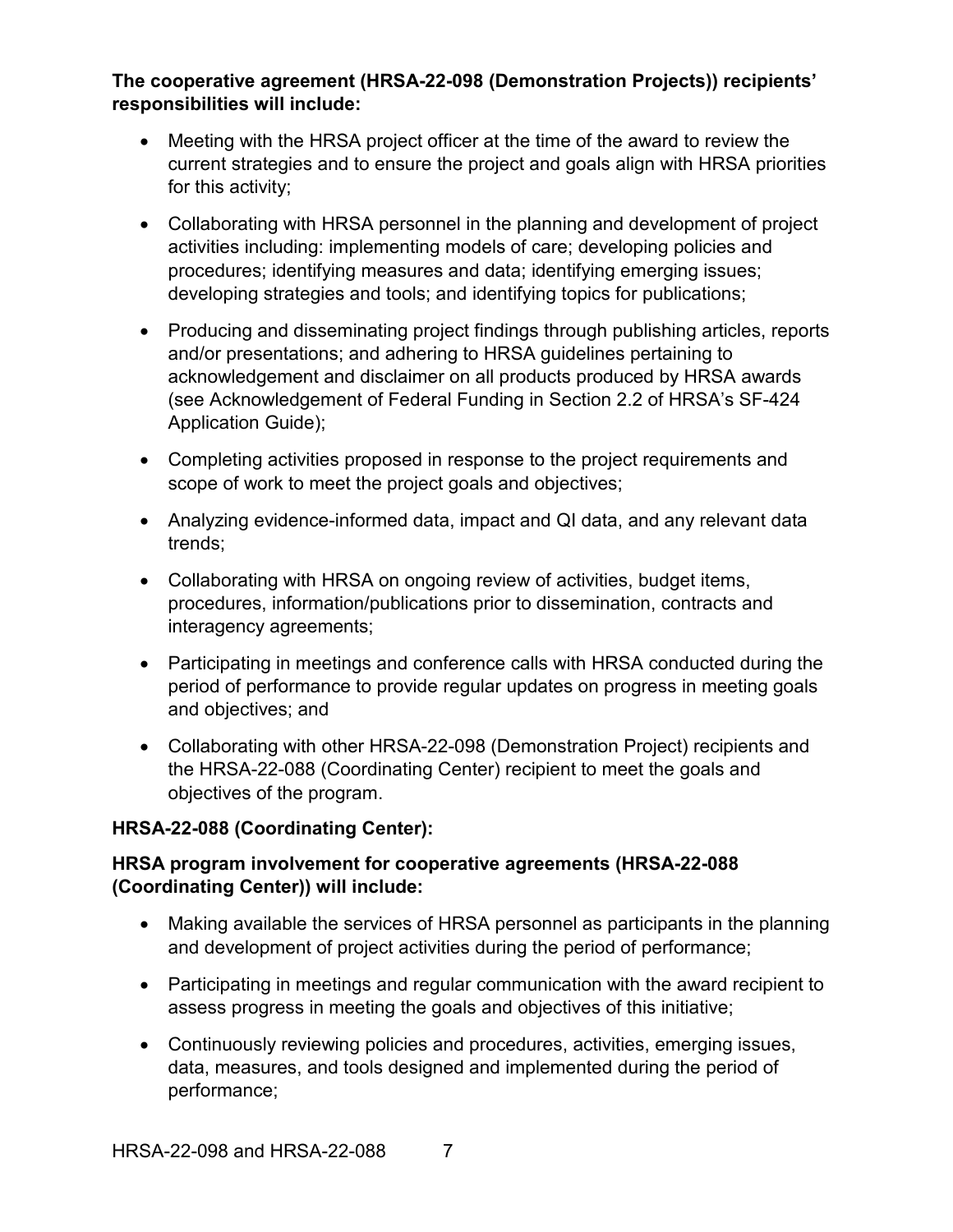- Participating, when appropriate, in meetings, conference calls, and other sessions conducted during the period of performance, including but not limited to, advisory committee meetings, training and technical assistance sessions, learning collaborative sessions;
- Reviewing and editing, as appropriate, written documents developed by the recipient prior to submission for publication or public dissemination;
- Participating with the recipient in the dissemination of project findings, best practices, and lessons learned, and in producing and jointly reviewing reports, articles, and/or presentations developed under this NOFO;
- Conducting a site visit with the recipient during the period of performance; and
- Assisting in the establishment of partnerships, collaboration, and cooperation that may be necessary for carrying out the project, including with other federal agencies or other programs within HRSA.

#### **The cooperative agreement (HRSA-22-088 (Coordinating Center)) recipient's responsibilities will include:**

- Meeting with the HRSA project officer at the time of the award to review the current strategies and to ensure the project and goals align with HRSA priorities for this activity;
- Collaborating with HRSA personnel in the planning and development of project activities including: developing policies and procedures; identifying measures and data; identifying emerging issues; developing strategies and tools; and identifying topics for advisory committee meetings, learning collaboratives, and publications;
- Producing and disseminating project findings through publishing articles, reports and/or presentations; and adhering to HRSA guidelines pertaining to acknowledgement and disclaimer on all products produced by HRSA awards (see Acknowledgement of Federal Funding in Section 2.2 of HRSA's SF-424 Application Guide);
- Completing activities proposed in response to the project requirements and scope of work to meet the project goals and objectives;
- Analyzing evidence-informed data, impact and QI data, and any relevant data trends;
- Collaborating with HRSA on ongoing review of activities, budget items, procedures, information/publications prior to dissemination, contracts and interagency agreements;
- Participating in meetings and conference calls with HRSA conducted during the period of performance to provide regular updates on progress in meeting goals and objectives; and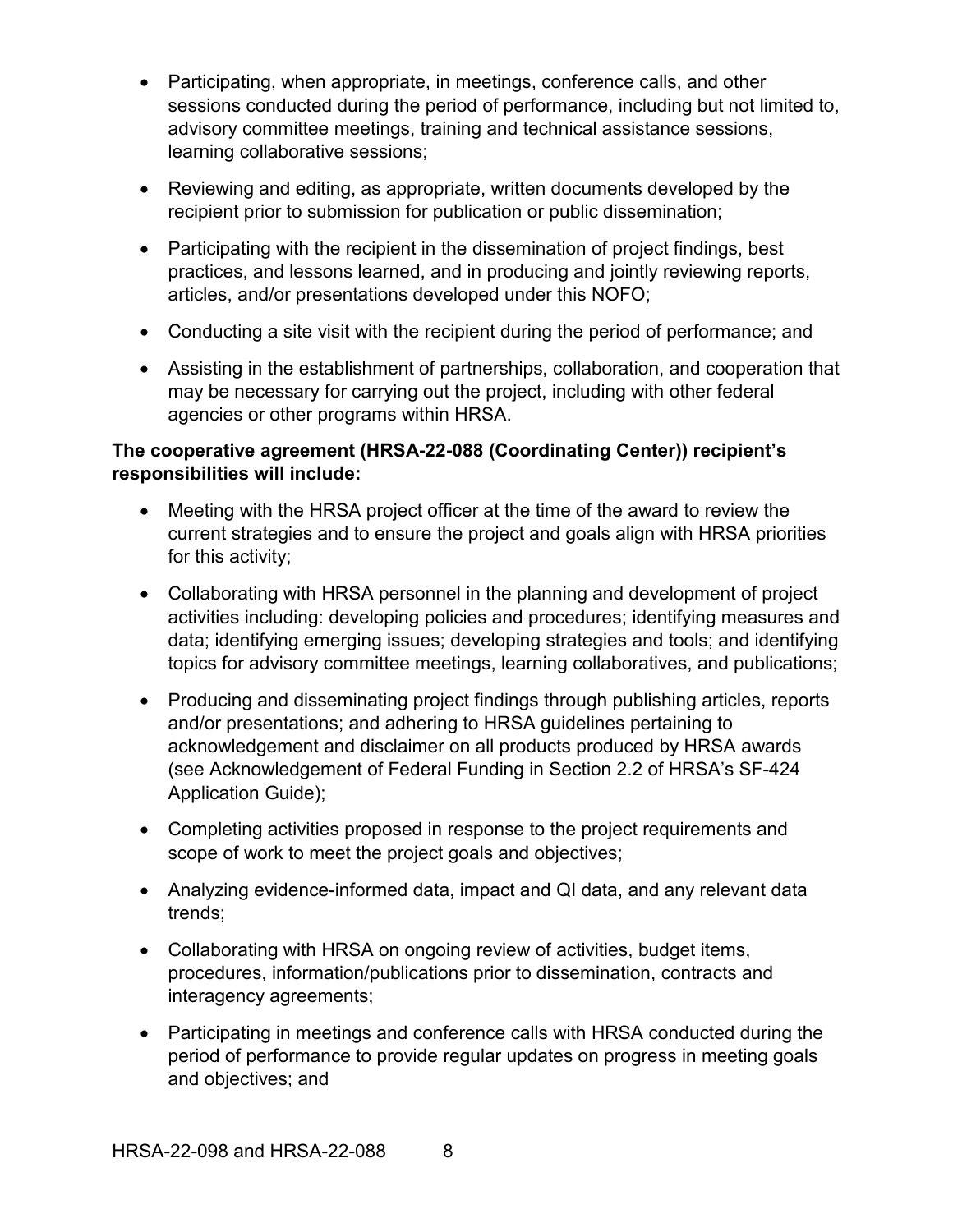• Collaborating with HRSA-22-098 (Demonstration Project) recipients to meet the goals and objectives of the program.

## <span id="page-14-1"></span>**2. Summary of Funding**

HRSA estimates approximately \$2,700,000 total to be available annually to fund the program, with up to \$2,000,000 to fund up to five cooperative agreements for HRSA-22- 098 (Demonstration Projects) and up to \$700,000 to fund one cooperative agreement for HRSA-22-088 (Coordinating Center). The actual amount available will not be determined until enactment of the final FY 2022 federal appropriation. You may apply for a ceiling amount of up to \$400,000 for HRSA-22-098 (Demonstration Projects) or \$700,000 for HRSA-22-088 (Coordinating Center) total cost (includes both direct and indirect, facilities and administrative costs) per year.

The period of performance is August 1, 2022 through July 31, 2027 (5 years). Funding beyond the first year is subject to the availability of appropriated funds for the Enhancing Systems of Services for Children with Medical Complexity program in subsequent fiscal years, satisfactory recipient performance, and a decision that continued funding is in the best interest of the Federal Government.

All HRSA awards are subject to the Uniform Administrative Requirements, Cost Principles, and Audit Requirements at [45 CFR part 75.](http://www.ecfr.gov/cgi-bin/retrieveECFR?gp=1&SID=4d52364ec83fab994c665943dadf9cf7&ty=HTML&h=L&r=PART&n=pt45.1.75)

# <span id="page-14-2"></span>**III. Eligibility Information**

## <span id="page-14-0"></span>**1. Eligible Applicants**

Eligible applicants for both HRSA-22-098 (Demonstration Projects) and HRSA-22-088 (Coordinating Center) include any domestic public or private entity, including an Indian tribe or tribal organization (as those terms are defined at 25 U.S.C. § 450b). See 42 CFR § 51a.3(a). Domestic faith-based and community-based organizations are eligible to apply.

## <span id="page-14-3"></span>**2. Cost Sharing/Matching**

Cost sharing/matching is not required for HRSA-22-098 (Demonstration Projects) nor HRSA-22-088 (Coordinating Center).

## <span id="page-14-4"></span>**3. Other**

HRSA may not consider an application for funding if it contains any of the nonresponsive criteria below:

- Exceeds the ceiling amount
- Fails to satisfy the deadline requirements referenced in [Section IV.4](#page-28-0)

NOTE: You may apply for both HRSA-22-098 (Demonstration Projects) and HRSA-22- 088 (Coordinating Center); however, if applying to both funding opportunities listed in this NOFO, two separate applications are required. HRSA will not consider funding applicants that submit a combined application for both funding opportunities. Please make sure you submit your application to the correct funding opportunity number. Applications submitted to the wrong competition will be deemed nonresponsive.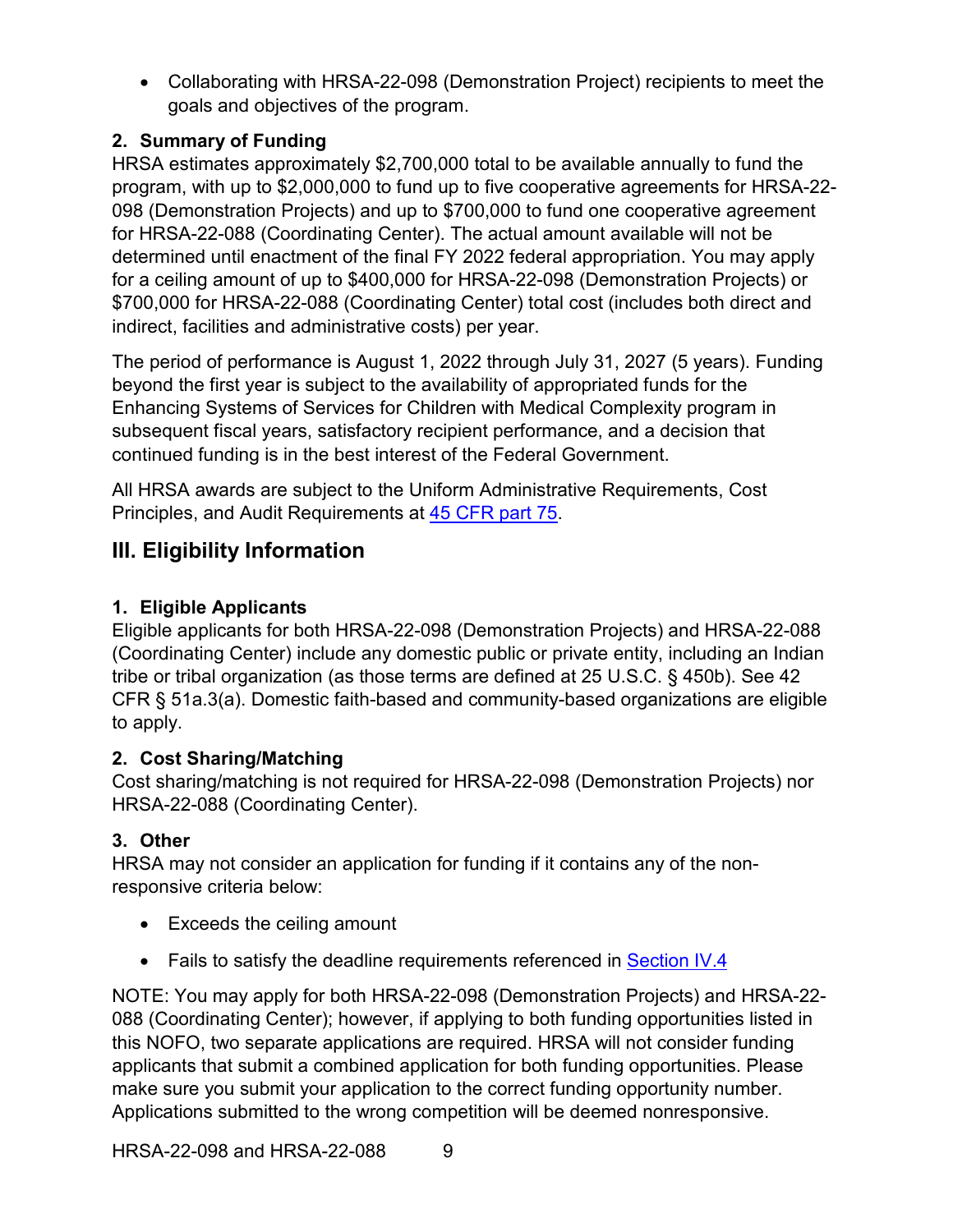Multiple applications from an organization are not allowable for each notice number (HRSA-22-098/HRSA-22-088).

HRSA will only accept your **last** validated electronic submission, under the correct funding opportunity number, before the Grants.gov application due date as the final and only acceptable application.

## <span id="page-15-0"></span>**IV. Application and Submission Information**

## <span id="page-15-1"></span>**1. Address to Request Application Package**

HRSA *requires* you to apply electronically. HRSA encourages you to apply through [Grants.gov](https://www.grants.gov/) using the SF-424 workspace application package associated with this notice of funding opportunity (NOFO) following the directions provided at **Grants.gov: HOW TO** [APPLY FOR GRANTS.](http://www.grants.gov/applicants/apply-for-grants.html)

The NOFO is also known as "Instructions" on Grants.gov. You must select "Subscribe" and provide your email address for HRSA-22-098 (Demonstration Projects) and/or HRSA-22-088 (Coordinating Center) in order to receive notifications including modifications, clarifications, and/or republications of the NOFO on Grants.gov. You will also receive notifications of documents placed in the RELATED DOCUMENTS tab on Grants.gov that may affect the NOFO and your application. *You are ultimately responsible for reviewing the [For Applicants](https://www.grants.gov/web/grants/applicants.html) page for all information relevant to this NOFO.*

## <span id="page-15-2"></span>**2. Content and Form of Application Submission**

## **Application Format Requirements**

Section 4 of HRSA's *SF-424 [Application Guide](http://www.hrsa.gov/grants/apply/applicationguide/sf424guide.pdf)* provides general instructions for the budget, budget narrative, staffing plan and personnel requirements, assurances, certifications, etc. You must submit the information outlined in the HRSA *SF-424 Application Guide* in addition to the program-specific information below. You are responsible for reading and complying with the instructions included in HRSA's *[SF-424](http://www.hrsa.gov/grants/apply/applicationguide/sf424guide.pdf) [Application Guide](http://www.hrsa.gov/grants/apply/applicationguide/sf424guide.pdf)* except where instructed in the NOFO to do otherwise. You must submit the application in the English language and in the terms of U.S. dollars (45 CFR  $§ 75.111(a)$ ).

See Section 8.5 of the HRSA *SF-424 Application Guide* for the Application Completeness Checklist.

## **Application Page Limitation**

The total size of all uploaded files included in the page limit shall be no more than the equivalent of **70 pages** when printed by HRSA. The page limit includes the project and budget narratives, and attachments required in the *Application Guide* and this NOFO.

Please note: Effective April 22, 2021, the abstract is no longer an attachment that counts in the page limit. The abstract is the standard form (SF) "Project\_Abstract Summary." Standard OMB-approved forms included in the workspace application package do not count in the page limit. If you use an OMB-approved form that is not

HRSA-22-098 and HRSA-22-088 10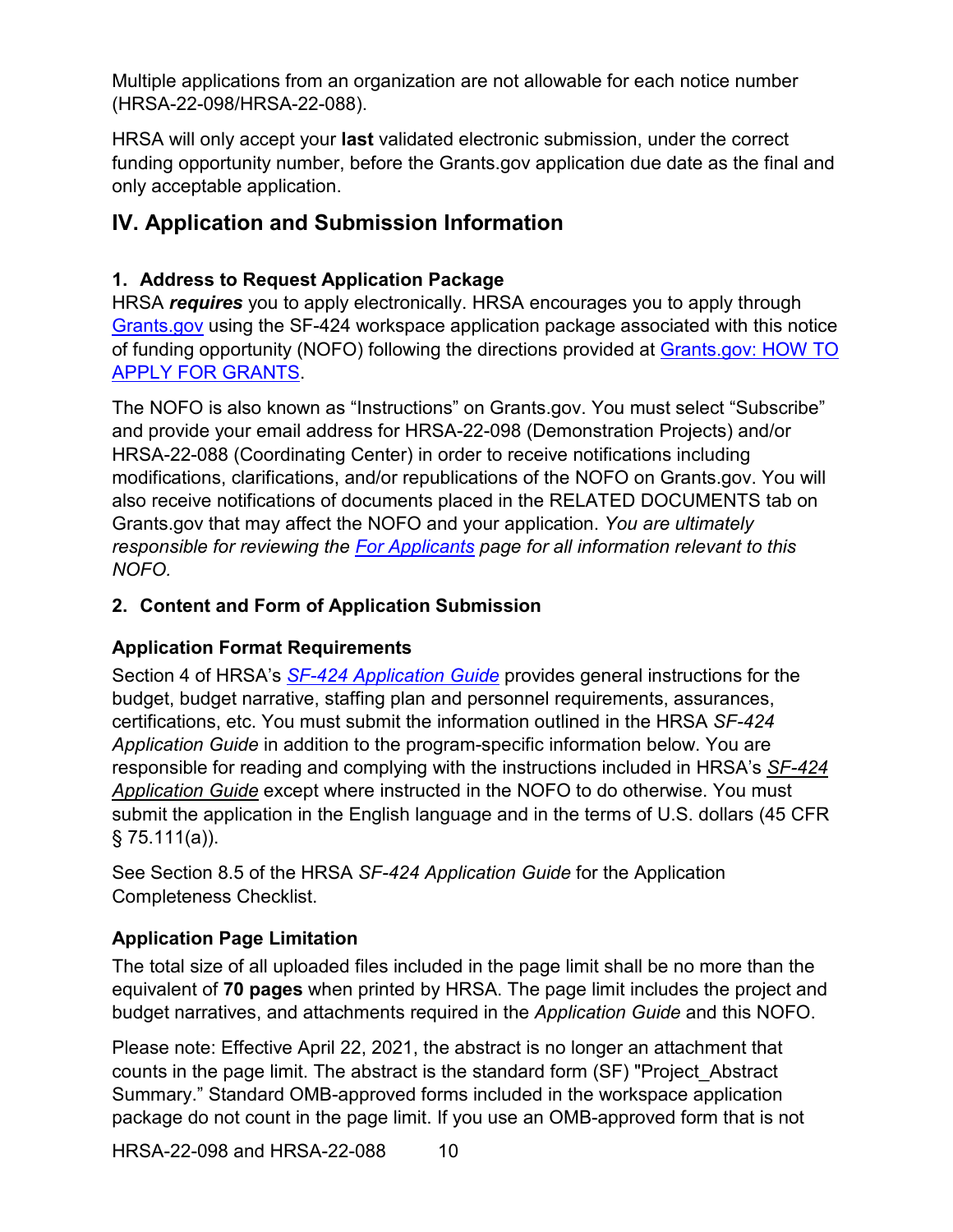included in the workspace application package(s) for HRSA-22-098 and/or HRSA-22- 088, it may count against the page limit. Therefore, we strongly recommend you only use Grants.gov workspace forms associated with this NOFO to avoid exceeding the page limit. Indirect Cost Rate Agreement and proof of non-profit status (if applicable) do not count in the page limit. **It is therefore important to take appropriate measures to ensure your application does not exceed the specified page limit. Any application exceeding the page limit of 70 will not be read, evaluated, or considered for funding.** 

**Applications must be complete, within the maximum specified page limit, and validated by Grants.gov under HRSA-22-098 (Demonstration Projects) and/or HRSA-22-088 (Coordinating Center) before the deadline.**

## **Debarment, Suspension, Ineligibility, and Voluntary Exclusion Certification**

- 1) You certify on behalf of the applicant organization, by submission of your proposal, that neither you nor your principals are presently debarred, suspended, proposed for debarment, declared ineligible, or voluntarily excluded from participation in this transaction by any federal department or agency.
- 2) Failure to make required disclosures can result in any of the remedies described in [45 CFR § 75.371,](https://www.ecfr.gov/cgi-bin/retrieveECFR?gp=1&SID=4d52364ec83fab994c665943dadf9cf7&ty=HTML&h=L&r=PART&n=pt45.1.75#se45.1.75_1371) including suspension or debarment. (See also 2 CFR parts 180 and 376, and 31 U.S.C. § 3354).
- 3) If you are unable to attest to the statements in this certification, you must include an explanation in *Attachments 8–15: Other Relevant Documents*.

See Section 4.1 viii of HRSA's *SF-424 [Application Guide](http://www.hrsa.gov/grants/apply/applicationguide/sf424guide.pdf)* for additional information on all certifications.

## <span id="page-16-0"></span>**Program Requirements and Expectations**

Successful applicants will propose methodologies and strategies to achieve the following:

#### **HRSA-22-098 – Demonstration Projects**

Regarding models of care delivery, successful recipients will:

- 1) Implement and evaluate evidence-informed models of care designed to optimize CMC's health, general functioning/quality of life and family well-being.
	- a. You are encouraged to propose novel or innovative models of care.
		- Examples of potential strategies successful recipients may implement could include, but are not limited to, those outlined in the [Program Goal](#page-6-8) section.
- 2) Participate in education, training, technical assistance, and learning collaboratives with other HRSA-22-098 recipients organized by the coordinating center (HRSA-22-088).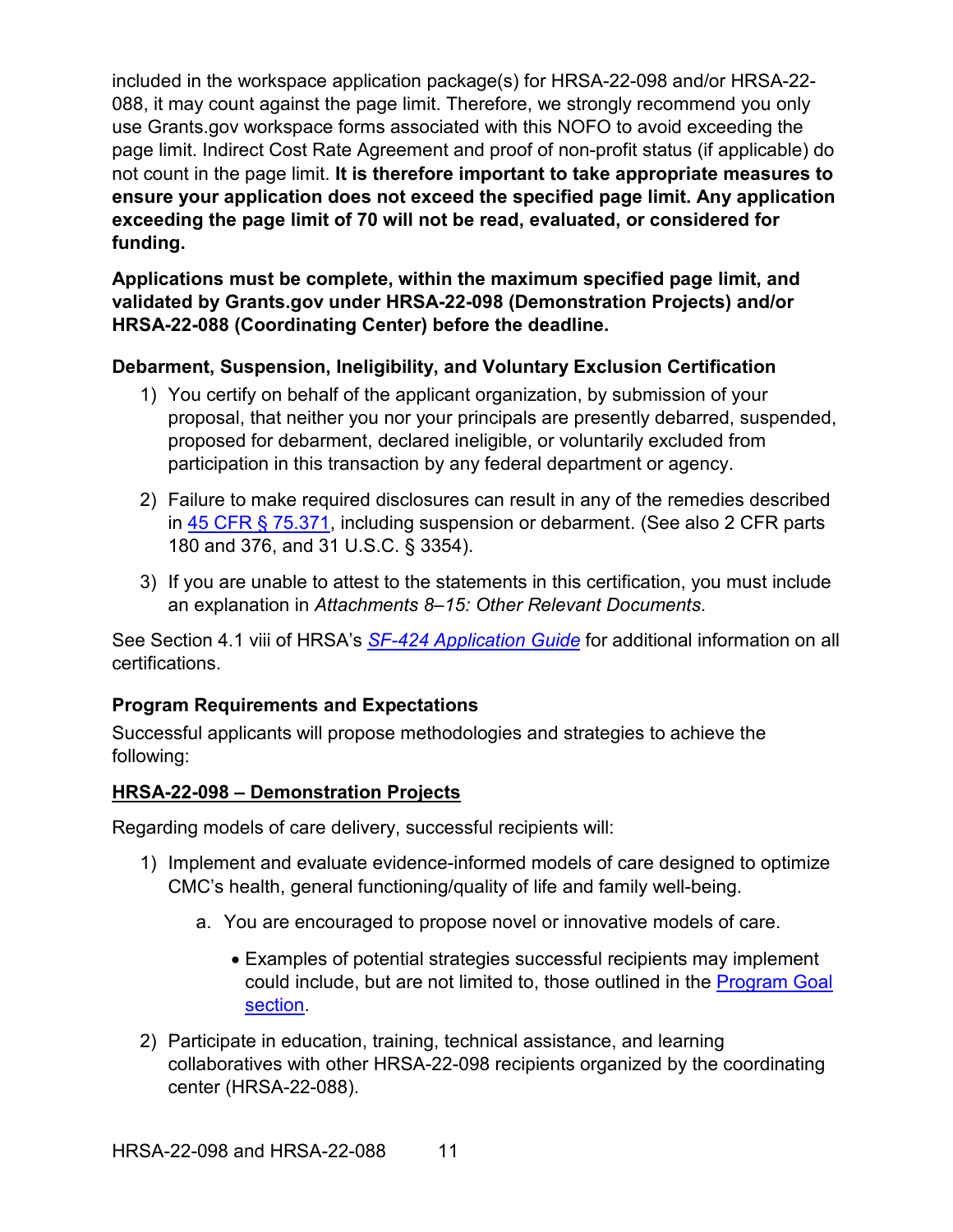- 3) Plan for evaluation of project activities including measurement of progress on the program objectives and any additional measures.
- 4) Assess and plan for replicability of project activities in other settings.
- 5) Plan for dissemination, scalability, and sustainability of successful innovations, including identifying funding mechanisms beyond the federal funding period.

Regarding data collection, successful recipients will:

- 1) Conduct a health equity assessment of the CMC target population within the first year of the project to identify challenges and barriers these children and families face in accessing services in their current system of care.
- 2) Collect and analyze data to measure progress on the [program objectives.](#page-8-2)
- 3) Collect and analyze data on additional measures (up to three additional measures is recommended).

Regarding partnerships and collaboration, successful recipients will:

- 1) Engage stakeholders, including CMC and their families from unserved or underserved communities, in the development, implementation, and evaluation of project activities.
- 2) Develop families/caregivers of CMC as leaders in the proposed system of care of CMC.
- 3) Build partnerships and collaborations among key stakeholders such as State Title V Maternal and Child Health Services Block Grant programs, State Medicaid agencies, State IDEA Part C, CMC and their families/caregivers, pediatric primary care and specialty care providers, complex care clinics and children's hospitals, public and private insurers, adult primary care and specialty care providers, social service providers, mental and behavioral health providers, oral health providers, educators, and palliative care experts, among others.
- 4) Engage families of CMC to identify interventions and policies leading to improved quality of life and protective factors e.g., supportive and stable relationships, positive parenting practices, healthy family dynamics.[17](#page-17-0)

<span id="page-17-0"></span><sup>&</sup>lt;sup>17</sup> Mattson G, Kuo DZ, AAP COMMITTEE ON PSYCHOSOCIAL ASPECTS OF CHILD AND FAMILY HEALTH, AAP COUNCIL ON CHILDREN WITH DISABILITIES. Psychosocial Factors in Children and Youth With Special Health Care Needs and Their Families. *Pediatrics.* 2019;143(1):e20183171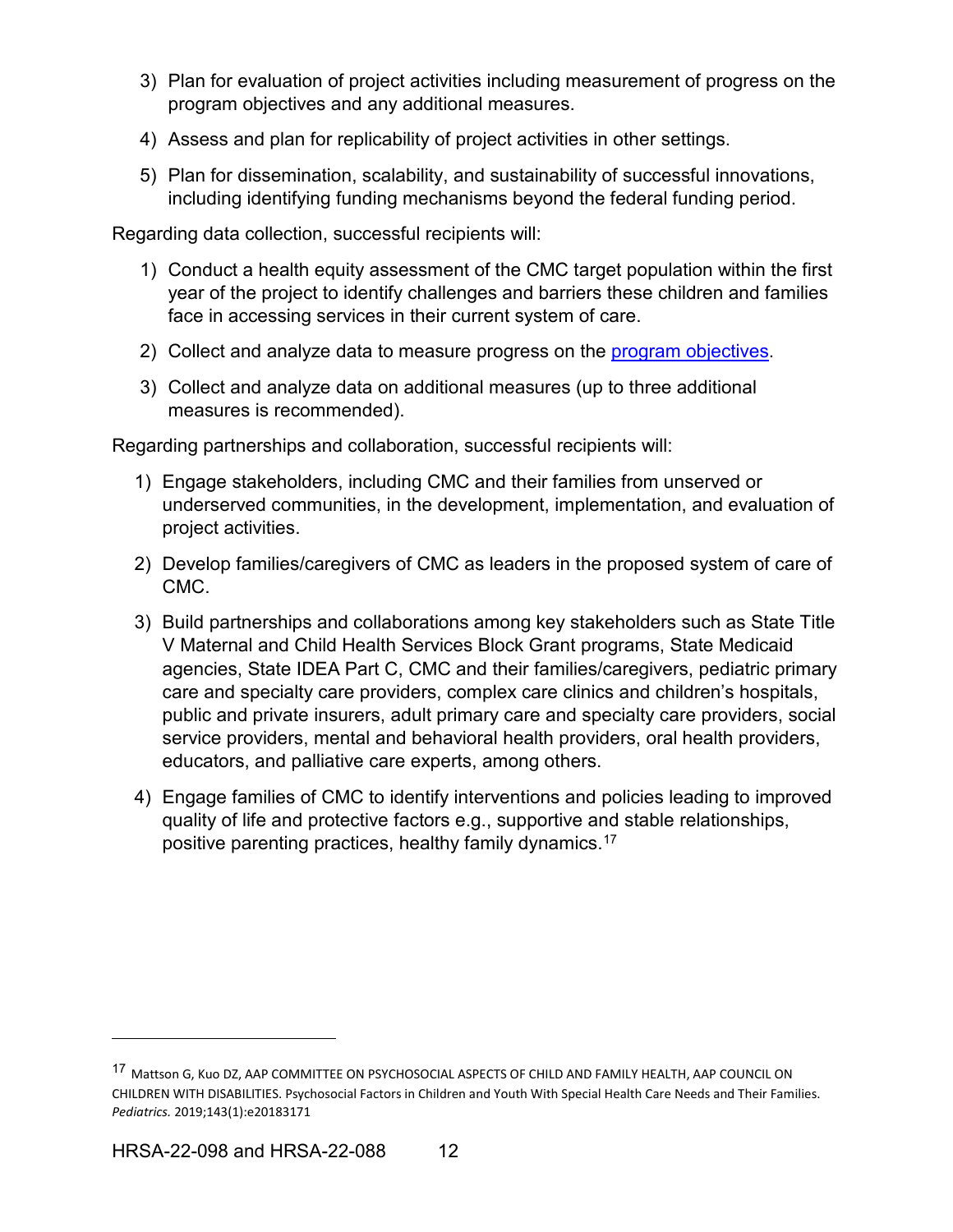#### **HRSA-22-088 – Coordinating Center**

Regarding training and technical assistance, the successful recipient will:

- 1) Provide ongoing education, training, technical assistance, and access to national resources to HRSA-22-098 recipients and other CMC stakeholders on CMC issues, including emerging issues.
- 2) Convene learning collaboratives for HRSA-22-098 recipients throughout the period of performance to provide peer-to-peer learning opportunities for sharing project challenges and innovations.
- 3) Assist HRSA-22-098 recipients with the development, implementation, evaluation, and replicability/scalability of their models of care.
- 4) Assist HRSA-22-098 recipients in developing CMC families/caregivers as leaders in the CMC system of care.
- 5) Assist HRSA-22-098 recipients with the collection of data to measure and evaluate the effectiveness and impact of their demonstration project.
- 6) Identify and disseminate successful innovations across HRSA-22-098 recipients and to other CMC stakeholders.
- 7) Conduct an inventory of evidence-informed strategies to address disparities and health equity challenges CMC and their families face when accessing necessary services. Provide guidance to the HRSA-22-098 recipients to address the challenges identified for their specific CMC target populations to access services in their current system of care (e.g., home care, behavioral health, respite care).

Regarding partnerships and collaboration, the successful recipient will:

- 1) Within 3 months of the project start date, identify and convene an advisory committee.
	- a. Advisory committee members should include families and caregivers of CMC and/or young adults with medical complexity, State Title V programs, pediatric primary and specialty care providers, public or private insurers, as well as those with expertise in diversity, equity, and inclusion. Other advisory committee members may include adult primary and specialty care providers, social service providers, mental and behavioral health providers, educators, leaders of complex care clinics and children's hospitals, palliative care experts, and State Medicaid, State IDEA Part C or other payer organizations, among others.
	- b. Convene the advisory committee on a regular basis throughout the project to provide guidance to the successful HRSA-22-088 recipient and HRSA-22-098 recipients on project activities.
- 2) Build partnerships and collaborations among HRSA-22-098 recipients and with other key CMC stakeholders.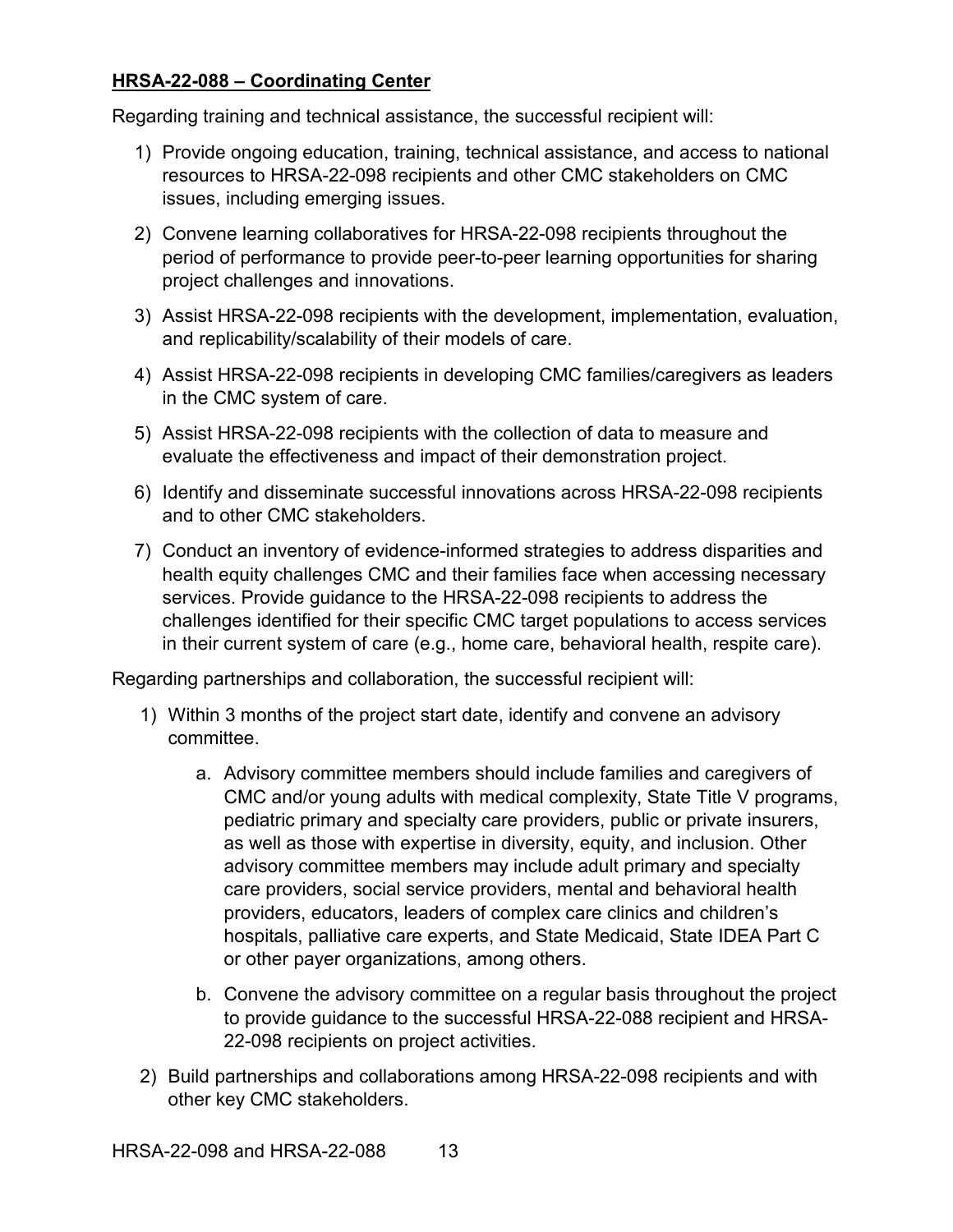Regarding evaluation, the successful recipient will:

- 1) Assist HRSA-22-098 recipients with the development and evaluation of additional measures specific to each demonstration project.
- 2) Evaluate the progress of the HRSA-22-098 recipients in meeting the goals and objectives of the program.
- 3) Evaluate the progress of the coordinating center in meeting the goals and objectives of the program.

# **Program-Specific Instructions**

In addition to application requirements and instructions in Section 4 of HRSA's *[SF-424](http://www.hrsa.gov/grants/apply/applicationguide/sf424guide.pdf) [Application Guide](http://www.hrsa.gov/grants/apply/applicationguide/sf424guide.pdf)* (including the budget, budget narrative, staffing plan and personnel requirements, assurances, certifications, and abstract), include the following:

## <span id="page-19-0"></span>**i.** *Project Abstract*

Use the Standard OMB-approved Project Abstract Summary Form 2.0 that is included in the workspace application package. Do not upload the abstract as an attachment or it will count toward the page limitation. Please use the guidance below. It is most current and differs slightly from that in Section 4.1.ix of HRSA's *SF-424 [Application Guide.](http://www.hrsa.gov/grants/apply/applicationguide/sf424guide.pdf)*

For both HRSA-22-098 (Demonstration Projects) and HRSA-22-088 (Coordinating Center) provide a summary of the application in the Project Abstract box using 4,000 characters or less.

- **Address**
- **Project Director Name**
- **Contact Phone Numbers (Voice, Fax)**
- **Email Address**
- Website Address, if applicable
- List all grant program funds requested in the application, if applicable

Because the abstract is often distributed to provide information to the public and Congress, prepare this so that it is clear, accurate, concise, and without reference to other parts of the application. It must include a brief description of the proposed project including the needs to be addressed, the proposed services, and the population group(s) to be served. If the application is funded, your project abstract information (as submitted) will be made available to public websites and/or databases including [USAspending.gov.](http://www.usaspending.gov/)

# **NARRATIVE GUIDANCE**

To ensure that you fully address the review criteria, the table below provides a crosswalk between the narrative language and where each section falls within the review criteria. Any forms or attachments referenced in a narrative section may be considered during the objective review.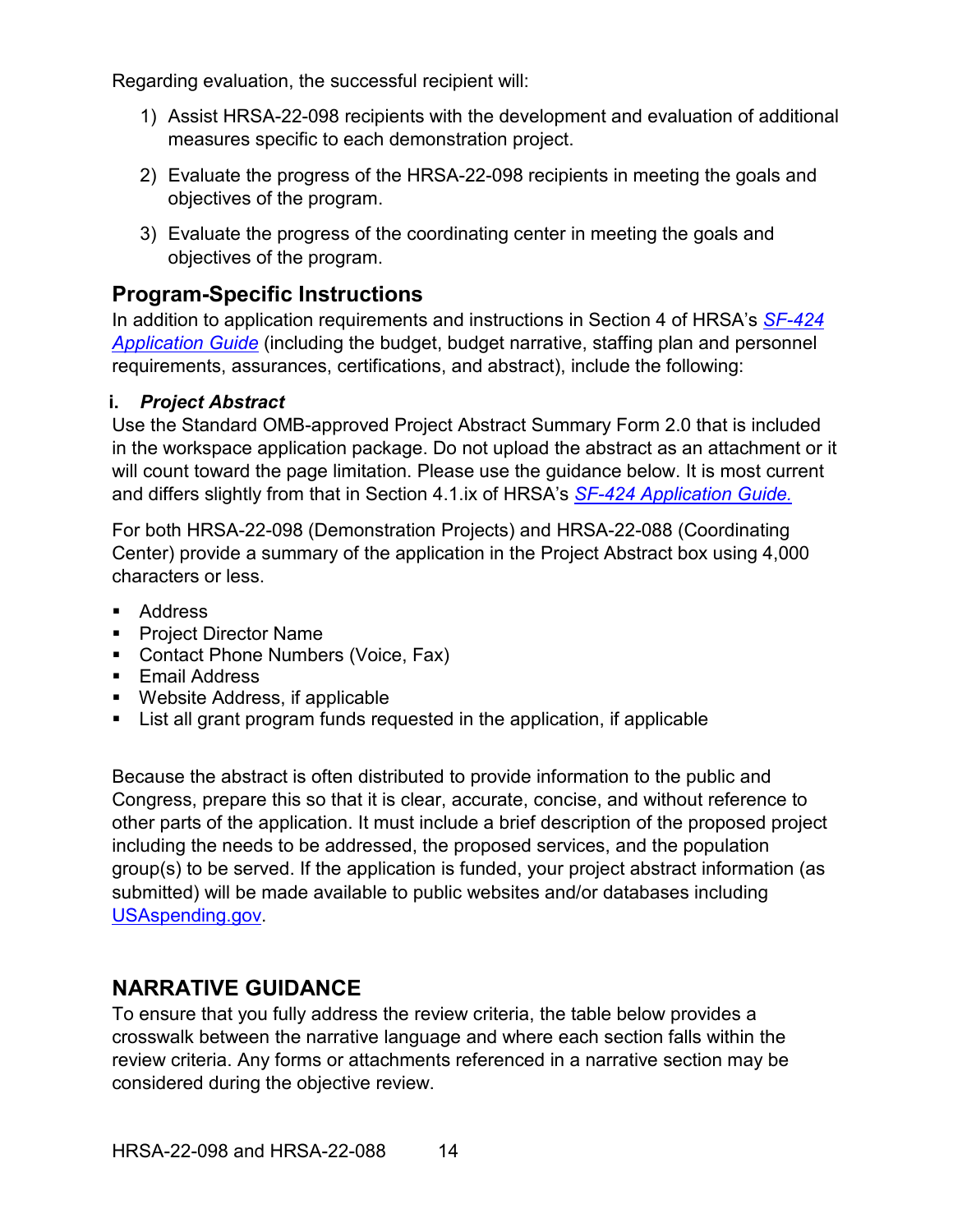| <b>Narrative Section</b>                | <b>Review Criteria</b>          |  |
|-----------------------------------------|---------------------------------|--|
| Introduction                            | (1) Need and (2) Response       |  |
| <b>Needs Assessment</b>                 | $(1)$ Need                      |  |
| Methodology                             | (2) Response                    |  |
| <b>Work Plan</b>                        | $(2)$ Response and $(4)$ Impact |  |
| <b>Resolution of Challenges</b>         | (2) Response                    |  |
| <b>Evaluation and Technical Support</b> | (3) Evaluative Measures and     |  |
| Capacity                                | (5) Resources/Capabilities      |  |
| Organizational Information              | (5) Resources/Capabilities      |  |
| <b>Budget Narrative</b>                 | (6) Support Requested           |  |

#### <span id="page-20-0"></span>**ii.** *Project Narrative*

This section provides a comprehensive description of all aspects of the proposed project. It should be succinct, self-explanatory, consistent with forms and attachments, and organized in alignment with the sections and format below so that reviewers can understand the proposed project.

Use the following section headers for the narrative:

<span id="page-20-1"></span>INTRODUCTION -- Corresponds to Section V's Review Criteria [1 \(Need\)](#page-30-2) and [2](#page-30-3) [\(Response\)](#page-30-3)

**HRSA-22-098 (Demonstration Projects):** Briefly describe the purpose of the proposed project including how you will implement and evaluate models of care that will optimize CMC's health, general functionality/quality of life and family wellbeing.

**HRSA-22-088 (Coordinating Center):** Briefly describe the purpose of the proposed project including how you will provide training and technical assistance to the HRSA-22-098 recipients in measuring impact and effectiveness of their demonstration projects, assist with national spread and sustainability of successful innovations, and provide national leadership to the HRSA-22-098 recipients and other CMC stakeholders on CMC issues, including emerging issues.

<span id="page-20-2"></span>• NEEDS ASSESSMENT -- Corresponds to Section V's Review Criterion [1 \(Need\)](#page-30-2)

**HRSA-22-098 (Demonstration Projects):** Describe and document your CMC target population and their families/caregivers served by your project, and their unmet health needs and disparities in the areas to be served. Describe how you will conduct a health equity assessment to identify barriers and challenges your CMC target population has experienced with their current system of care and how they would describe an optimal quality of life/experience of care. Provide rationale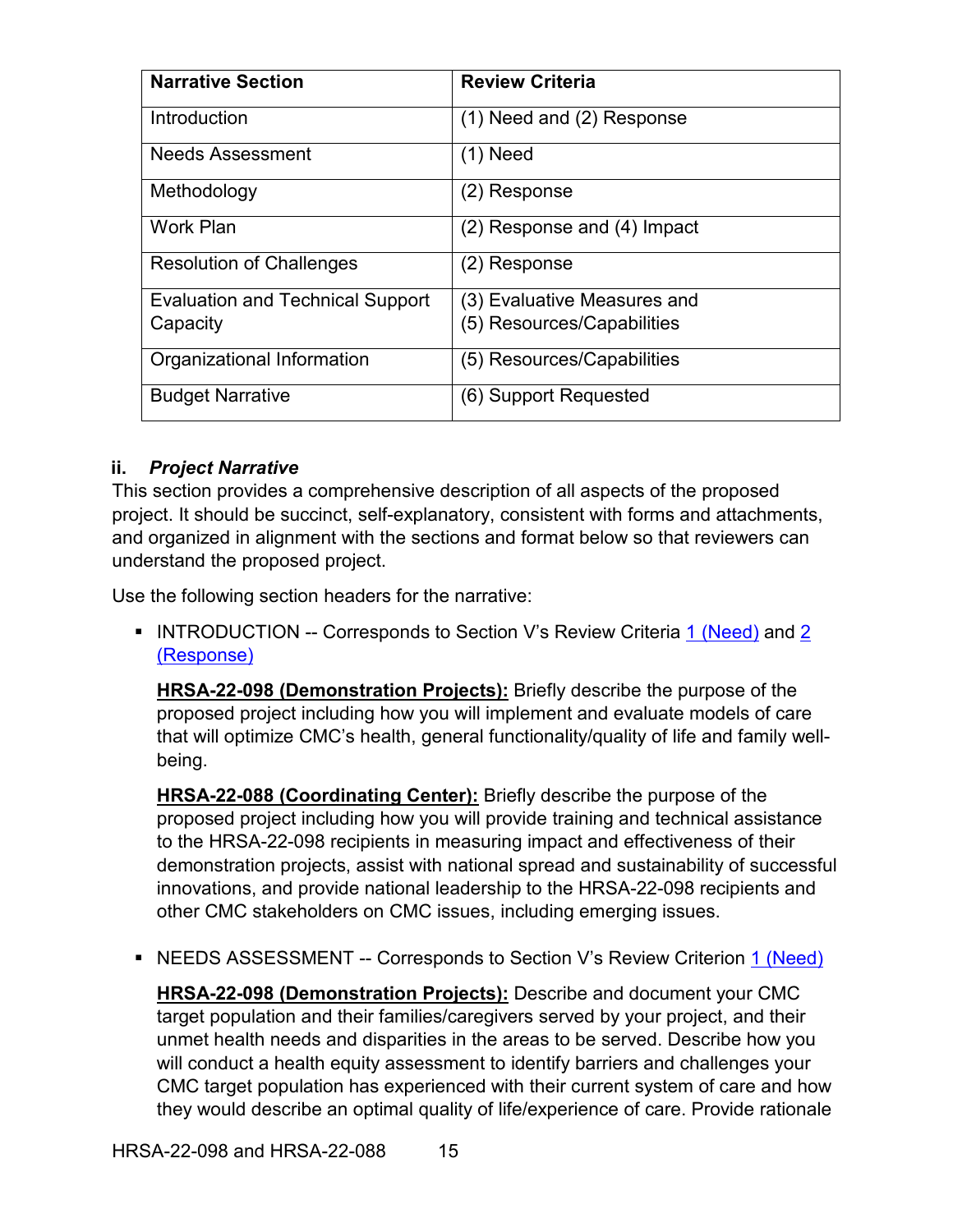and evidence for the need to enhance the system of care for your selected population, providing a brief description of how your proposed model of care will address this need. Use and cite demographic data whenever possible to support the information provided. Demographic data of the target population, including geographic, economic, racial/ethnic and linguistic data, should be included. This section will help reviewers understand the community that you will serve with the proposed project.

**HRSA-22-088 (Coordinating Center):** Describe and document the CMC population and their unmet needs across the various systems of care, for example, health care, education, social services, etc. Describe how you will conduct an inventory of evidence-informed strategies to address disparities and health equity challenges that CMC and their families face. Describe how you will provide guidance to HRSA-22-098 recipients to address these challenges and develop models of CMC care delivery. Identify the barriers and challenges for CMC and their families/caregivers to access resources and services and achieve optimal coordination of care. Use and cite demographic data whenever possible to support the information provided. This section will help reviewers assess your understanding of the needs of CMCs and their families.

<span id="page-21-0"></span>■ METHODOLOGY -- Corresponds to Section V's Review Criterion [2 \(Response\)](#page-30-3)

For both **HRSA-22-098 (Demonstration Projects) and HRSA-22-088 (Coordinating Center),** propose methods that you will use to address the stated needs and meet each of the previously described [Program Requirements and](#page-16-0)  [Expectations](#page-16-0) in this NOFO. As appropriate, include development of effective tools and strategies for ongoing staff training, outreach, collaborations, clear communication, and information sharing/dissemination with efforts to involve patients, families, and communities. Include a plan to disseminate reports, products, and/or project outputs so key target audiences receive the project information.

Include a description of any innovative methods that you will use to address the stated needs.

Propose a plan for project sustainability after the period of federal funding ends. HRSA expects recipients to sustain key elements of their projects, e.g., strategies or services and interventions, which have been effective in improving practices and those that have led to improved outcomes for the target population.

In addition to the items above, describe the methods utilized to achieve the following activities (see Program Requirements and Expectations of this NOFO for a full description of what to address):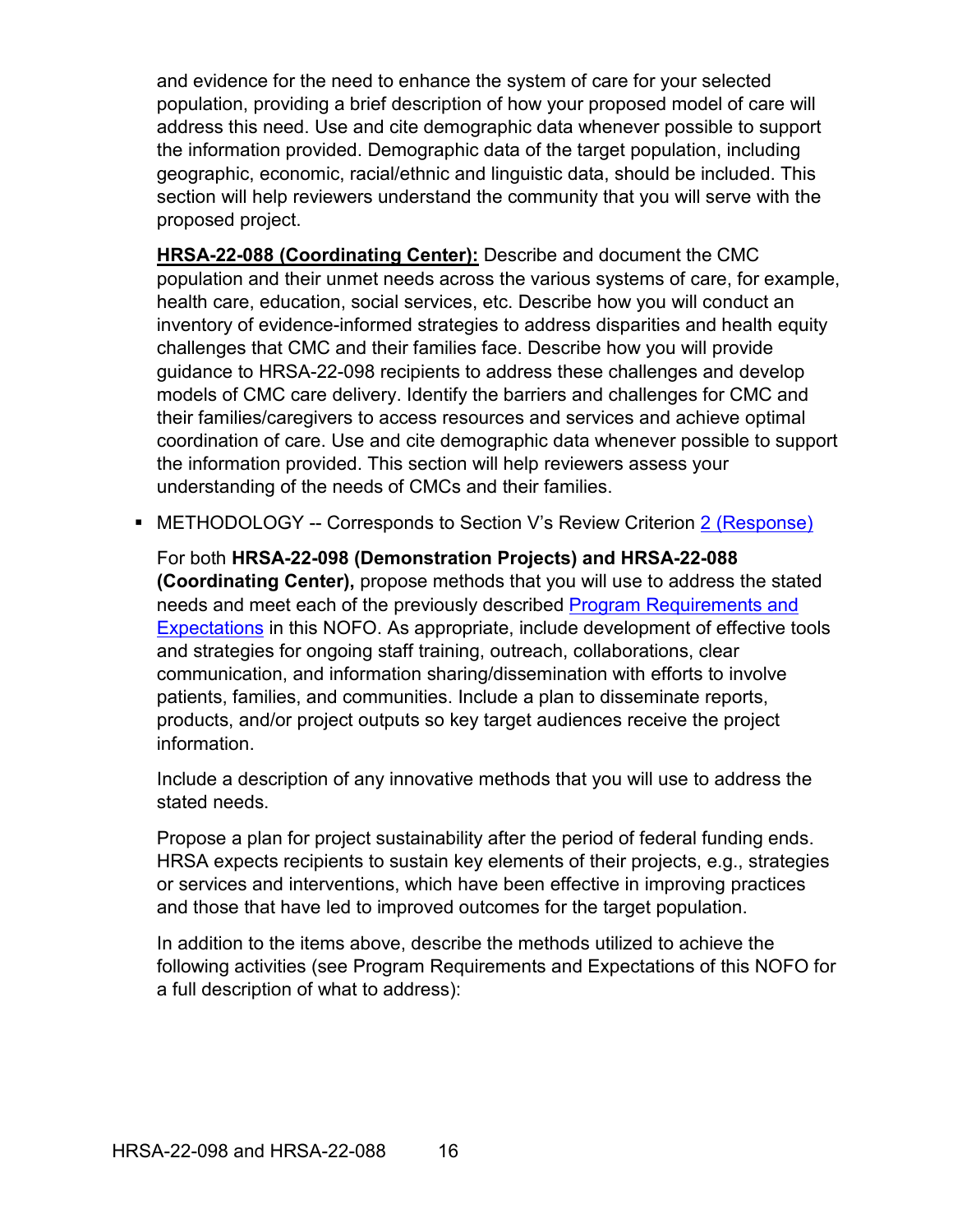### **HRSA-22-098 (Demonstration Projects):**

- 1) Models of Care Delivery: Describe the proposed strategies for the selected model of care, including how the proposed project will be implemented, the rationale and evidence behind using the selected model, how the project will serve a minimum of 75 CMC, how families/caregivers of CMC will be engaged as leaders in project activities, how models of care will be evaluated, disseminated, and sustained, and the expected outcomes.You are encouraged to propose novel or innovative models of care. If literature does not yet exist to support the proposed model, provide additional information to support the rationale for selecting this model. Examples of potential strategies successful recipients may implement could include, but are not limited to those outlined in the [Program Goal.](#page-6-8)
- 2) Data collection: Describe how you will collect data on the progress of meeting the program objectives and developing and implementing additional measures.
- 3) Partnerships and Collaboration: Describe how partnerships and collaborations will be built among key stakeholders, including families of CMC, including those from unserved or underserved communities, in project activities.

## **HRSA-22 088 (Coordinating Center):**

- 1) Training and Technical Assistance: Describe the training and technical assistance that will be provided to HRSA-22-098 recipients in the development, implementation, and scalability of the demonstration projects. Describe how a learning collaborative will be conducted for HRSA-22-098 recipients for peerto-peer learning opportunities. Describe how you will provide access to national resources for HRSA-22-098 recipients and other CMC stakeholders on CMC issues, including emerging issues.
- 2) Partnerships and Collaboration: Describe how you will convene an advisory committee, and how the advisory committee will provide guidance to the successful HRSA-22-088 recipient and HRSA-22-098 recipients on project activities on project activities including, but not limited to: assistance with measurement of progress on the program objectives and additional project specific measures; assistance in implementing HRSA-22-098 recipients' models of care; identification of emerging issues and future trends affecting the system of care for CMC; and assistance with dissemination of successful project innovations to other CMC stakeholders. Describe how partnerships and collaborations will be built among HRSA-22-098 recipients and with CMC stakeholders.
- 3) Evaluation: Describe how you will provide evaluation assistance to HRSA-22- 098 recipients, including evaluation of any additional project specific measures. Describe how HRSA-22-098 projects will be evaluated for effectiveness and impact, and how you will measure their progress in meeting program goals and objectives.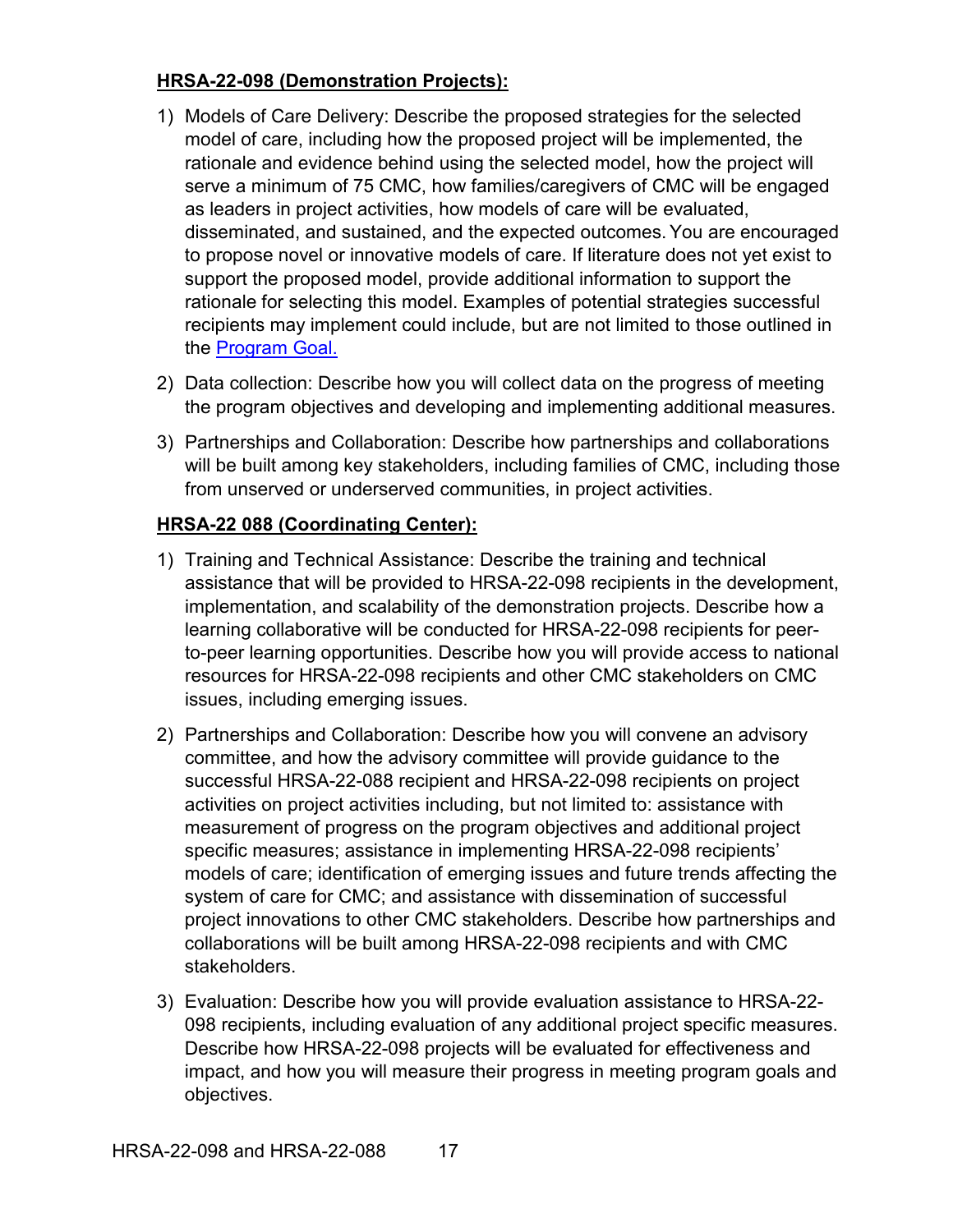<span id="page-23-0"></span>■ WORK PLAN -- Corresponds to Section V's Review Criteria [2 \(Response\)](#page-30-3) and 4 [\(Impact\)](#page-33-0)

For both **HRSA-22-098 (Demonstration Projects) and HRSA-22-088 (Coordinating Center),** describe the activities or steps that you will use to achieve each of the objectives proposed during the entire period of performance in the Methodology section. Use a time line that includes each activity and identifies responsible staff. As appropriate, identify meaningful support and collaboration with key stakeholders in planning, designing, and implementing all activities, including developing the application. Include the work plan and logic model as *Attachment 1* of your application.

## **Logic Models**

Submit a logic model for designing and managing the project. A logic model is a one-page diagram that presents the conceptual framework for a proposed project and explains the links among program elements. While there are many versions of logic models, for the purposes of this notice, the logic model should summarize the connections between the:

- Goals of the project (e.g., reasons for proposing the intervention, if applicable);
- Assumptions (e.g., beliefs about how the program will work and support resources. Base assumptions on research, best practices, and experience.);
- Inputs (e.g., organizational profile, collaborative partners, key personnel, budget, other resources);
- Target population (e.g., the individuals to be served);
- Activities (e.g., approach, listing key intervention, if applicable);
- Outputs (i.e., the direct products of program activities); and
- Outcomes (i.e., the results of a program, typically describing a change in people or systems).

Although there are similarities, a logic model is not a work plan. A work plan is an "action" guide with a time line used during program implementation; the work plan provides the "how to" steps. You can find additional information on developing logic models at the following website:

[https://www.acf.hhs.gov/sites/default/files/documents/prep-logic-model-ts\\_0.pdf.](https://www.acf.hhs.gov/sites/default/files/documents/prep-logic-model-ts_0.pdf)

## ■ RESOLUTION OF CHALLENGES -- Corresponds to Section V's Review Criterion [2 \(Response\)](#page-30-3)

For both **HRSA-22-098 (Demonstration Projects) and HRSA-22-088 (Coordinating Center)**, discuss challenges that you are likely to encounter in designing and implementing the activities described in the work plan, and approaches that you will use to resolve such challenges.

<span id="page-23-1"></span>**EVALUATION AND TECHNICAL SUPPORT CAPACITY -- Corresponds to** Section V's Review Criteria [3 \(Evaluative Measures\)](#page-32-0) and [5 \(Resources and](#page-34-2)  [Capabilities\)](#page-34-2)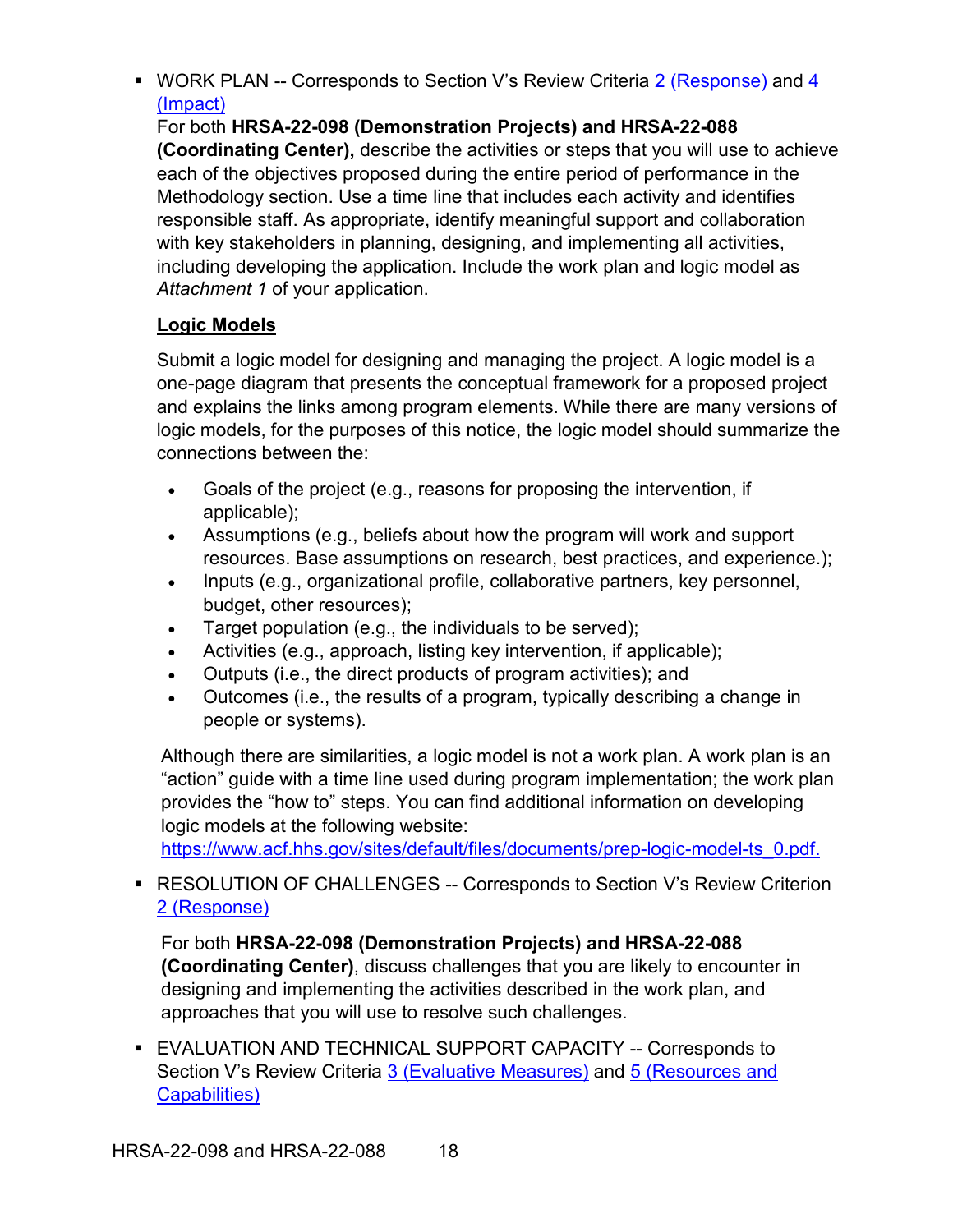## For both **HRSA-22-098 (Demonstration Projects) and HRSA-22-088**

**(Coordinating Center)**, describe the plan for the program performance evaluation that will contribute to continuous quality improvement. The program performance evaluation should monitor ongoing processes and the progress towards the goals and [Program Objectives](#page-8-2) of the project. Baseline data will be submitted within the first year of the project, then collected and reported annually for the duration of the project to monitor and evaluate the overall effectiveness of the program. Include descriptions of the inputs (e.g., organizational profile, collaborative partners, key personnel, budget, and other resources), key processes, and expected outcomes of the funded activities. Describe the expected outcomes for the proposed project.

In addition, successful applicants are expected to collect and report annually on the following measures:

#### **HRSA-22-098 (Demonstration Projects)**

- 1) Number of families of CMC who are engaged in the development, implementation, and/or evaluation of the models of care.
- 2) Number of stakeholders from unserved or underserved communities engaged in the development, implementation, of project activities.
- 3) Number of families of CMC who report an increase in family functioning, patient/family well-being, and quality of life.
- 4) Number of families of CMC reporting an improved patient experience of care.
- 5) Number of partnerships and collaborations established among key stakeholders.

#### **HRSA-22-088 (Coordinating Center)**

- 1) Number of HRSA-22-098 recipients who successfully achieved their program objectives.
- 2) Number of advisory committee meetings convened.
- 3) Percentage of advisory committee members who are family members of CMC or key stakeholders.
- 4) Percentage of stakeholders from unserved or underserved communities engaged in the advisory committee and in other relevant project activities.
- 5) Number of training and technical assistance sessions provided to the HRSA-22-098 recipients.
- 6) Number of learning collaboratives established for the HRSA-22-098 recipients.
- 7) Number of new partnerships and collaborations built among key CMC stakeholders.
- 8) Number of national resources developed for HRSA-22-098 recipients and other CMC stakeholders on CMC issues, including emerging issues.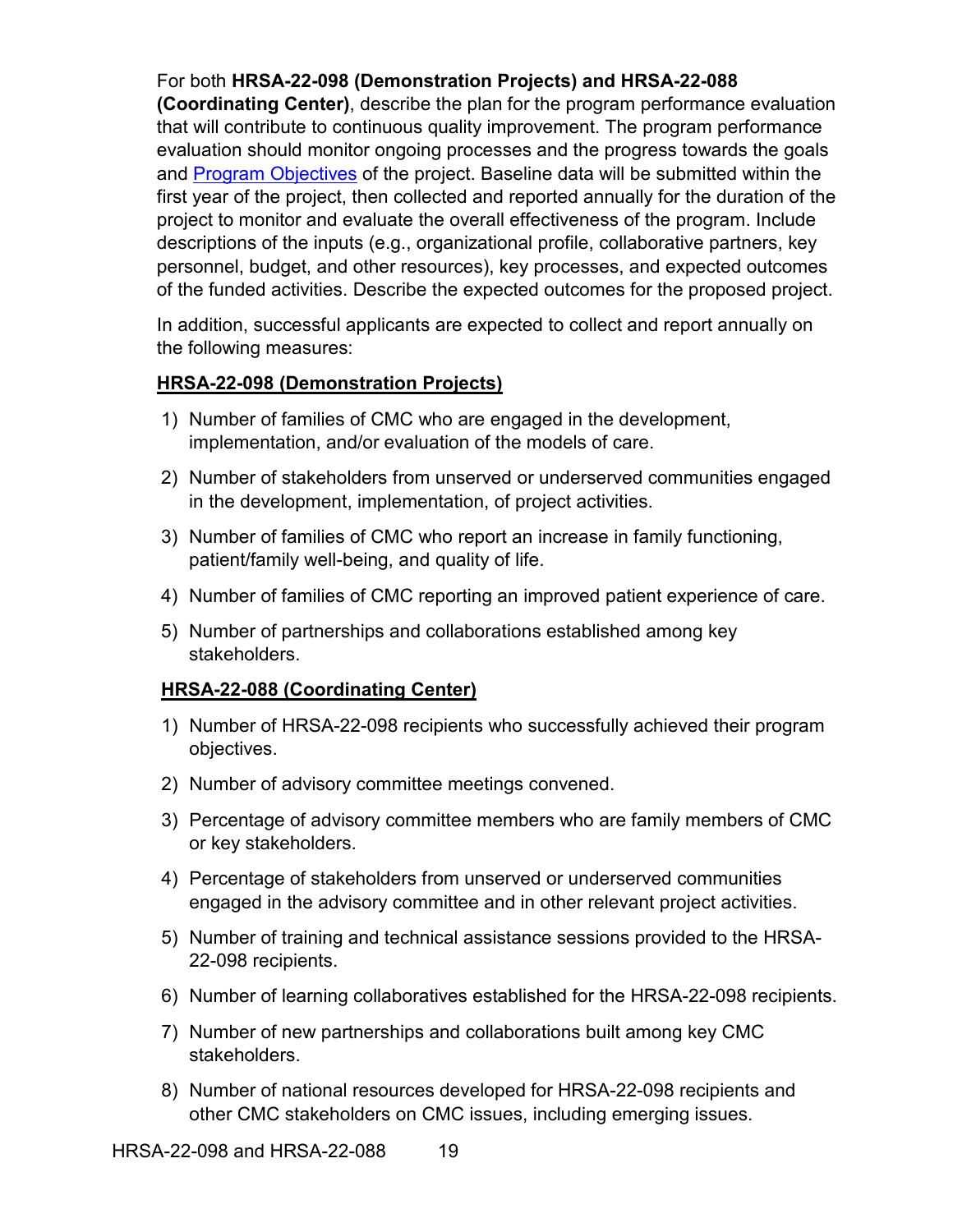For both **HRSA-22-098 (Demonstration Projects) and HRSA-22-088 (Coordinating Center)**, describe the systems and processes that will support your organization's performance management requirements through effective tracking of performance outcomes, including accurate and timely reporting of performance outcomes. Describe current experience, skills, and knowledge, including individuals on staff, materials published, and previous work of a similar nature. As appropriate, describe the data collection strategy to collect, analyze and track data to measure process and impact/outcomes, and explain how the data will be used to inform program development and service delivery. Describe any potential obstacles for implementing the program performance evaluation and your plan to address those obstacles.

<span id="page-25-1"></span> ORGANIZATIONAL INFORMATION -- Corresponds to Section V's Review Criterion [5 \(Resources and Capabilities\)](#page-34-2)

For both **HRSA-22-098 (Demonstration Projects) and HRSA-22-088 (Coordinating Center)**, succinctly describe your organization's current mission, structure, and scope of current activities, and how these elements all contribute to the organization's ability to implement the program requirements and meet program expectations. Include an organizational chart as *Attachment 5*. Discuss how the organization will follow the approved plan, as outlined in the application, properly account for the federal funds, and document all costs to avoid audit findings. Describe how you will routinely assess and improve the unique needs of target populations of the communities served.

## **PROGRAM-SPECIFIC BUDGET AND BUDGET NARRATIVE**

#### <span id="page-25-0"></span>**iii.** *Budget*

For both **HRSA-22-098 (Demonstration Projects) and HRSA-22-088 (Coordinating Center)** the directions offered in the SF-424 Application Guide may differ from those offered by Grants.gov. Follow the instructions in Section 4.1.iv of HRSA's *[SF-424](http://www.hrsa.gov/grants/apply/applicationguide/sf424guide.pdf) [Application Guide](http://www.hrsa.gov/grants/apply/applicationguide/sf424guide.pdf)* and the additional budget instructions provided below. A budget that follows the *Application Guide* will ensure that, if HRSA selects your application for funding, you will have a well-organized plan and, by carefully following the approved plan, may avoid audit issues during the implementation phase.

#### **HRSA-22-098 (Demonstration Projects)**:

Include in the budget a mechanism to pay for the development of family leaders, including compensation for family members' time and effort.

**Reminder:** For both **HRSA-22-098 (Demonstration Projects)** and **HRSA-22-088 (Coordinating Center),** the Total Project or Program Costs are the total allowable costs (inclusive of direct **and** indirect costs) you incur to carry out a HRSA-supported project or activity. Total project or program costs include costs charged to the award and costs borne by you to satisfy a matching or cost-sharing requirement, as applicable.

As required by the Consolidated Appropriations Act, 2021 (P.L. 116-260), Division H, § 202 and Division A of the Further Continuing Appropriations Act, 2022 (P.L. 117-70),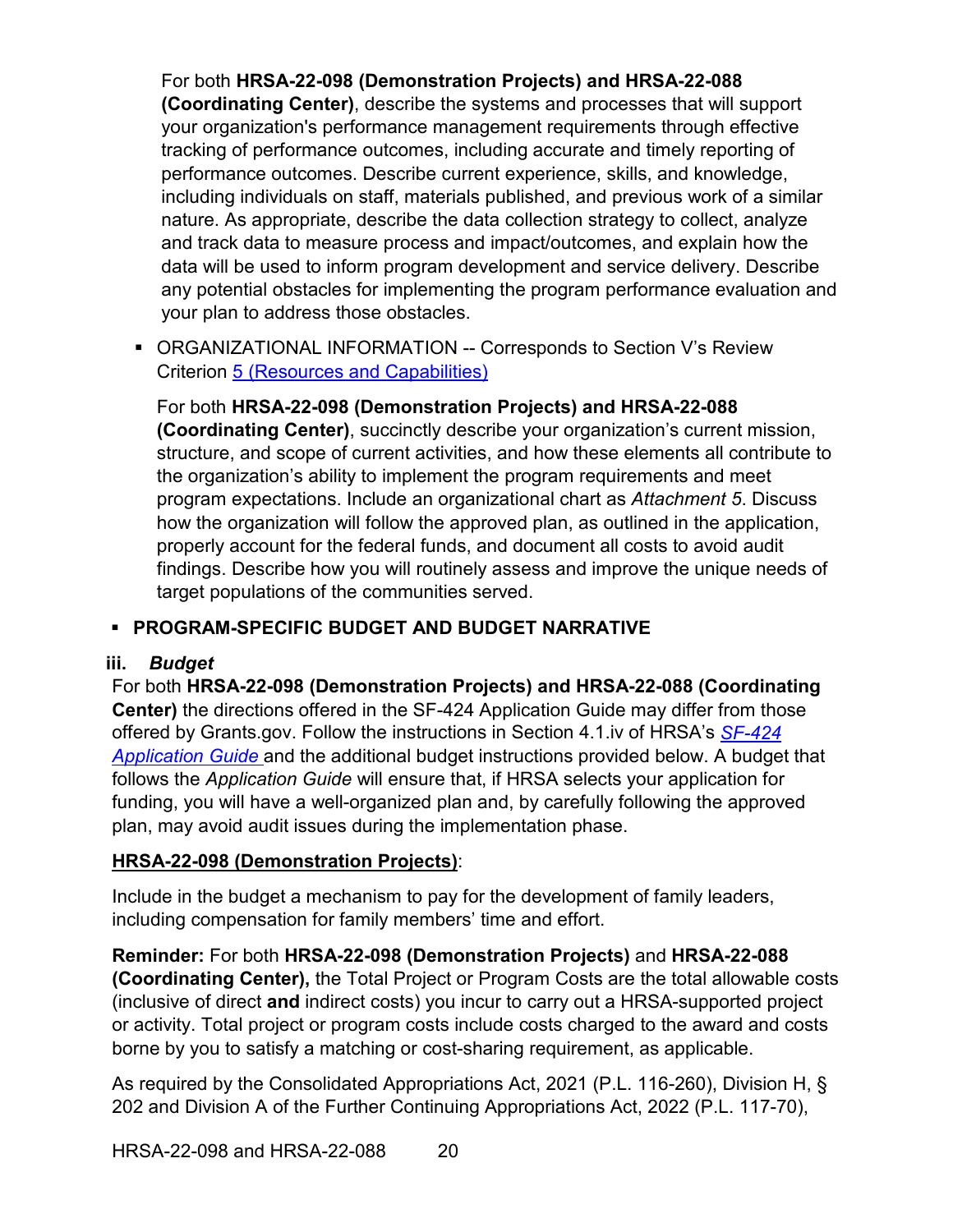"None of the funds appropriated in this title shall be used to pay the salary of an individual, through a grant or other extramural mechanism, at a rate in excess of Executive Level II." See Section 4.1.iv Budget – Salary Limitation of HRSA's *[SF-424](http://www.hrsa.gov/grants/apply/applicationguide/sf424guide.pdf)  [Application Guide](http://www.hrsa.gov/grants/apply/applicationguide/sf424guide.pdf)* for additional information. Note that these or other salary limitations may apply in the following fiscal years, as required by law.

#### <span id="page-26-0"></span>**iv.** *Budget Narrative*

See Section 4.1.v. of HRSA's *SF-424 [Application Guide.](http://www.hrsa.gov/grants/apply/applicationguide/sf424guide.pdf)*

#### <span id="page-26-1"></span>**v.** *Program-Specific Forms*

Program-specific forms are not required for application.

#### <span id="page-26-2"></span>**vi.** *Attachments*

## For both **HRSA-22-098 (Demonstration Projects) and HRSA-22-088**

**(Coordinating Center)** provide the following items in the order specified below to complete the content of the application. **Unless otherwise noted, attachments are required and will count toward the application page limitation.** Your indirect cost rate agreement and proof of non-profit status (if applicable) will not count toward the page limitation. **Clearly label each attachment**. You must upload attachments into the application. Any *hyperlinked* attachments will *not* be reviewed/opened by HRSA.

#### Attachment 1: Work Plan and Logic Model

Attach the work plan for the project that includes all information detailed in [Section IV.2.ii. Project Narrative.](#page-20-0) Also include the required logic model in this attachment. If you will make subawards or expend funds on contracts, describe how your organization will ensure proper documentation of funds.

Attachment 2: Staffing Plan and Job Descriptions for Key Personnel (see Section 4.1. of HRSA's *SF-424 [Application Guide](http://www.hrsa.gov/grants/apply/applicationguide/sf424guide.pdf)*)

Keep each job description to one page in length as much as is possible. Include the role, responsibilities, and qualifications of proposed project staff. Also include a description of your organization's timekeeping process to ensure that you will comply with the federal standards related to documenting personnel costs.

#### Attachment 3: Biographical Sketches of Key Personnel

Include biographical sketches for persons occupying the key positions described in *Attachment 2*, not to exceed two pages in length per person. In the event that a biographical sketch is included for an identified individual not yet hired, include a letter of commitment from that person with the biographical sketch.

Attachment 4: Letters of Agreement, Memoranda of Understanding, and/or Description(s) of Proposed/Existing Contracts (project-specific)

Provide any documents that describe working relationships between your organization and other entities and programs cited in the proposal. Documents that confirm actual or pending contractual or other agreements should clearly describe the roles of the contractors and any deliverable. Make sure any letters of agreement are signed and dated.

Attachment 5: Project Organizational Chart

HRSA-22-098 and HRSA-22-088 21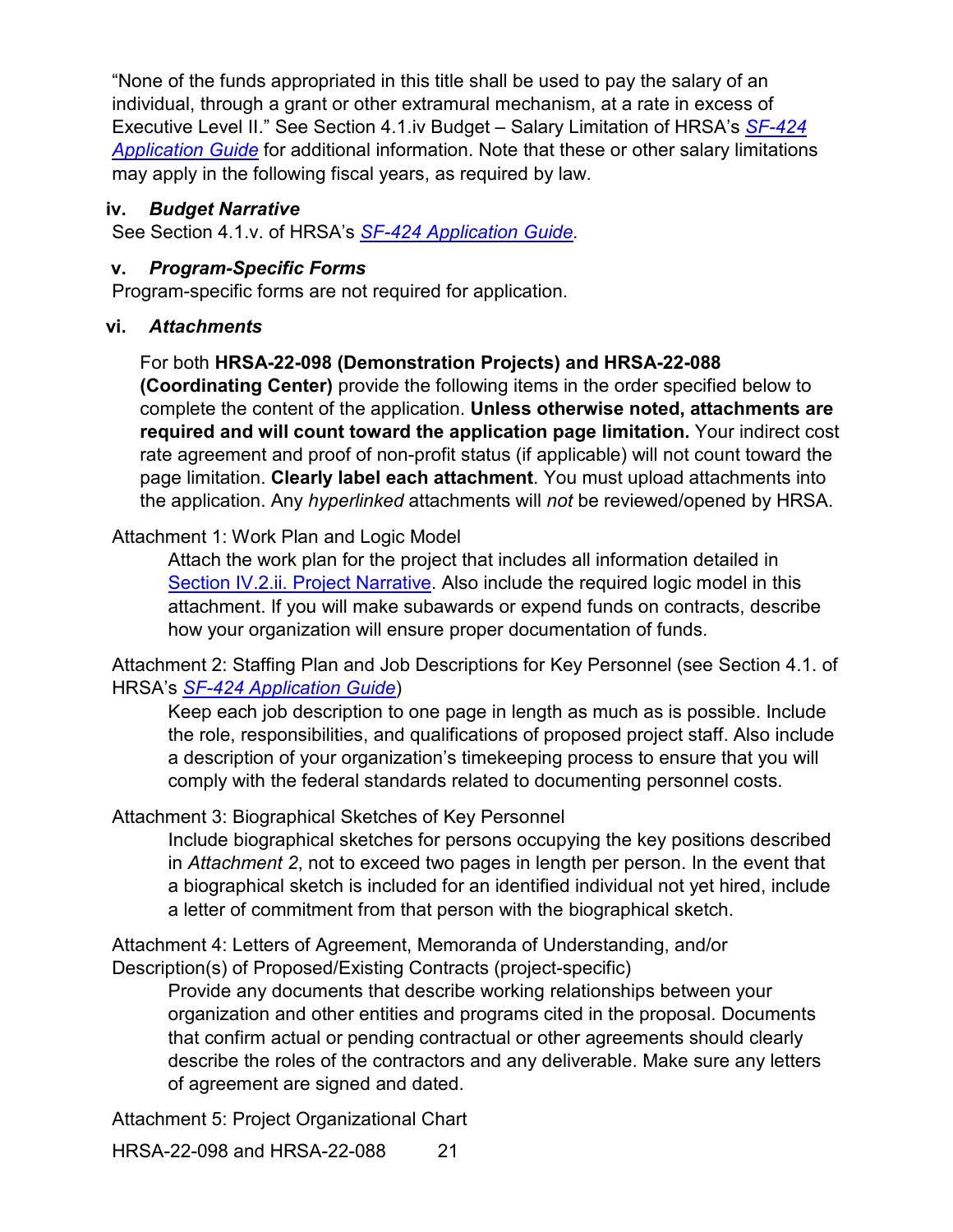Provide a one-page figure that depicts the organizational structure of the project.

Attachment 6: Tables, Charts, etc.

This attachment should give more details about the proposal (e.g., Gantt or PERT charts, flow charts).

Attachment 7: For Multi-Year Budgets--5<sup>th</sup> Year Budget

After using columns (1) through (4) of the SF-424A Section B for a 5-year period of performance, you will need to submit the budget for the  $5<sup>th</sup>$  year as an attachment. Use the SF-424A Section B, which does not count in the page limitation; however, any related budget narrative does count. See Section 4.1.iv of HRSA's *SF-424 [Application Guide.](http://www.hrsa.gov/grants/apply/applicationguide/sf424guide.pdf)*

Attachments 8–15: Other Relevant Documents.

Include here any other documents that are relevant to the application, including letters of support. Letters of support must be dated and specifically indicate a commitment to the project/program (in-kind services, dollars, staff, space, equipment, etc.).

### <span id="page-27-0"></span>**3. Dun and Bradstreet Data Universal Numbering System (DUNS) Number Transition to the Unique Entity Identifier (UEI) and System for Award Management (SAM)**

You must obtain a valid DUNS number, also known as the Unique Entity Identifier (UEI), and provide that number in the application. In April 2022, the \*DUNS number will be replaced by the UEI, a "new, non-proprietary identifier" requested in, and assigned by, the System for Award Management [\(SAM.gov\)](https://sam.gov/content/home). For more details, visit the following webpages: [Planned UEI Updates in Grant Application Forms](https://www.grants.gov/web/grants/forms/planned-uei-updates.html) and [General Service](https://www.gsa.gov/entityid)  [Administration's](https://www.gsa.gov/entityid) UEI Update.

You must register with SAM and continue to maintain active SAM registration with current information at all times during which you have an active federal award or an application or plan under consideration by an agency (unless you are an individual or federal agency that is exempted from those requirements under 2 CFR § 25.110(b) or (c), or you have an exception approved by the agency under 2 CFR § 25.110(d))**.** For your SAM.gov registration, you must submit a notarized letter appointing the authorized Entity Administrator.

If you are chosen as a recipient, HRSA will not make an award until you have complied with all applicable SAM requirements. If you have not fully complied with the requirements by the time HRSA is ready to make an award, you may be deemed not qualified to receive an award, and HRSA may use that determination as the basis for making an award to another applicant.

If you have already completed Grants.gov registration for HRSA or another federal agency, confirm that the registration is still active and that the Authorized Organization Representative (AOR) has been approved.

\*Currently, the Grants.gov registration process requires information in three separate systems: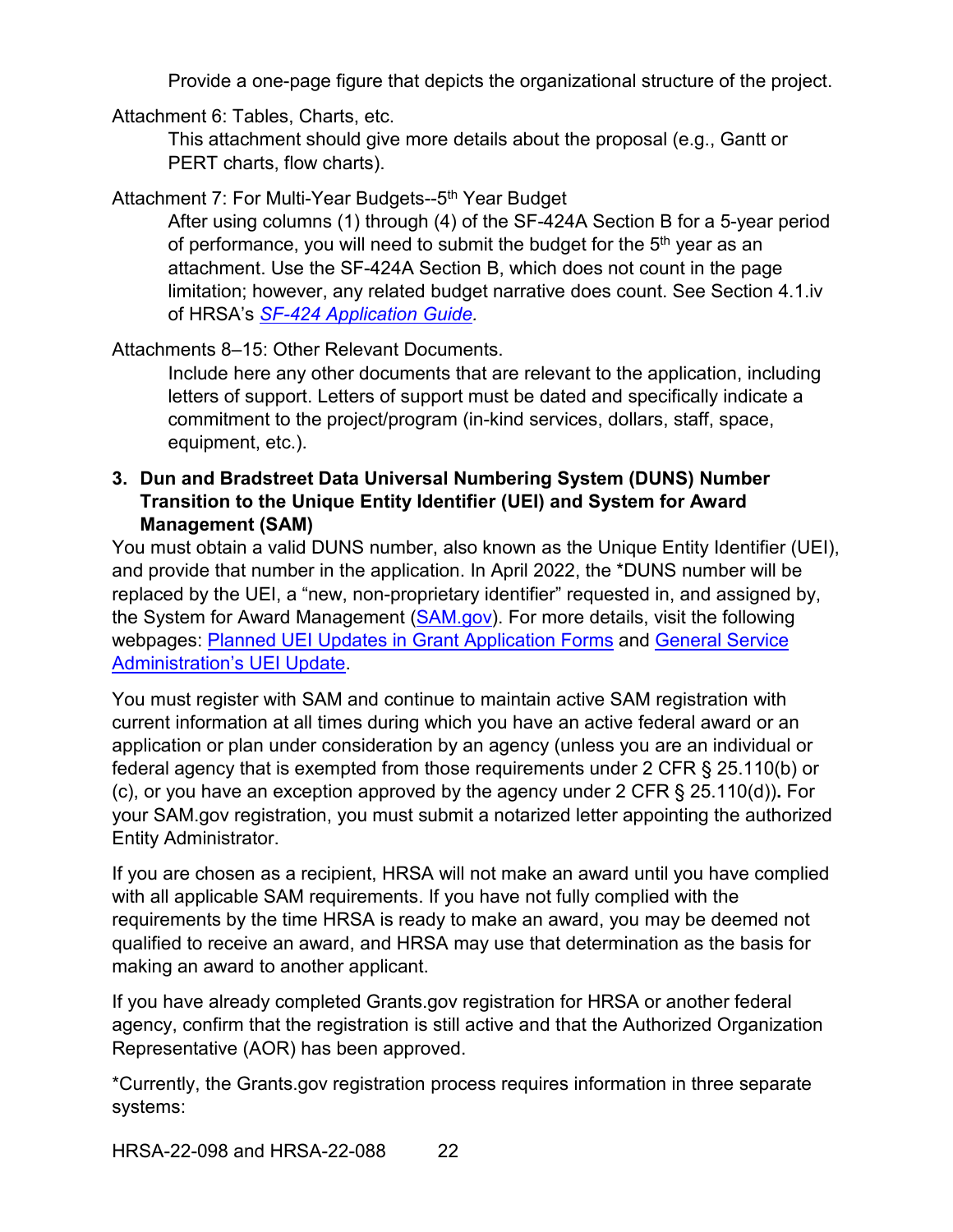- Dun and Bradstreet [\(https://www.dnb.com/duns-number.html\)](https://www.dnb.com/duns-number.html)
- System for Award Management (SAM) [\(https://sam.gov/content/home](https://sam.gov/content/home) | SAM.gov [Knowledge Base\)](https://www.fsd.gov/gsafsd_sp?id=gsa_kb_view2&kb_id=f66d8e6cdb76d4100d73f81d0f9619c6)
- Grants.gov [\(https://www.grants.gov/\)](https://www.grants.gov/)

For more details, see Section 3.1 of HRSA's *SF-424 [Application Guide.](http://www.hrsa.gov/grants/apply/applicationguide/sf424guide.pdf)*

In accordance with the Federal Government's efforts to reduce reporting burden for recipients of federal financial assistance, the general certification and representation requirements contained in the Standard Form 424B (SF-424B) – Assurances – Non-Construction Programs, and the Standard Form 424D (SF-424D) – Assurances – Construction Programs, have been standardized. Effective January 1, 2020, the forms themselves are no longer part of HRSA's application packages instead, the updated common certification and representation requirements will be stored and maintained within SAM. Organizations or individuals applying for federal financial assistance as of January 1, 2020, must validate the federally required common certifications and representations annually through [SAM.gov.](https://sam.gov/content/home)

**If you fail to allow ample time to complete registration with SAM or Grants.gov, you will not be eligible for a deadline extension or waiver of the electronic submission requirement.**

<span id="page-28-0"></span>**4. Submission Dates and Times**

## **Application Due Date for both HRSA-22-098 (Demonstration Projects) and HRSA-22-088 (Coordinating Center)**

The due date for applications under this NOFO is *March 7, 2022 at 11:59 p.m. ET*. HRSA suggests submitting applications to Grants.gov at least **3 calendar days before the deadline** to allow for any unforeseen circumstances. See Section 8.2.5 – Summary of emails from Grants.gov of HRSA's *[SF-424 Application Guide](http://www.hrsa.gov/grants/apply/applicationguide/sf424guide.pdf)* for additional information.

## <span id="page-28-1"></span>**5. Intergovernmental Review**

The Enhancing Systems of Care for Children with Medical Complexity program HRSA-22-098 (Demonstration Projects) and HRSA-22-088 (Coordinating Center) are not subject to the provisions of Executive Order 12372, as implemented by 45 CFR part 100.

See Section 4.1 ii of HRSA's *SF-424 [Application Guide](http://www.hrsa.gov/grants/apply/applicationguide/sf424guide.pdf)* for additional information.

## <span id="page-28-2"></span>**6. Funding Restrictions**

You may request funding for a period of performance of up to 5 years, at no more than \$400,000 per year for HRSA-22-098 (Demonstration Projects) (inclusive of direct **and** indirect costs) or \$700,000 per year for HRSA-22-088 (Coordinating Center) (inclusive of direct **and** indirect costs). Awards to support projects beyond the first budget year will be contingent upon Congressional appropriation, satisfactory progress in meeting the project's objectives, and a determination that continued funding would be in the best interest of the Federal Government.

HRSA-22-098 and HRSA-22-088 23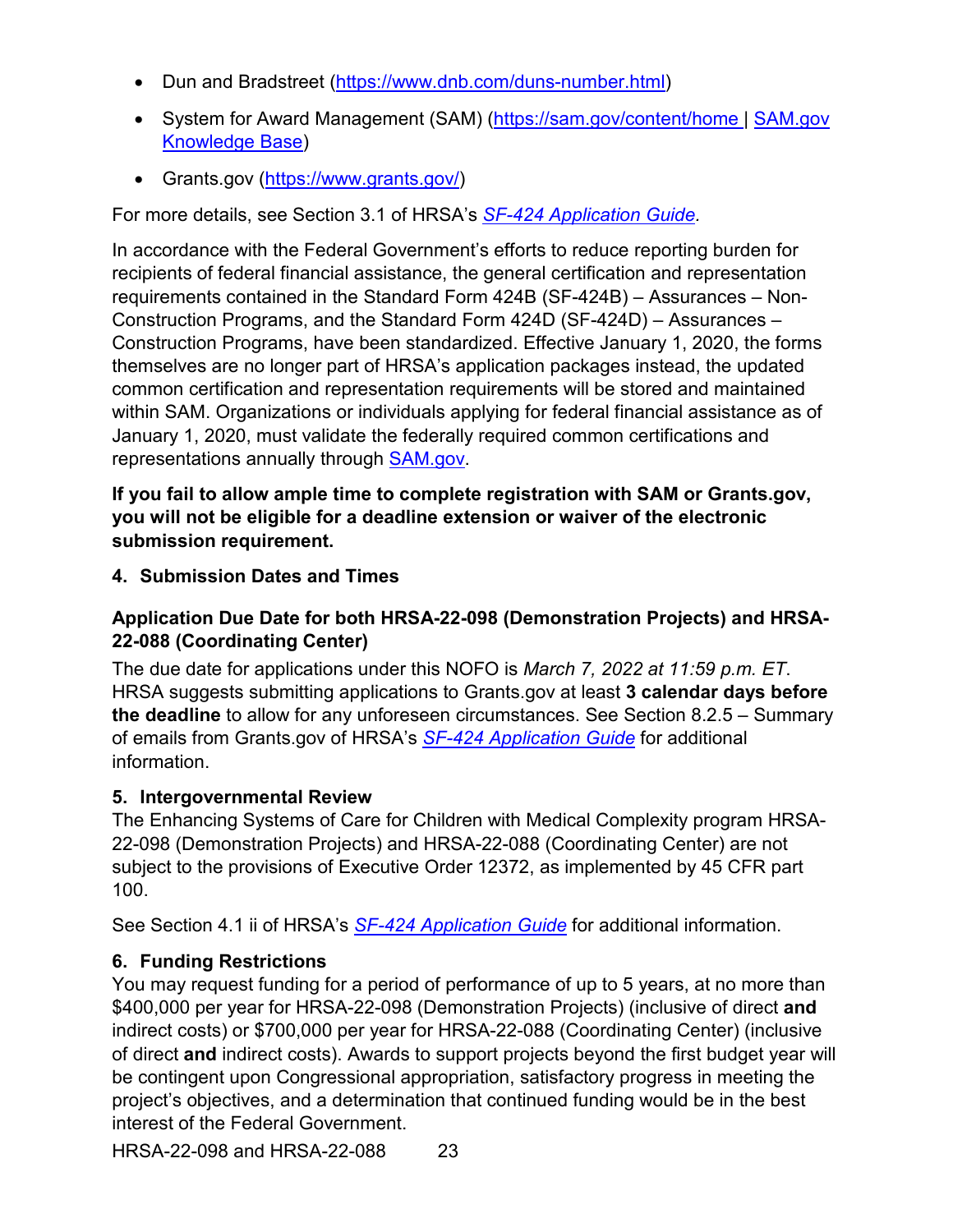The General Provisions in Division H of the Consolidated Appropriations Act, 2021 (P.L. 116-260) and Division A of the Further Continuing Appropriations Act, 2022 (P.L. 117- 70) apply to this program. See Section 4.1 of HRSA's *SF-424 Application Guide* for additional information. Note that these or other restrictions will apply in following fiscal years, as required by law.

You cannot use funds under this notice for the following purposes:

- 1) To provide payments for clinical services.
- 2) To provide service delivery equipment (i.e., telemedicine).
- 3) Shared Staffing: If you are proposing to utilize the same director or contractual staff across multiple grants/programs (e.g., Community Integrated Service Systems (CISS), Special Projects of Regional and National Significance (SPRANS), State Title V block grant, Healthy Start (HS)), you must assure that the combined funding for reach position does not exceed 100 percent FTE. If such an irregularity is found, HRSA funding will be reduced accordingly.
- 4) Shared Equipment: If you are proposing to purchase equipment which will be used across multiple grants/programs (e.g., CISS, SPRANS, State Title V block grant, HS), you must pro-rate the costs of the equipment across programs and show the calculation of this pro-ration in the justification. If an irregularity is found where HRSA equipment is being used by other programs without reimbursement, HRSA funding will be reduced accordingly.
- 5) Cash Stipends/Incentives: Funds cannot be utilized for cash stipends/monetary incentives given to clients to enroll in project services. However funds can be used to facilitate participation in project activities (e.g., childcare, transportation costs), as well as for services rendered to the project (e.g., adolescent peer mentors).

You are required to have the necessary policies, procedures, and financial controls in place to ensure that your organization complies with all legal requirements and restrictions applicable to the receipt of federal funding including statutory restrictions on use of funds for lobbying, executive salaries, gun control, abortion, etc. Like all other applicable grants requirements, the effectiveness of these policies, procedures, and controls is subject to audit.

Be aware of the requirements for HRSA recipients and subrecipients at 2 CFR § 200.216 regarding prohibition on certain telecommunications and video surveillance services or equipment. For details, see the [HRSA Grants Policy Bulletin Number: 2021-](https://www.hrsa.gov/sites/default/files/hrsa/grants/manage/grants-policy-bulletin-2021.pdf) [01E.](https://www.hrsa.gov/sites/default/files/hrsa/grants/manage/grants-policy-bulletin-2021.pdf)

All program income generated as a result of awarded funds must be used for approved project-related activities. Any program income earned by the recipient must be used under the addition/additive alternative. You can find post-award requirements for program income at [45 CFR § 75.307.](https://www.ecfr.gov/cgi-bin/retrieveECFR?gp=1&SID=4d52364ec83fab994c665943dadf9cf7&ty=HTML&h=L&r=PART&n=pt45.1.75)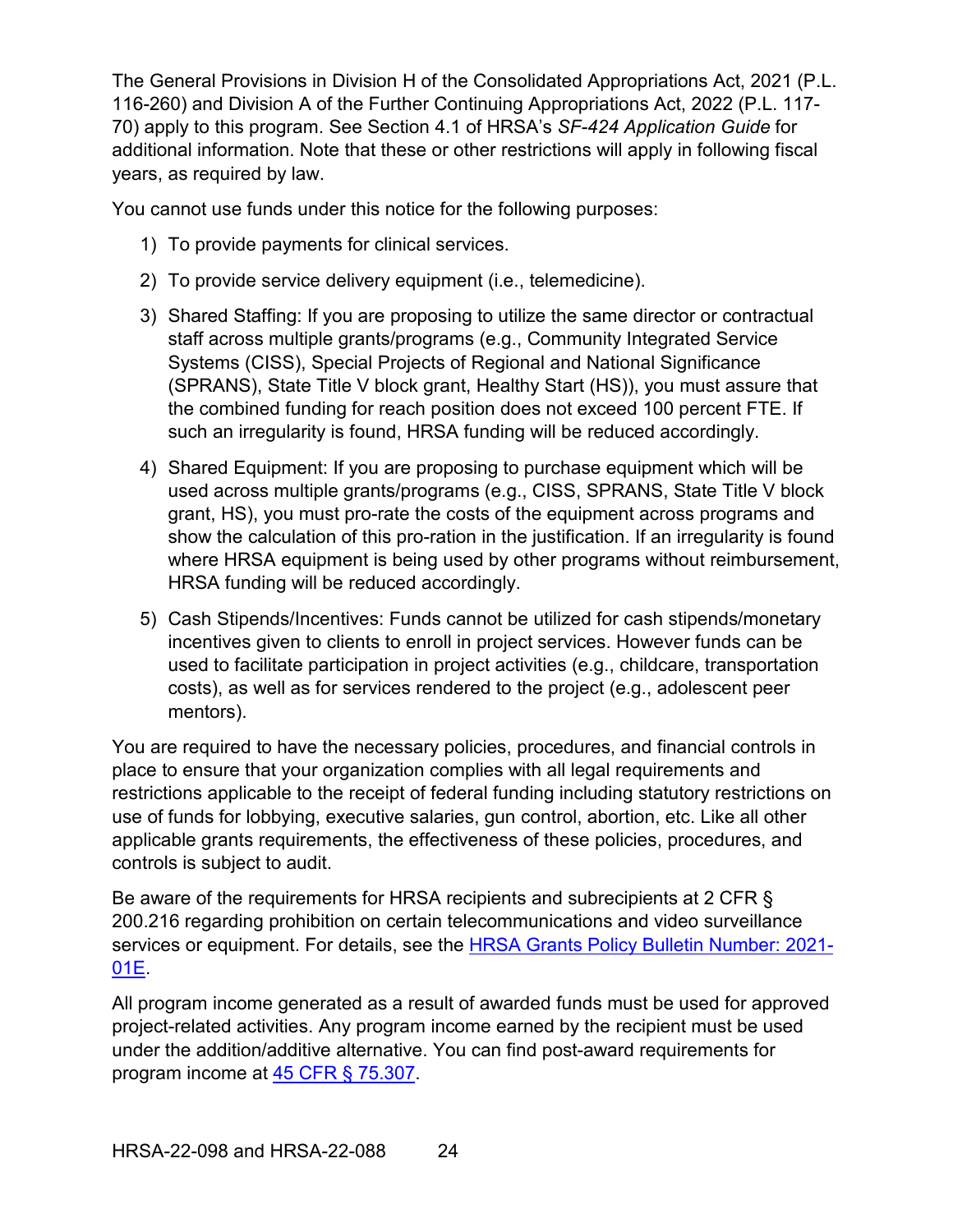# <span id="page-30-0"></span>**V. Application Review Information**

#### <span id="page-30-1"></span>**1. Review Criteria**

HRSA has procedures for assessing the technical merit of applications to provide for an objective review and to assist you in understanding the standards against which your application will be reviewed. HRSA has critical indicators for each review criterion to assist you in presenting pertinent information related to that criterion and to provide the reviewer with a standard for evaluation.

These criteria are the basis upon which the reviewers will evaluate and score the merit of the application. The entire proposal will be considered during objective review.

Six review criteria are used to review and rank the Enhancing the Systems of Care for Children with Medical Complexity program HRSA-22-098 (Demonstration Projects and HRSA-22-088 (Coordinating Center) applications. Below are descriptions of the review criteria and their scoring points.

<span id="page-30-2"></span>Criterion 1: NEED (10 points) – Corresponds to Section IV's [Introduction](#page-20-1) and [Needs](#page-20-2)  **[Assessment](#page-20-2)** 

#### **HRSA-22-098 (Demonstration Projects)**

The extent to which the application describes:

- 1) An understanding of the unmet needs and disparities of the selected CMC target population and the evidence for the need to enhance the current system of care;
- 2) How the proposed model will address this need; and
- 3) How a health equity assessment will be conducted to identify barriers and challenges in the current system of care.

#### **HRSA-22-088 (Coordinating Center)**

The extent to which the application describes:

- 1) An understanding of the CMC population and their families/caregivers and the unmet needs across the systems of care;
- 2) An understanding of the likely needs of the HRSA-22-098 recipients in developing and evaluating their demonstration projects; and
- 3) How the applicant will conduct an inventory of evidence-informed strategies to address disparities and health equity challenges faced by CMC and their families.

<span id="page-30-3"></span>Criterion 2: RESPONSE (35 points) – Corresponds to Section IV's **Introduction**, [Methodology,](#page-21-0) [Work Plan,](#page-23-0) and [Resolution of Challenges](#page-23-1)

#### **HRSA-22-098 (Demonstration Projects)**

Response to Purpose Section (9 points)

HRSA-22-098 and HRSA-22-088 25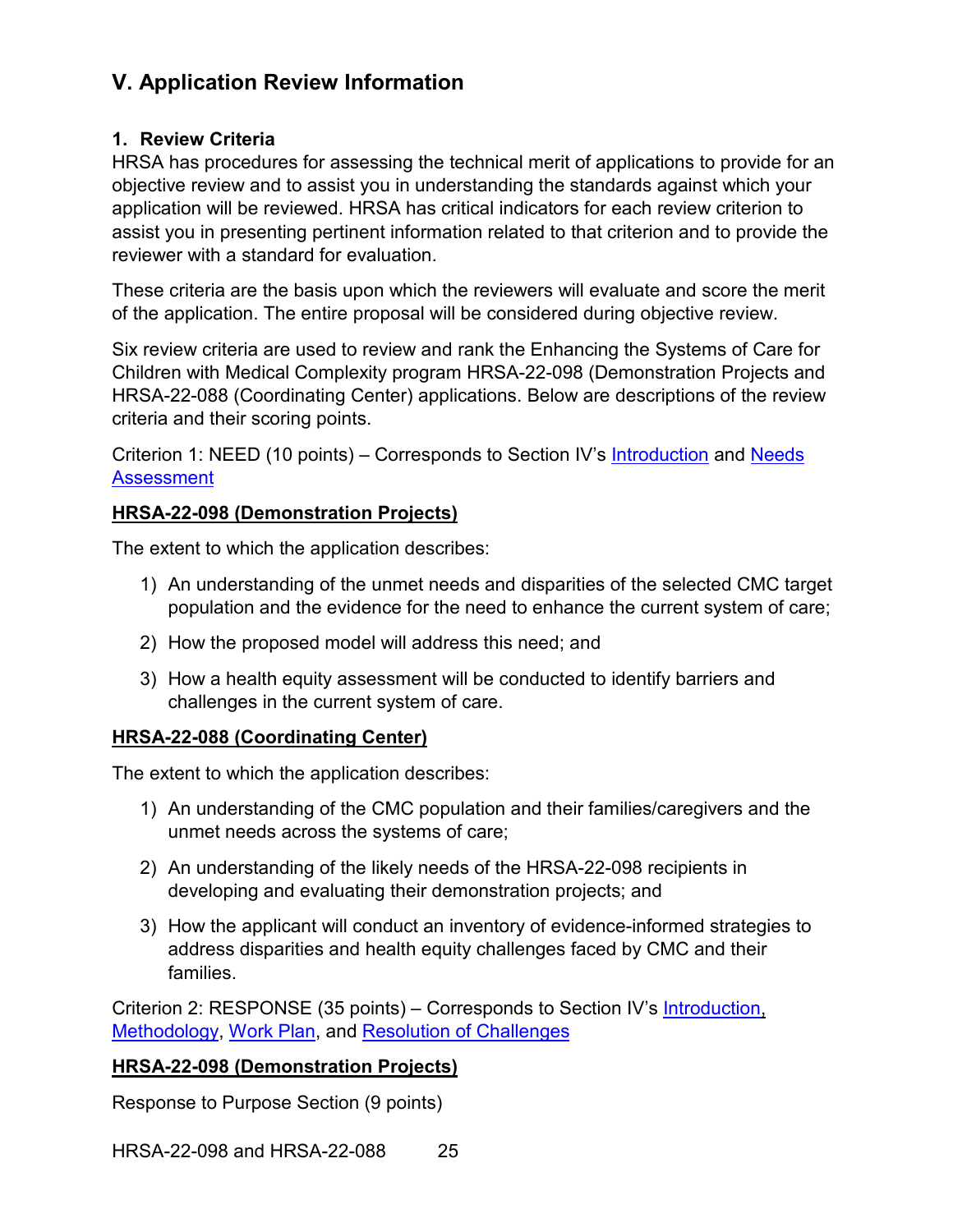The extent to which the proposed project responds to the ["Purpose"](#page-6-0) included in the program description. The strength of the proposed goals and objectives and their relationship to the identified project. The thoroughness of the work plan and logic model describing the framework for the proposed project and the time line for program implementation. The extent to which potential project challenges are described along with approaches to resolve such challenges. The extent to which the activities (scientific or other) described in the application are capable of addressing the problem and attaining the project objectives.

In addition, the thoroughness, feasibility, and applicability of the methods and activities proposed (see Program Requirements and Expectations of this NOFO for a full description of what to address) to:

Models of Care Delivery (15 points)

• Implement, evaluate, disseminate and sustain a model of care to serve a minimum of 75 CMC, including families/caregivers of CMC at all levels of the project activities.

Data collection (6 points)

• Collect data on the progress meeting the program objectives and any additional measures.

Partnerships and Collaboration (5 points)

• Partner and collaborate among key stakeholders, including families of CMC, including those from diverse communities, in project activities.

#### **HRSA-22-088 (Coordinating Center)**

Response to Purpose Section (15 points)

The extent to which the proposed project responds to the ["Purpose"](#page-6-0) included in the program description. The strength of the proposed goals and objectives and their relationship to the identified project. The thoroughness of the work plan and logic model describing the framework for the proposed project and the time line for program implementation. The extent to which potential project challenges are described along with approaches to resolve such challenges. The extent to which the activities (scientific or other) described in the application are capable of addressing the problem and attaining the project objectives.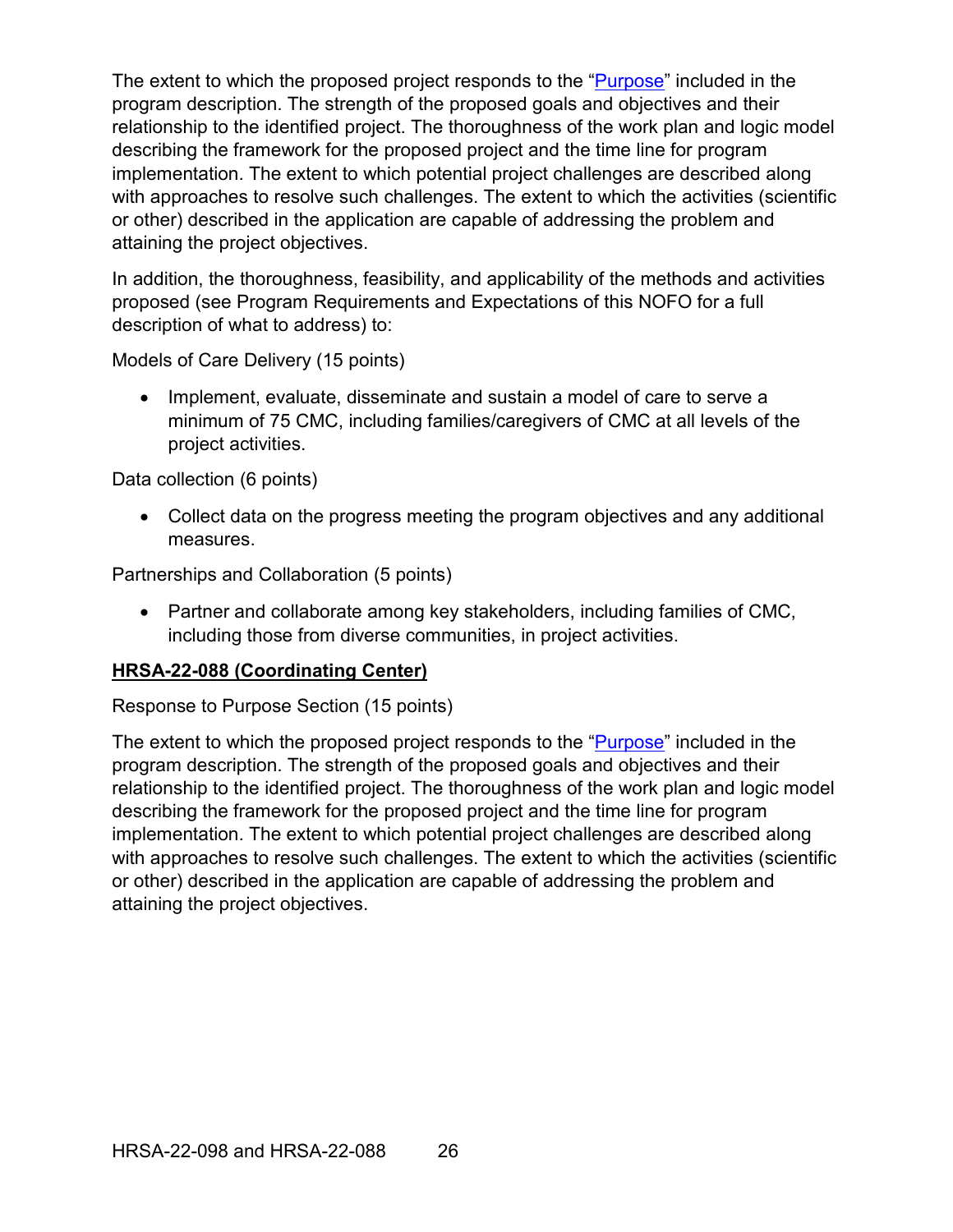In addition, the thoroughness, feasibility, and applicability of the methods and activities proposed (see [Program Requirements and Expectations](#page-16-0) of this NOFO for a full description of what to address) to:

Training and Technical Assistance (10 points)

- Provide training and technical assistance to HRSA-22-098 recipients in the development, implementation, and scalability of the demonstration projects.
- Deliver education and access to national resources for HRSA-22-098 recipients and other CMC stakeholders.
- Conduct a learning collaborative for HRSA-22-098 recipients for peer-to-peer learning opportunities.
- Provide national leadership to the HRSA-22-098 recipients and other CMC stakeholders.

Partnerships and Collaboration (5 points)

- Utilize an advisory committee to provide guidance to the program.
- Build partnerships and collaborations among HRSA-22-098 recipients and with CMC stakeholders.

Evaluation (5 points)

- Develop and implement a plan to assist HRSA-22-098 recipients with the evaluation of their models of care.
- Assist HRSA-22-098 recipients with the development and evaluation of additional measures specific to each demonstration project.

<span id="page-32-0"></span>Criterion 3: EVALUATIVE MEASURES (15 points) – Corresponds to Section IV's [Evaluation and Technical Support Capacity](#page-23-1) For both HRSA-22-098 (Demonstration Projects) and HRSA-22-088 (Coordinating Center)

The strength and effectiveness of the method proposed to monitor and evaluate the project results. Evidence that the evaluative measures will be able to assess: 1) to what extent the program objectives have been met, and 2) to what extent these can be attributed to the project. This includes the extent to which the application describes the following activities:

## **HRSA-22-098 (Demonstration Projects)**

1) Evaluation of the program performance to monitor ongoing processes and progress towards the [Program Goal](#page-6-8) and [Program Objectives,](#page-8-2) including annual reporting of data measures listed under the Evaluation and Technical Support [Capacity](#page-23-1) section.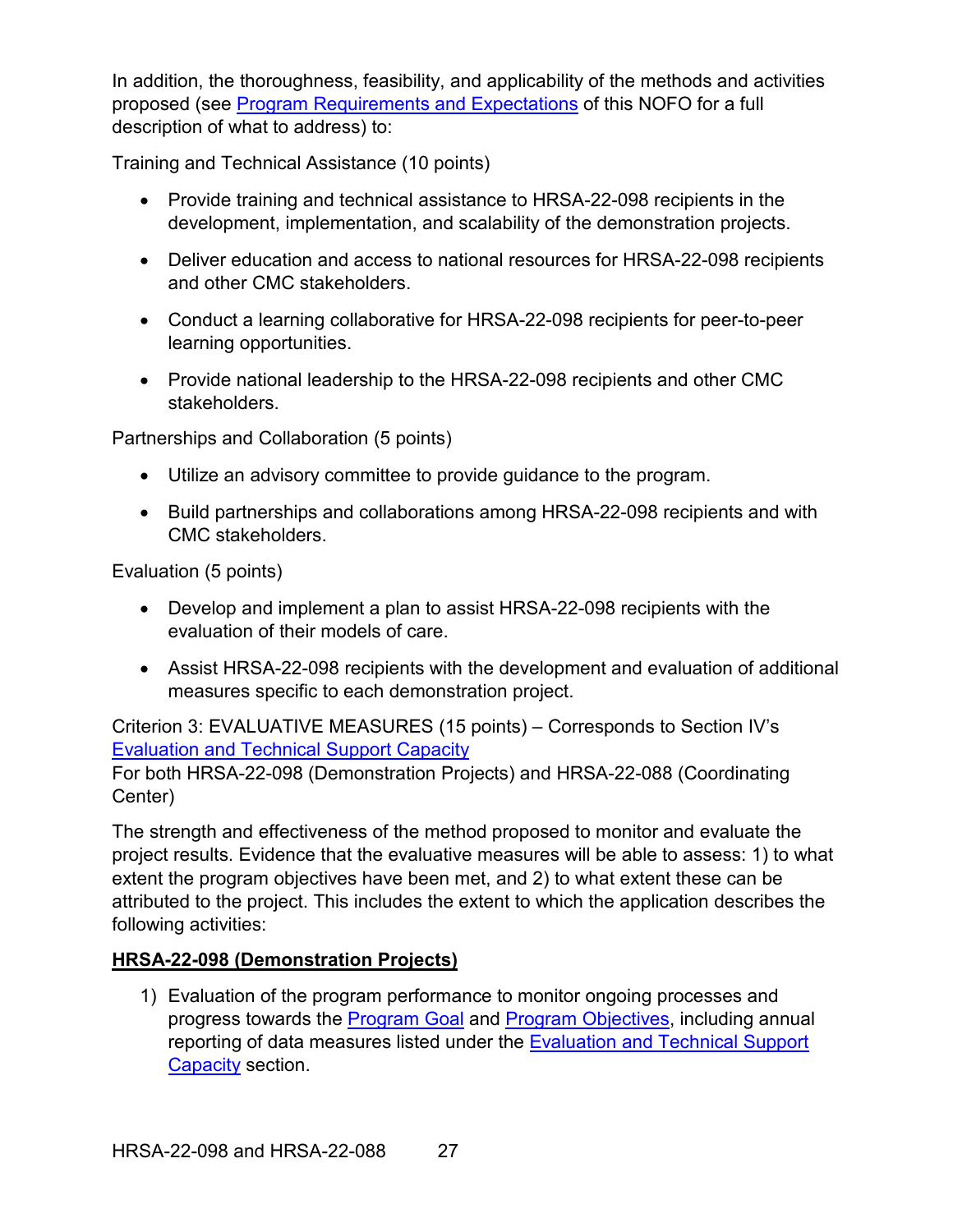- 2) Implementation and evaluation of the evidence-informed model of care proposed for the program.
- 3) Development and implementation of an evaluation plan for project activities including measuring the progress on meeting the program objectives.
- 4) Development and implementation of an evaluation plan to collect and analyze data on any additional measures.
- 5) Assessment of the health equity challenges and barriers the CMC target population faces in accessing services in their current system of care.

## **HRSA-22-088 (Coordinating Center)**

- 1) Evaluation of the program performance to monitor ongoing processes and progress towards the goals and objectives of the project, including annual reporting of data measures listed under the Evaluation and Technical Support [Capacity](#page-23-1) section.
- 2) Measurement of the effectiveness and impact of the HRSA-22-098 projects and their progress in meeting the goals and objectives of the program.
- 3) Evaluation of the progress of the coordinating center in meeting the goals and objectives of the program.

<span id="page-33-0"></span>Criterion 4: IMPACT (20 points) – Corresponds to Section IV's [Work Plan](#page-23-0)

### For both **HRSA-22-098 (Demonstration Projects) and HRSA-22-088 (Coordinating Center)**

The extent to which the proposed project has a public health impact and the project will be effective, if funded. This may include: the effectiveness of plans for dissemination of project results, the impact results may have on the community or target population, the extent to which project results may be national in scope, the degree to which the project activities are replicable, and the sustainability of the program beyond the federal funding. The thoroughness of the work plan and logic model describing the framework for the proposed project and the time line for program implementation.

This also includes the extent to which the proposed project describes the following:

#### **HRSA-22-098 (Demonstration Projects)**

- 1) Description of the intended outcomes from using the selected model of care.
- 2) Development of a plan for replicability and scalability of project activities.
- 3) Engagement of stakeholders, including CMC and their families, from unserved or underserved communities in project activities.
- 4) Establishment of families/caregivers of CMC as leaders in the proposed system of care.
- 5) Development of partnerships and collaborations among key stakeholders.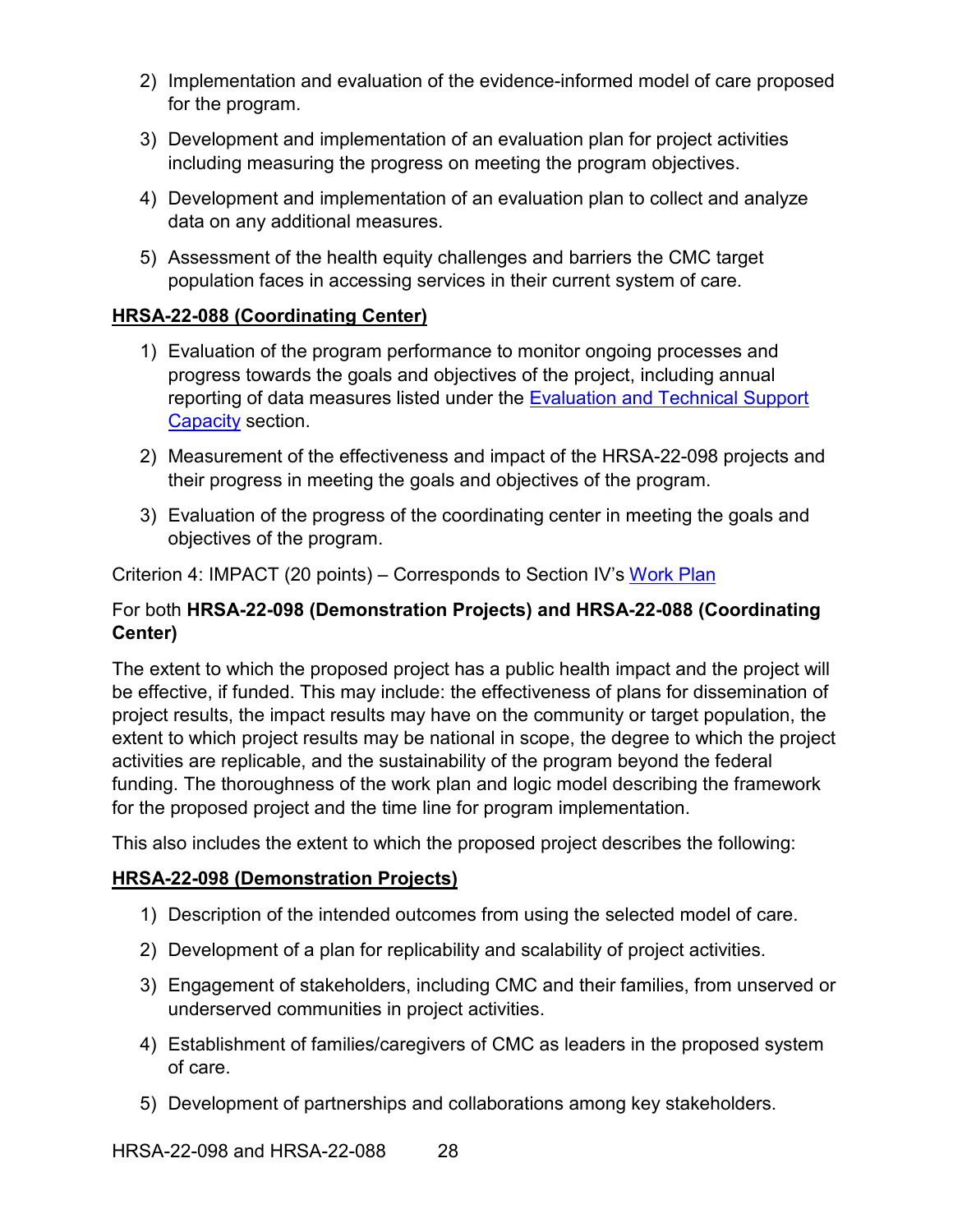## **HRSA-22-088 (Coordinating Center)**

- 1) Provision of education, training, technical assistance and access to national resources on CMC issues, including emerging issues.
- 2) Assistance to HRSA-22-098 recipients with the replicability/scalability of their models of care.
- 3) Dissemination of successful innovations to other CMC stakeholders.
- 4) Development of partnerships and collaborations among HRSA-22-098 recipients and with other key CMC stakeholders.

<span id="page-34-2"></span>Criterion 5: RESOURCES/CAPABILITIES (10 points) – Corresponds to Section IV's [Evaluation and Technical Support Capacity](#page-23-1) and [Organizational Information](#page-25-1) For both HRSA-22-098 (Demonstration Projects) and HRSA-22-088 (Coordinating Center), the extent to which project personnel are qualified by training and/or experience to implement and carry out the project. The capabilities of the applicant organization and the quality and availability of facilities and personnel to fulfill the needs and requirements of the proposed project.

Criterion 6: SUPPORT REQUESTED (10 points) – Corresponds to Section IV's [Budget](#page-25-0) and [Budget Narrative](#page-26-0)

For both **HRSA-22-098 (Demonstration Projects) and HRSA-22-088 (Coordinating Center)** the reasonableness of the proposed budget for each year of the period of performance in relation to the objectives, the complexity of the research activities, and the anticipated results.

- The extent to which costs, as outlined in the budget and required resources sections, are reasonable given the scope of work.
- The extent to which key personnel have adequate time devoted to the project to achieve project objectives.

#### <span id="page-34-0"></span>**2. Review and Selection Process**

The objective review process provides an objective evaluation of applications to the individuals responsible for making award decisions. The highest ranked applications receive consideration for award within available funding ranges. HRSA may also consider assessment of risk and the other pre-award activities described in Section 3 below. See Section 5.3 of HRSA's *SF-424 [Application Guide](http://www.hrsa.gov/grants/apply/applicationguide/sf424guide.pdf)* for more details.

## <span id="page-34-1"></span>**3. Assessment of Risk**

HRSA may elect not to fund applicants with management or financial instability that directly relates to the organization's ability to implement statutory, regulatory, or other requirements [\(45 CFR § 75.205\)](https://www.ecfr.gov/cgi-bin/retrieveECFR?gp=1&SID=4d52364ec83fab994c665943dadf9cf7&ty=HTML&h=L&r=PART&n=pt45.1.75).

HRSA reviews applications receiving a favorable objective review for other considerations that include past performance, as applicable; cost analysis of the project/program budget; assessment of your management systems, ensuring continued applicant eligibility; and compliance with any public policy requirements, including those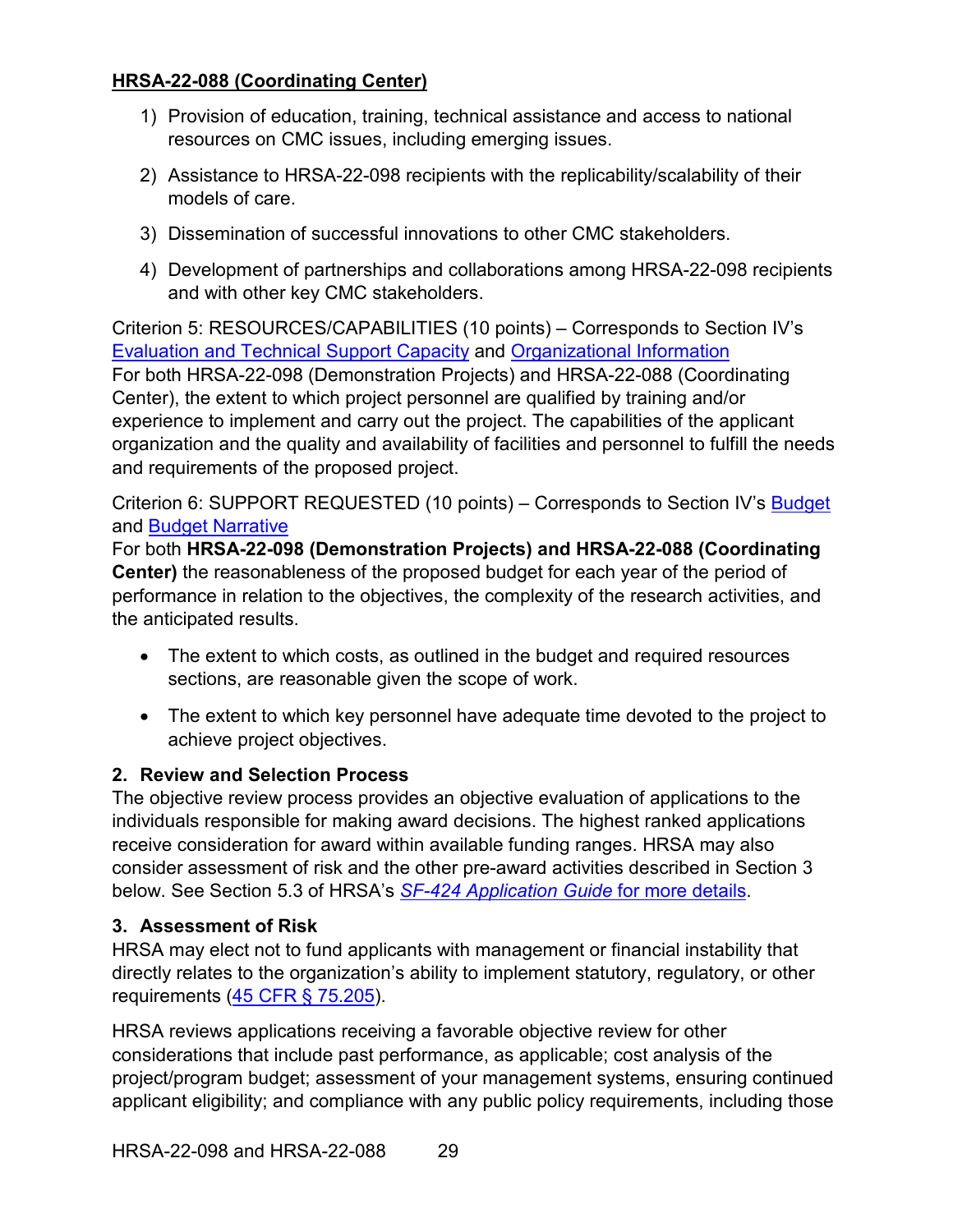requiring just-in-time submissions. HRSA may ask you to submit additional programmatic or administrative information (such as an updated budget or "other support" information) or to undertake certain activities (such as negotiation of an indirect cost rate) in anticipation of an award. However, even at this point in the process, such requests do not guarantee that HRSA will make an award. Following review of all applicable information, HRSA's approving and business management officials will determine whether HRSA can make an award, if special conditions are required, and what level of funding is appropriate.

Award decisions are discretionary and are not subject to appeal to any HRSA or HHS official or board.

HRSA is required to review and consider any information about your organization that is in the [Federal Awardee Performance and Integrity Information System \(FAPIIS\).](https://www.fapiis.gov/) You may review and comment on any information about your organization that a federal awarding agency previously entered. HRSA will consider your comments, in addition to other information in [FAPIIS](https://www.fapiis.gov/) in making a judgment about your organization's integrity, business ethics, and record of performance under federal awards when completing the review of risk as described in [45 CFR § 75.205 HHS Awarding Agency Review of Risk](https://www.ecfr.gov/cgi-bin/retrieveECFR?gp=1&SID=4d52364ec83fab994c665943dadf9cf7&ty=HTML&h=L&r=PART&n=pt45.1.75)  [Posed by Applicants.](https://www.ecfr.gov/cgi-bin/retrieveECFR?gp=1&SID=4d52364ec83fab994c665943dadf9cf7&ty=HTML&h=L&r=PART&n=pt45.1.75)

HRSA will report to FAPIIS a determination that an applicant is not qualified (45 CFR § [75.212\)](https://www.ecfr.gov/cgi-bin/retrieveECFR?gp=1&SID=4d52364ec83fab994c665943dadf9cf7&ty=HTML&h=L&r=PART&n=pt45.1.75).

## <span id="page-35-0"></span>**VI. Award Administration Information**

#### <span id="page-35-1"></span>**1. Award Notices**

For both HRSA-22-098 (Demonstration Projects) and HRSA-22-088 (Coordinating Center), HRSA will release the Notice of Award (NOA) on or about the start date of August 1, 2022. See Section 5.4 of HRSA's *SF-424 [Application Guide](http://www.hrsa.gov/grants/apply/applicationguide/sf424guide.pdf)* for additional information.

## <span id="page-35-2"></span>**2. Administrative and National Policy Requirements for both HRSA-22-098 (Demonstration Projects) and HRSA-22-088 (Coordinating Center)**

See Section 2.1 of HRSA's *SF-424 [Application Guide](http://www.hrsa.gov/grants/apply/applicationguide/sf424guide.pdf)*.

If you are successful and receive a NOA, in accepting the award, you agree that the award and any activities thereunder are subject to:

- all provisions of 45 CFR part 75, currently in effect or implemented during the period of the award,
- other federal regulations and HHS policies in effect at the time of the award or implemented during the period of award, and
- applicable statutory provisions.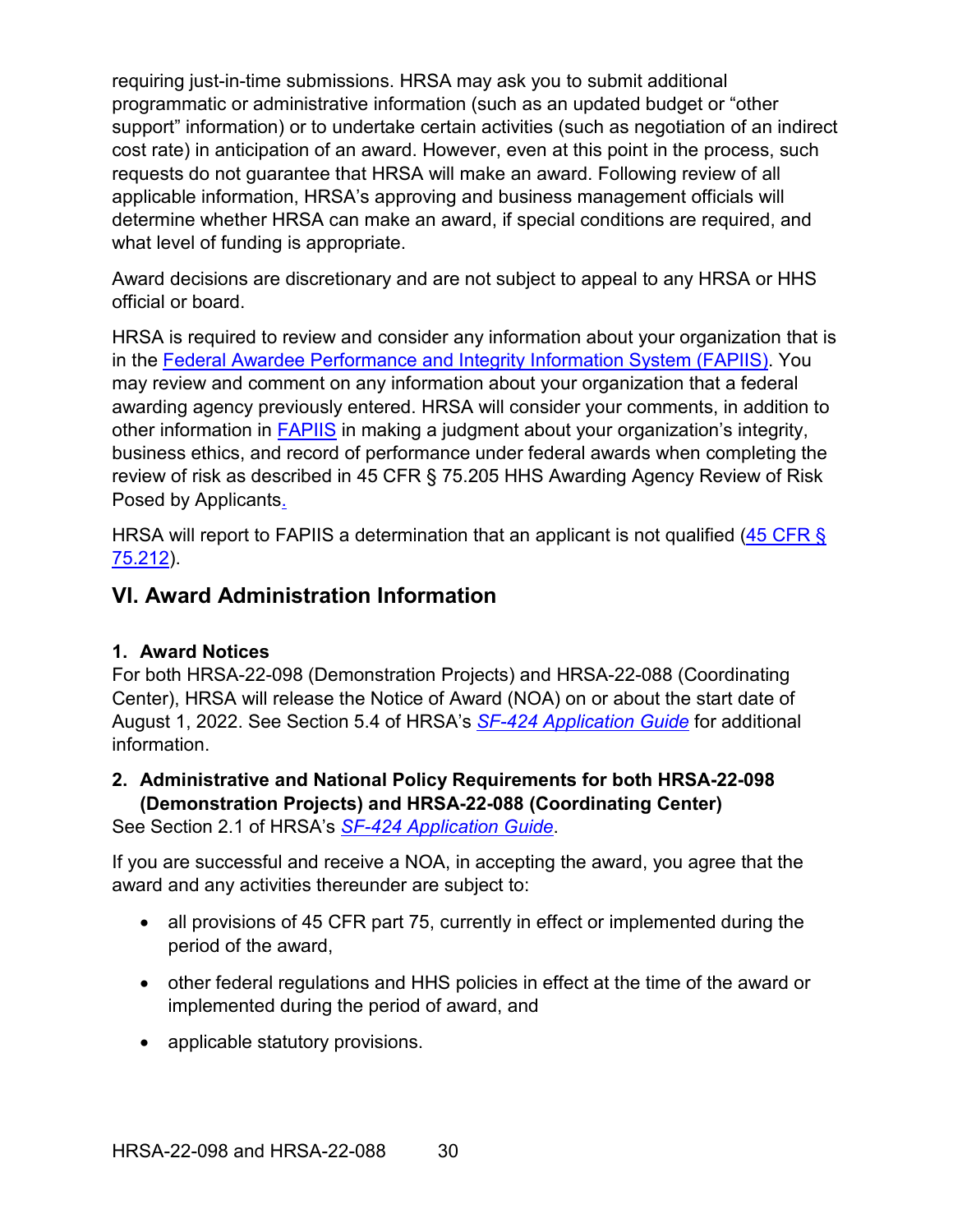## **Accessibility Provisions and Non-Discrimination Requirements**

Should you successfully compete for an award, recipients of federal financial assistance (FFA) from HHS must administer their programs in compliance with federal civil rights laws that prohibit discrimination on the basis of race, color, national origin, disability, age and, in some circumstances, religion, conscience, and sex (including gender identity, sexual orientation, and pregnancy). This includes ensuring programs are accessible to persons with limited English proficiency and persons with disabilities. The HHS Office for Civil Rights (OCR) provides guidance on complying with civil rights laws enforced by HHS. See [Providers of Health Care and Social Services](https://www.hhs.gov/civil-rights/for-providers/provider-obligations/index.html) and [HHS](https://www.hhs.gov/civil-rights/for-individuals/nondiscrimination/index.html)  [Nondiscrimination Notice.](https://www.hhs.gov/civil-rights/for-individuals/nondiscrimination/index.html)

- Recipients of FFA must ensure that their programs are accessible to persons with limited English proficiency. For guidance on meeting your legal obligation to take reasonable steps to ensure meaningful access to your programs or activities by limited English proficient individuals, see [Fact Sheet on the Revised HHS LEP](https://www.hhs.gov/civil-rights/for-individuals/special-topics/limited-english-proficiency/fact-sheet-guidance/index.html)  [Guidance](https://www.hhs.gov/civil-rights/for-individuals/special-topics/limited-english-proficiency/fact-sheet-guidance/index.html) and [Limited English Proficiency.](https://www.lep.gov/)
- For information on your specific legal obligations for serving qualified individuals with disabilities, including reasonable modifications and making services accessible to them, see [Discrimination on the Basis of Disability.](http://www.hhs.gov/ocr/civilrights/understanding/disability/index.html)
- HHS-funded health and education programs must be administered in an environment free of sexual harassment. See [Discrimination on the Basis of Sex.](https://www.hhs.gov/civil-rights/for-individuals/sex-discrimination/index.html)
- For guidance on administering your program in compliance with applicable federal religious nondiscrimination laws and applicable federal conscience protection and associated anti-discrimination laws, see [Conscience Protections](https://www.hhs.gov/conscience/conscience-protections/index.html)  [for Health Care Providers](https://www.hhs.gov/conscience/conscience-protections/index.html) and [Religious Freedom.](https://www.hhs.gov/conscience/religious-freedom/index.html)

Please contact the [HHS Office for Civil Rights](https://www.hhs.gov/ocr/about-us/contact-us/index.html) for more information about obligations and prohibitions under federal civil rights laws or call 1-800-368-1019 or TDD 1-800- 537-7697.

The HRSA Office of Civil Rights, Diversity, and Inclusion (OCRDI) offers technical assistance, individual consultations, trainings, and plain language materials to supplement OCR guidance and assist HRSA recipients in meeting their civil rights obligations. Visit [OCRDI's website](https://www.hrsa.gov/about/organization/bureaus/ocrdi#recipients) to learn more about how federal civil rights laws and accessibility requirements apply to your programs, or contact OCRDI directly at [HRSACivilRights@hrsa.gov.](mailto:HRSACivilRights@hrsa.gov)

## **[Executive Order on Worker Organizing and Empowerment](https://www.whitehouse.gov/briefing-room/presidential-actions/2021/04/26/executive-order-on-worker-organizing-and-empowerment/)**

Pursuant to the Executive Order on Worker Organizing and Empowerment, HRSA strongly encourages applicants to support worker organizing and collective bargaining and to promote equality of bargaining power between employers and employees. This may include the development of policies and practices that could be used to promote worker power. Applicants can describe their plans and specific activities to promote this activity in the application narrative.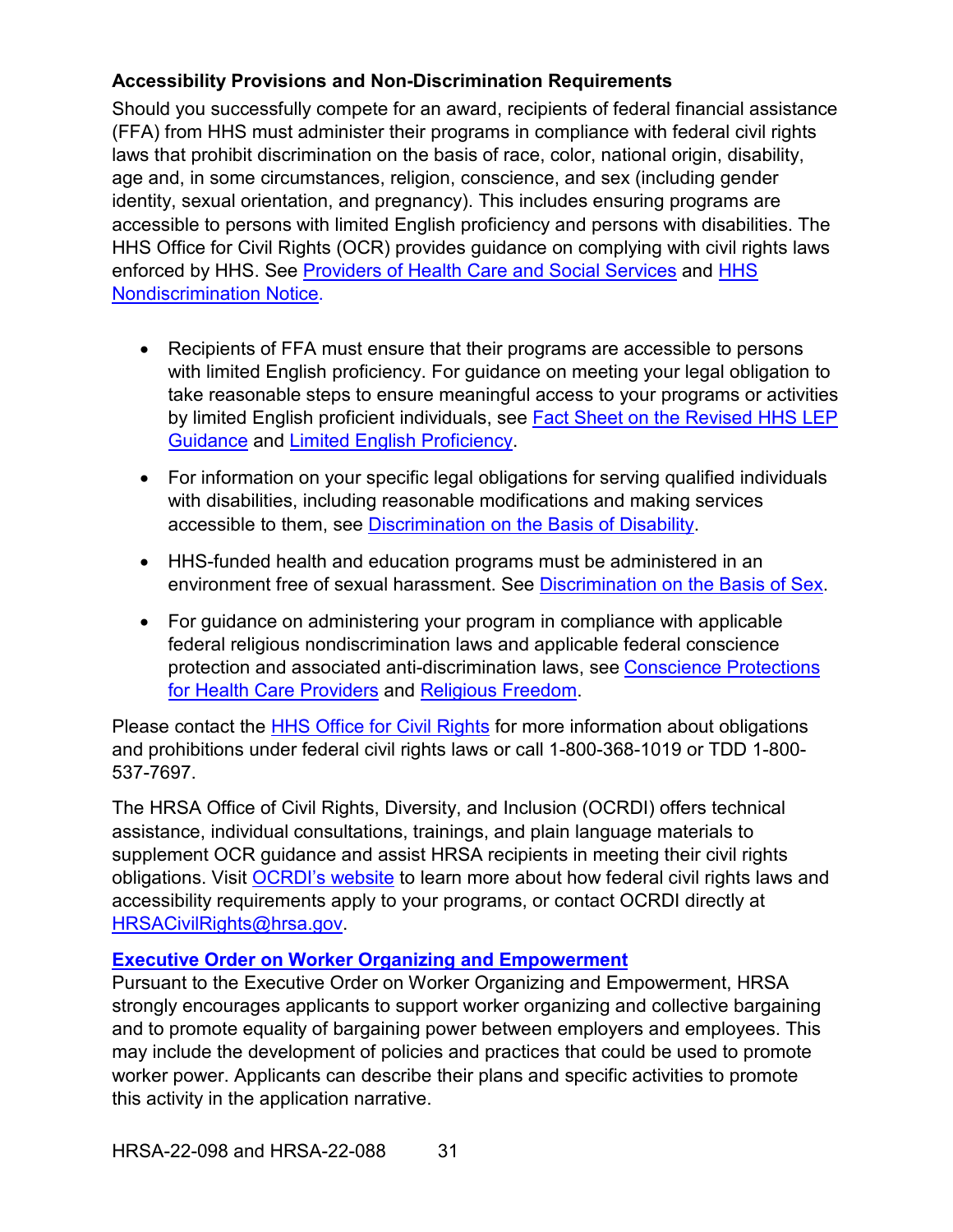## **Requirements of Subawards**

The terms and conditions in the NOA apply directly to the recipient of HRSA funds. The recipient is accountable for the performance of the project, program, or activity; the appropriate expenditure of funds under the award by all parties; and all other obligations of the recipient, as cited in the NOA. In general, the requirements that apply to the recipient, including public policy requirements, also apply to subrecipients under awards, and it is the recipient's responsibility to monitor the compliance of all funded subrecipients. See [45 CFR § 75.101 Applicability](https://www.ecfr.gov/cgi-bin/retrieveECFR?gp=1&SID=4d52364ec83fab994c665943dadf9cf7&ty=HTML&h=L&r=PART&n=pt45.1.75) for more details.

## **Data Rights**

All publications developed or purchased with funds awarded under this notice must be consistent with the requirements of the program. Pursuant to 45 CFR § 75.322(b), the recipient owns the copyright for materials that it develops under an award issued pursuant to this notice, and HHS reserves a royalty-free, nonexclusive, and irrevocable right to reproduce, publish, or otherwise use those materials for federal purposes, and to authorize others to do so. In addition, pursuant to 45 CFR § 75.322(d), the Federal Government has the right to obtain, reproduce, publish, or otherwise use data produced under this award and has the right to authorize others to receive, reproduce, publish, or otherwise use such data for federal purposes, e.g., to make it available in governmentsponsored databases for use by others. If applicable, the specific scope of HRSA rights with respect to a particular grant-supported effort will be addressed in the NOA. Data and copyright-protected works developed by a subrecipient also are subject to the Federal Government's copyright license and data rights.

## <span id="page-37-0"></span>**3. Reporting**

Award recipients for both HRSA-22-098 (Demonstration Projects) and HRSA-22-088 (Coordinating Center) must comply with Section 6 of HRSA's *SF-424 [Application Guide](http://www.hrsa.gov/grants/apply/applicationguide/sf424guide.pdf)* **and** the following reporting and review activities:

1) **DGIS Performance Reports.** Available through the HRSA Electronic Handbooks (EHBs), the Discretionary Grant Information System (DGIS) is where recipients will report annual performance data to HRSA. Award recipients are required to submit a DGIS Performance Report **annually**, by the specified deadline. To prepare successful applicants for their reporting requirements, the listing of administrative forms and performance measures for this program are available at [https://grants4.hrsa.gov/DGISReview/ProgramManual?NOFO=HRSA-22-](https://ehbcmn.hrsa.gov/DocumentService/api/anonymousdocument/ba9ae4b1-5b09-44fa-96d0-703dfc3fa01b) [098&ActivityCode=UM2](https://ehbcmn.hrsa.gov/DocumentService/api/anonymousdocument/ba9ae4b1-5b09-44fa-96d0-703dfc3fa01b) for Demonstration Projects recipients and [https://grants4.hrsa.gov/DGISReview/ProgramManual?NOFO=HRSA-22-](https://ehbcmn.hrsa.gov/DocumentService/api/anonymousdocument/c04ea312-d8ab-4c20-84fe-9931f6877733) [088&ActivityCode=UJ6](https://ehbcmn.hrsa.gov/DocumentService/api/anonymousdocument/c04ea312-d8ab-4c20-84fe-9931f6877733) for the Coordinating Center recipient. The type of report required is determined by the project year of the award's period of

performance.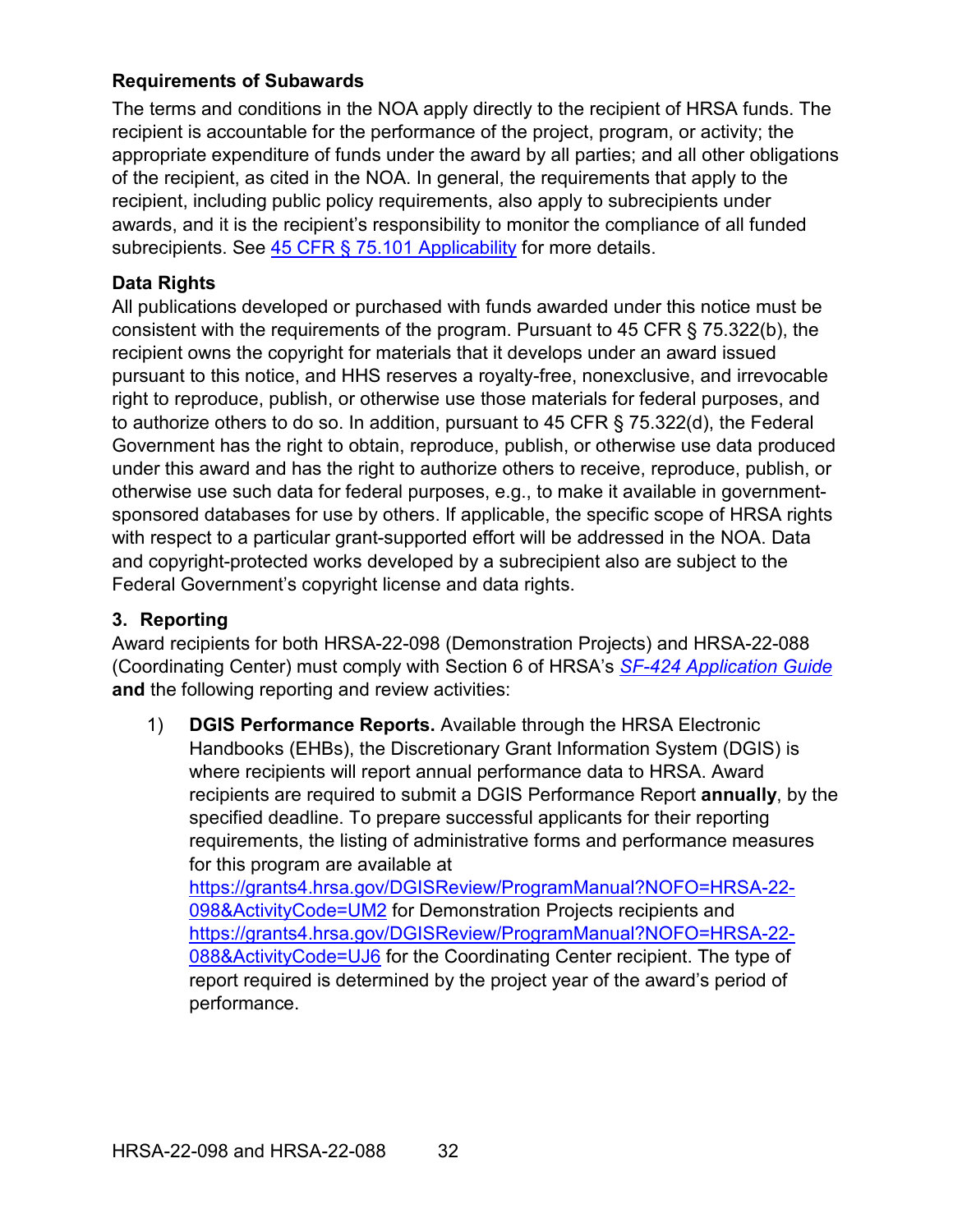| <b>Type of Report</b>                                        | <b>Reporting Period</b>                                                                                                                          | <b>Available Date</b>                                                | <b>Report Due Date</b>              |
|--------------------------------------------------------------|--------------------------------------------------------------------------------------------------------------------------------------------------|----------------------------------------------------------------------|-------------------------------------|
| a) New Competing<br><b>Performance Report</b>                | August 1, 2022 -<br>July 31, 2027<br><i>(administrative data</i><br>and performance<br>measure projections,<br>as applicable)                    | Period of<br>performance start<br>date                               | 120 days from<br>the available date |
| b) Non-Competing<br><b>Performance Report</b>                | August 1, 2022 -<br>July 31, 2023<br>August 1, 2023 -<br>July 31, 2024<br>August 1, 2024 -<br>July 31, 2025<br>August 1, 2025 -<br>July 31, 2026 | Beginning of<br>each budget<br>period (Years 2-<br>5, as applicable) | 120 days from<br>the available date |
| c) Project Period<br><b>End Performance</b><br><b>Report</b> | August 1, 2026 -<br>July 31, 2027                                                                                                                | Period of<br>performance end<br>date                                 | 90 days from the<br>available date  |

The full OMB-approved reporting package is accessible at <https://mchb.hrsa.gov/data-research-epidemiology/discretionary-grant-data-collection> (OMB Number: 0915-0298 | Expiration Date: 06/30/2022).

- 2) **Progress Report(s)**. The recipient must submit a progress report narrative to HRSA **annually** via the Non-Competing Continuation Renewal in the EHBs, which should address progress against program outcomes (e.g., accomplishments, barriers, significant changes, plans for the upcoming budget year). Submission and HRSA approval of a progress report will trigger the budget period renewal and release of each subsequent year of funding. Further information will be available in the NOA.
- 3) **Final Project Period Narrative Report**. The recipient must submit a final narrative progress report to HRSA following the end of the period of performance. The report will be submitted in the EHBs and should include final outcomes related to the program goal and objectives, including accomplishments and barriers. Further information will be available in the NOA.
- 4) **Integrity and Performance Reporting.** The NOA will contain a provision for integrity and performance reporting in **FAPIIS**, as required in 45 CFR part 75 [Appendix XII.](https://www.ecfr.gov/cgi-bin/retrieveECFR?gp=1&SID=4d52364ec83fab994c665943dadf9cf7&ty=HTML&h=L&r=PART&n=pt45.1.75)

Note that the OMB revisions to Guidance for Grants and Agreements termination provisions located at [2 CFR § 200.340 -](https://www.ecfr.gov/cgi-bin/text-idx?SID=da67ef9e79256f1b11e99d2ecb083228&mc=true&node=se2.1.200_1340&rgn=div8) Termination apply to all federal awards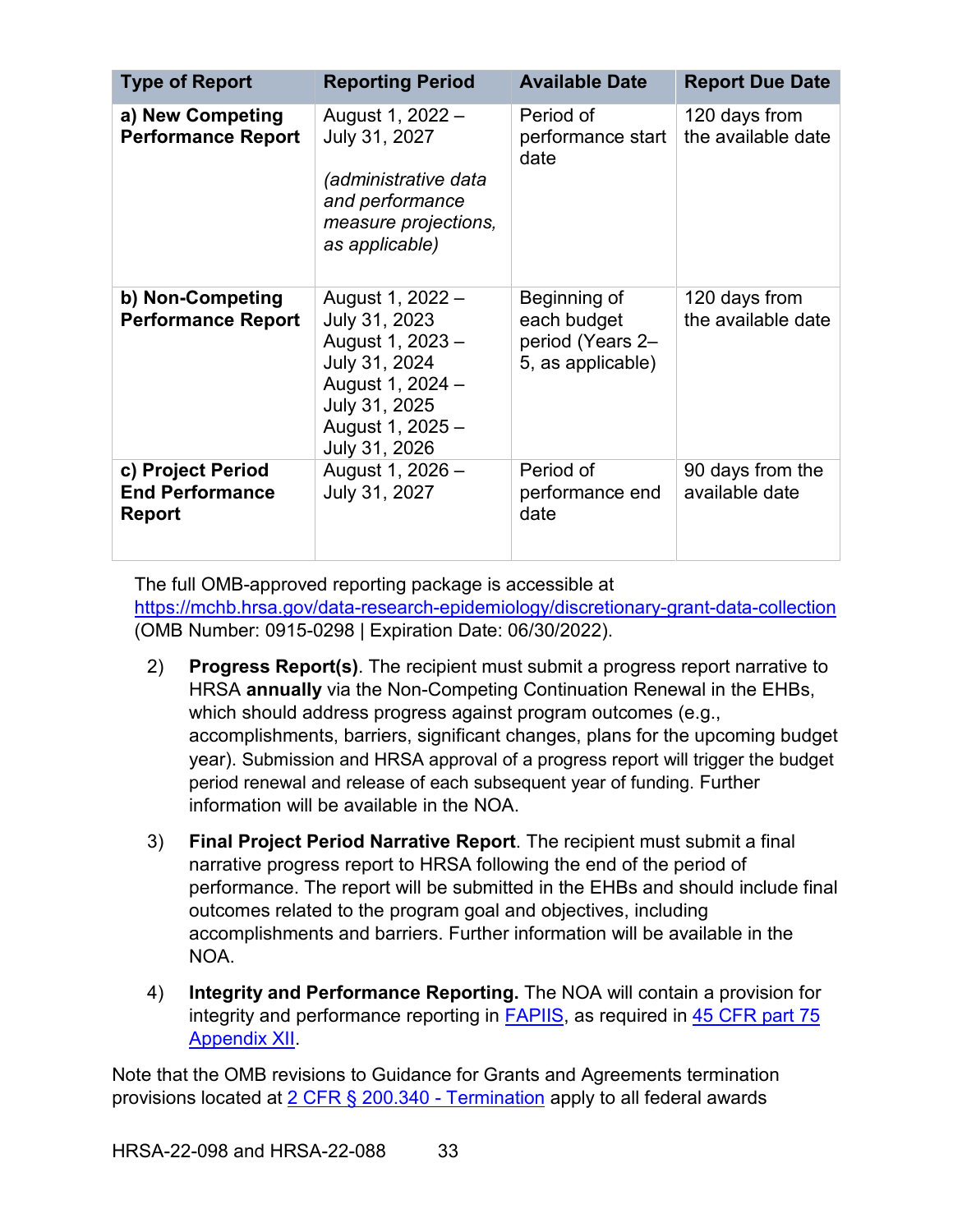effective August 13, 2020. No additional termination provisions apply unless otherwise noted.

## <span id="page-39-0"></span>**VII. Agency Contacts**

You may request additional information and/or technical assistance regarding business, administrative, or fiscal issues related to this NOFO by contacting:

Tya Renwick Grants Management Specialist Division of Grants Management Operations, OFAM Health Resources and Services Administration 5600 Fishers Lane, Mailstop 10SWH03 Rockville, MD 20857 Telephone: (301) 594-0227 Email: [TRenwick@hrsa.gov](mailto:TRenwick@hrsa.gov)

You may request additional information regarding the overall program issues and/or technical assistance related to this NOFO by contacting:

Anna Maria Padlan Public Health Analyst, Division of Services for Children with Special Health **Needs** Attn: Enhancing Systems of Care for Children with Medical Complexity Maternal and Child Health Bureau Health Resources and Services Administration 5600 Fishers Lane, Room 18W-10D Rockville, MD 20857 Telephone: (301) 443-1737 Email: [APadlan@hrsa.gov](mailto:APadlan@hrsa.gov)

You may need assistance when working online to submit your application forms electronically. Always obtain a case number when calling for support. For assistance with submitting the application in Grants.gov, contact Grants.gov 24 hours a day, 7 days a week, excluding federal holidays at:

Grants.gov Contact Center Telephone: 1-800-518-4726 (International callers dial 606-545-5035) Email: [support@grants.gov](mailto:support@grants.gov) [Self-Service Knowledge Base](https://gditshared.servicenowservices.com/hhs_grants?pt=Grants)